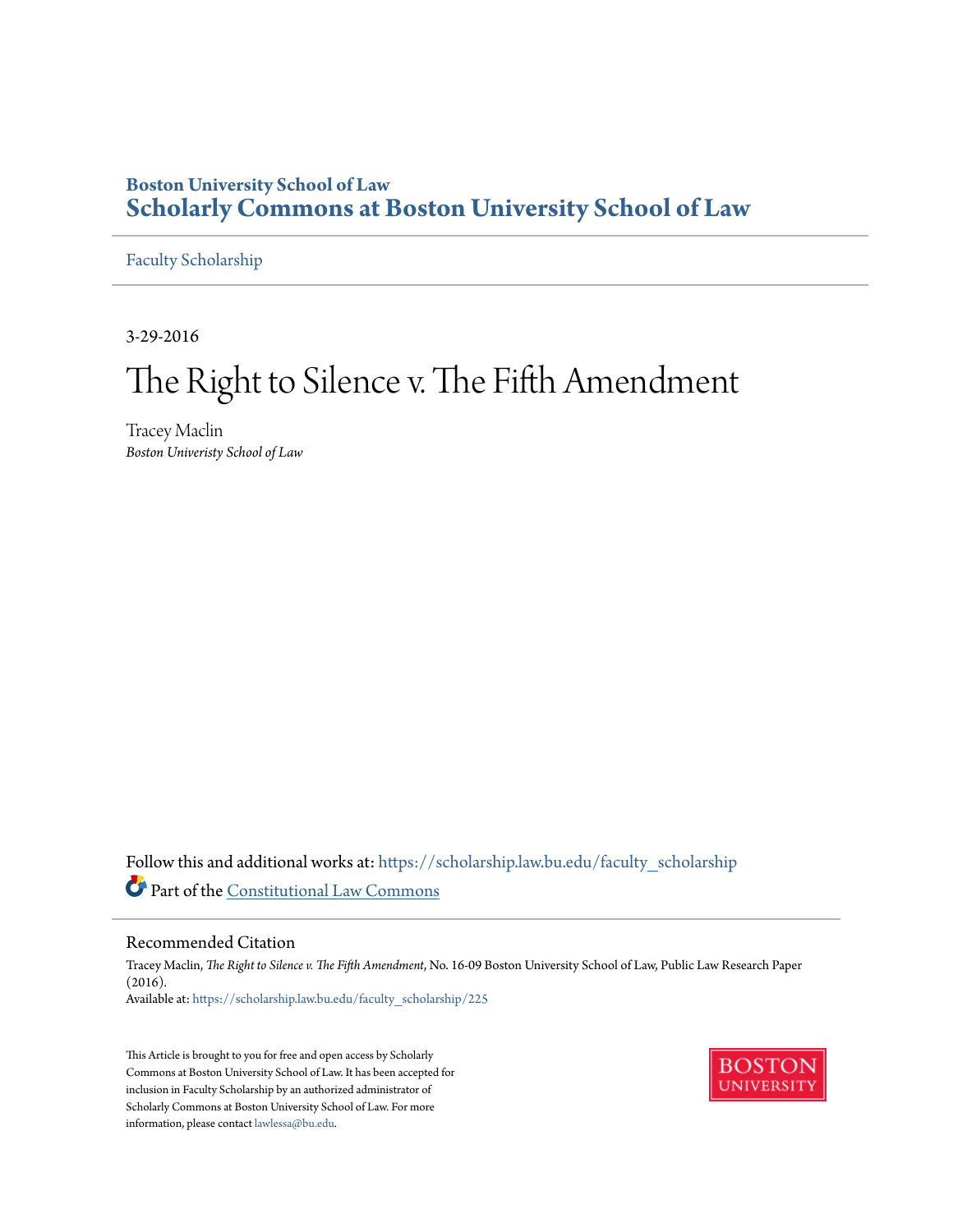

# **THE RIGHT TO SILENCE V. THE FIFTH AMENDMENT**

Boston University School of Law Public Law & Legal Theory Paper No. 16-09

*Forthcoming*, University of Chicago Legal Forum, 2016

March 29, 2016

Tracey Maclin Boston University School of Law

This paper can be downloaded without charge at:

<http://www.bu.edu/law/faculty-scholarship/working-paper-series/>

Electronic copy available at: http://ssrn.com/abstract=2756086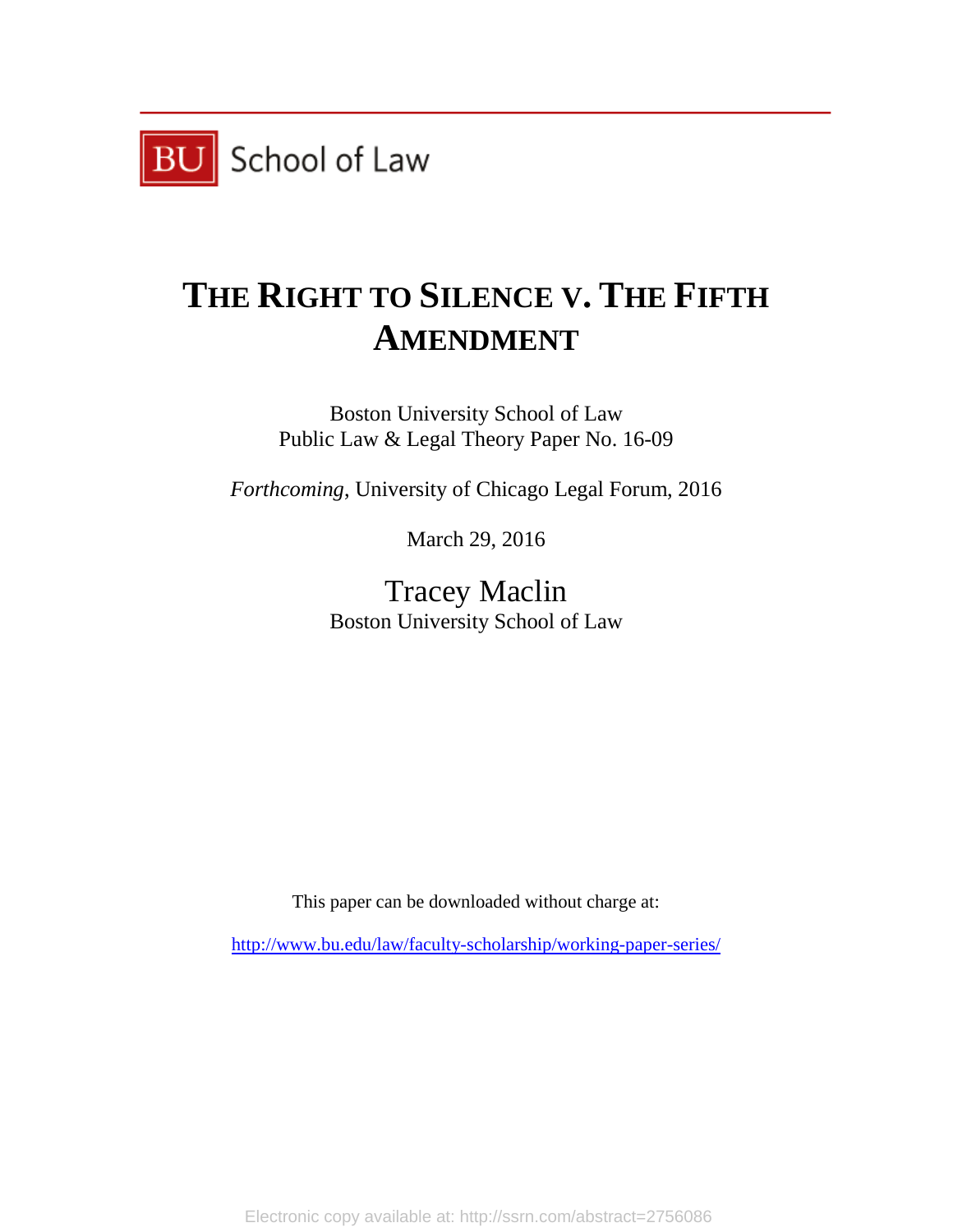### THE RIGHT TO SILENCE V. THE FIFTH AMENDMENT

#### TRACEY MACLIN

"You have the right to remain silent.' It's probably the best known phrase to emanate from our Constitution."

ALAN M. DERSHOWITZ, IS THERE A RIGHT TO REMAIN SILENT?: COERCIVE INTERROGATION AND THE FIFTH AMENDMENT AFTER 9/11 xvii (2008).

"Rather than being a 'right of silence,' the right, or better the privilege, is against being compelled to speak. This distinction is not mere semantics; it goes to the very core of the problem."

HENRY FRIENDLY, BENCHMARKS 271 (1967).

#### **INTRODUCTION**

I want to thank Geoffrey Stone, Dean of the University of Chicago Law School and the editors of the University of Chicago Legal Forum for inviting me to participate in the Legal Forum's 2015 Symposium on Policing the Police.<sup>1</sup> I will focus my discussion on one Supreme Court ruling because what the Court says in its opinions often, but not always, matters to the police. My topic concerns a wellknown, but badly misunderstood, constitutional right. The Fifth Amendment to the Constitution guarantees, inter alia, that no person "shall be compelled in any criminal case to be a witness against himself."<sup>2</sup>

For the nonlawyer, the Fifth Amendment protects an individual's right to silence. I am confident that many Americans believe that the Constitution, pursuant to the Fifth Amendment, protects their right to remain silent when questioned by police officers or governmental officials.<sup>3</sup> Countless television shows and movies have portrayed scenes where police inform suspects of their right to remain silent. Typically, cops on television are reciting the Miranda warnings to someone under

l

 $^{1}$  \_\_\_ U. Chi. Legal F. \_\_\_ (2016).

 $2$  U.S. CONST. amend. V. The Supreme Court and legal scholars often describe the Self-Incrimination Clause of the Fifth Amendment as a "privilege." See, e.g., Salinas v. Texas, 133 S. Ct. 2174, 2178 (2013); Mitchell v. United States, 526 U.S. 314, 316 (1999); R.H. HELMHOLZ ET AL., THE PRIVILEGE AGAINST SELF-INCRIMINATION: ITS ORIGINS AND DEVELOPMENT 1–2 (1997). "I call it a 'right' because it is one. Privileges are concessions granted by the government to its subjects and may be revoked." LEONARD W. LEVY, ORIGINS OF THE FIFTH AMENDMENT xv (2d ed. 1986). Levy explained that "[a]lthough the right against self-incrimination originated in England as a common-law privilege, the Fifth Amendment made it a constitutional right, clothing it with the same status as other rights, like freedom of religion, that we would never denigrate by describing them as mere privileges." Id.

<sup>&</sup>lt;sup>3</sup> A survey conducted in 1991 found that eighty percent of Americans "said they were aware that if they were arrested they were not required to answer a police officer's questions." Poll Finds Only 33% Can Identify Bill of Rights, N.Y. TIMES, Dec. 15, 1991, at A33.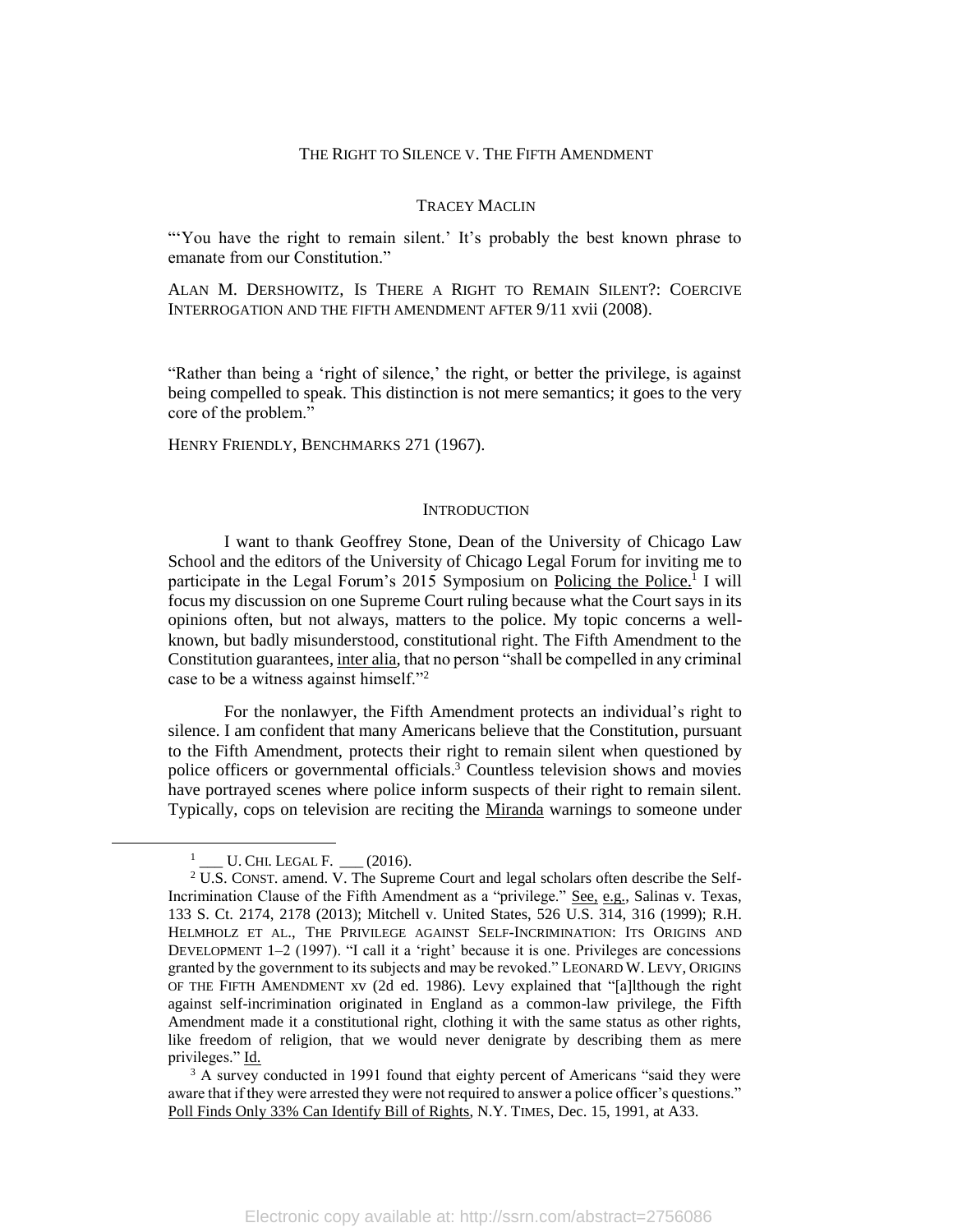arrest. Those warnings require informing arrestees, among other things, of their right to remain silent.<sup>4</sup> Perhaps, because of the impact of television and the movies, in 1974, Justice Rehnquist, who was no fan of the holding in Miranda v. Arizona, wrote that "[a]t this point in our history, virtually every schoolboy is familiar with the concept, if not the language" of the Fifth Amendment.<sup>5</sup> Twenty-six years later, after he had been elevated to the position of Chief Justice, Rehnquist again spoke for a majority of the Court in a case that rejected a direct challenge to Miranda when he stated that the Miranda warnings "have become part of our national culture."<sup>6</sup> The "concept" that has "become part of our national culture" is the notion that individuals enjoy a right to remain silent when questioned by police officials.

Other Justices, including liberal and conservative members of the Court, have remarked on the ubiquity of the public's familiarity with the right guaranteed by the Fifth Amendment. In a 1980 ruling addressing whether a defendant's prearrest silence could be used for impeachment purposes at a later trial, Justice Marshall noted in a dissenting opinion that, even when a person has not been formally arrested, an individual may decide not to communicate with law enforcement officials believing that the Fifth Amendment protects his right not to do so.<sup>7</sup> According to Marshall, the Court should not "assume that in the absence of official warnings individuals are ignorant of or oblivious to their constitutional rights[.]" <sup>8</sup> Even Justice Scalia, another well-known critic of Miranda, found it "implausible" that in "the modern age of frequently dramatized 'Miranda' warnings," a "person under investigation may be unaware of his right to remain silent[.]"<sup>9</sup>

If every schoolboy is familiar with the Fifth Amendment and if knowledge of the right to remain silent is part of our national culture, it is understandable why many persons believe they have a right to refuse to answer a police officer's question if answering that question is potentially incriminating. The flip-side of this national understanding is that much of the public also knows "that any statement made in the presence of police 'can and will be used against you in a court of law.'"<sup>10</sup> Accordingly, among the public, the right to remain silent is viewed as a fundamental freedom. One scholar has written that the expression "'[y]ou have the right to remain

<sup>4</sup> See Miranda v. Arizona, 384 U.S. 436, 444 (1966). Professor Frederick Schauer has stated that the impact of American television and movies has made Miranda "the most famous appellate case in the world." Frederick Schauer, The Miranda Warning, 88 WASH. L. REV. 155, 155 (2013). Moreover, according to Schauer, the influence of Miranda has been so pervasive "that Russian television cops give something like a Miranda warning to suspects even though no actual Russian law imposes such an obligation on real Russian cops." Id. (footnote omitted).

<sup>5</sup> Michigan v. Tucker, 417 U.S. 433, 439 (1974).

<sup>6</sup> Dickerson v. United States, 530 U.S. 428, 443 (2000).

<sup>7</sup> See Jenkins v. Anderson, 447 U.S. 231, 247 (1980) (Marshall, J., dissenting).

 $^8$  Id.

<sup>9</sup> Brogan v. United States, 522 U.S. 398, 405 (1998). Interestingly, Justice Scalia once remarked in an opinion that "[w]hile every person is entitled to stand silent, it is more virtuous for the wrongdoer to admit his offense and accept the punishment he deserves." Minnick v. Mississippi, 498 U.S. 146, 167 (1990) (Scalia, J., dissenting). Whether Justice Scalia was suggesting that everyone enjoys a constitutional right to remain silent is not clear.

<sup>10</sup> Weitzel v. State, 863 A.2d 999, 1004 (Md. 2004).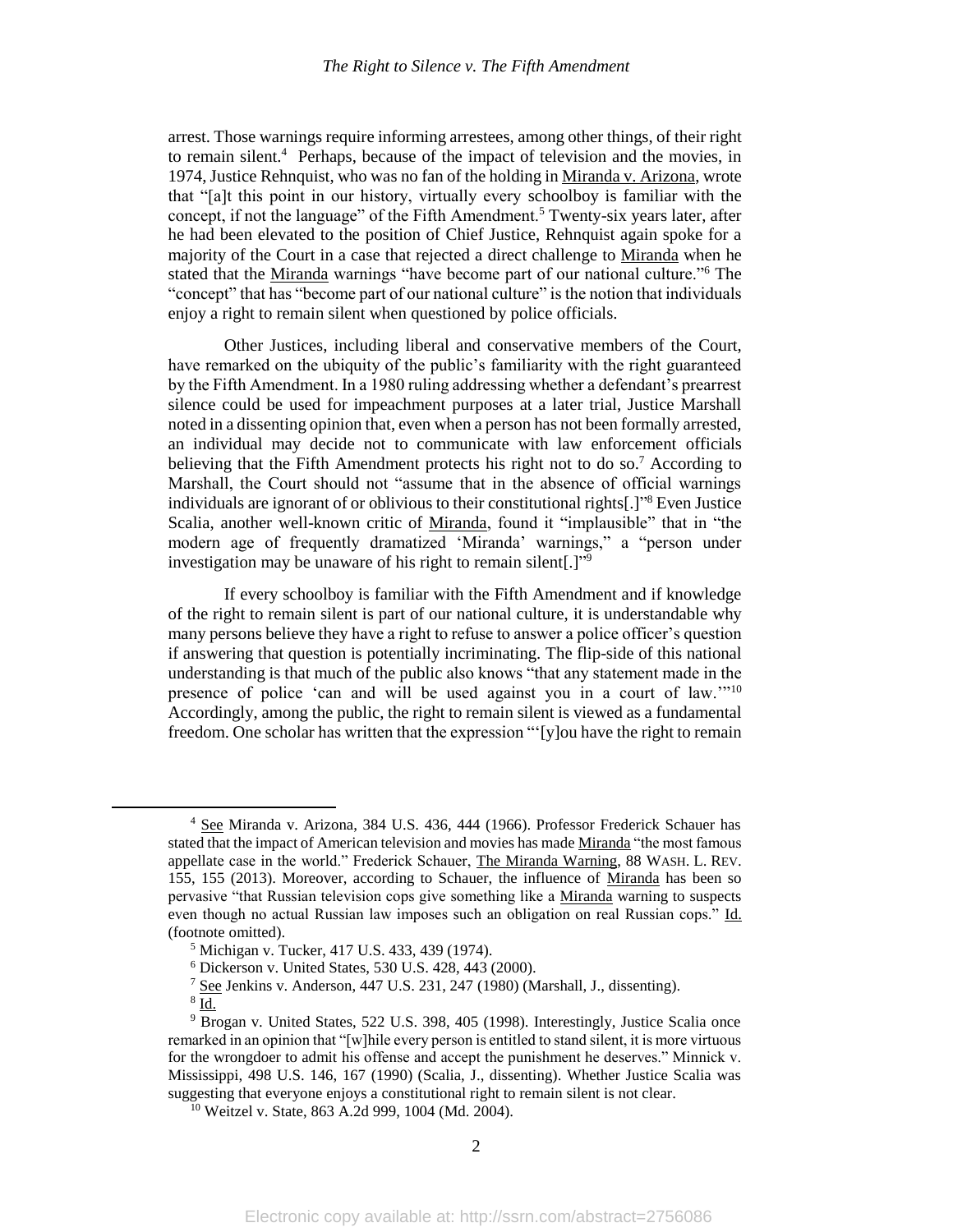<span id="page-4-1"></span><span id="page-4-0"></span>silent," is "the best-known phrase to emanate from the Constitution."<sup>11</sup> Another scholar has opined that the "right to remain silent sounds like a bedrock principle, and everyone knows about it."<sup>12</sup>

Hollywood screenwriters are not solely responsible for the perception among the public that there is a right to remain silent. Whether they are willing to admit it or not, the Justices also deserve some credit (or blame) for the popular view that people have a right to remain silent when confronted by police questioning. Even before the Court formally applied the Fifth Amendment's Self-Incrimination Clause to the States, its Due Process rulings on whether a challenged confession was properly admitted at a state prosecution acknowledged a suspect's constitutional right to remain silent during police interrogation.<sup>13</sup> Indeed, in the case that applied the right against compelled self-incrimination to the States, the Court stated that the Fourteenth Amendment "secures against state invasion the same privilege that the Fifth Amendment guarantees against federal infringement—the right of a person to

 $\overline{\phantom{a}}$ 

<sup>13</sup> See, e.g.*,* Turner v. Pennsylvania, 338 U.S. 62, 64 (1949) (Opinion of Frankfurter, J.) (concluding that the suspect's confession was involuntary under the Fourteenth Amendment because, inter alia, the police had "not informed [him] of his right to remain silent until after he had been under the pressure of a long process of interrogation and had actually yielded to it"); Watts v. Indiana, 338 U.S. 49, 54 (1949) (Opinion of Frankfurter, J.) (noting that the "very relentlessness of [police] interrogation implies that it is better for the prisoner to answer than to persist in the refusal of disclosure which is his constitutional right"); Culombe v. Connecticut, 367 U.S. 568, 610 (1961) (Opinion of Frankfurter, J.) ("There is no indication that at any time [the suspect] was warned of his right to keep silent [by the police]."); Payne v. Arkansas, 356 U.S. 560, 567 (1958) (listing among the factors that showed the suspect's confession was coerced and not an "'expression of free choice,'" the fact that he "was not advised of his right to remain silent or his right to counsel") (footnote omitted); Haynes v. Washington, 373 U.S. 503, 516–17 (1963) (explaining that when the fact-finder is determining the voluntariness and admissibility of a confession, the accused is entitled to have the fact-finder know "that he [was] not cautioned [by police] that he may remain silent, that he [was] not warned that his answers may be used against him, or that he [was] not advised that he [was] entitled to counsel" while being questioned by police).

Of course, the substance of the right to remain silent was debatable prior to Miranda. Professor Yale Kamisar has noted, correctly in my view, that before Miranda was decided, "most suspects did not know they had such a right (or, to put it another way, did not realize that the police lacked any lawful authority to compel an answer). Moreover, the great majority of police officers did nothing to correct this misimpression." Yale Kamisar,  $\underline{A}$ Rejoiner to Professor Schauer's Commentary, 88 WASH. L. REV. 171, 172 (2013) (footnote omitted). According to Kamisar, practically speaking, prior to Miranda there was no right to remain silent during police interrogation:

I would maintain that in the years before the police were required to inform suspects that they had a right to remain silent—and the police did not have to do so until Miranda instructed them that . . . they must do so—such a right did not exist. To put it somewhat differently, I would say that requiring the police to warn custodial suspects that they had a right to remain silent—which Miranda did for the first time—established such a right.

Id. at 173 (emphasis added) (footnote omitted).

<sup>&</sup>lt;sup>11</sup> ALAN M. DERSHOWITZ, IS THERE A RIGHT TO REMAIN SILENT?: COERCIVE INTERROGATION AND THE FIFTH AMENDMENT AFTER 9/11 xvii (2008).

<sup>&</sup>lt;sup>12</sup> Orin Kerr, <u>Do You Have A Right to Remain Silent?</u> Thoughts on the "Sleeper" Criminal Procedure Case of the Term, Salinas v. Texas, THE VOLOKH CONSPIRACY, June 17, 2013, http://volokh.com/2013/06/17/do-you-have-a-right-to-remain-silent-thoughts-on-thesleeper-criminal-procedure-case-of-the-term-salinas-v-texas/ [perma.cc/T7SH-EXNL].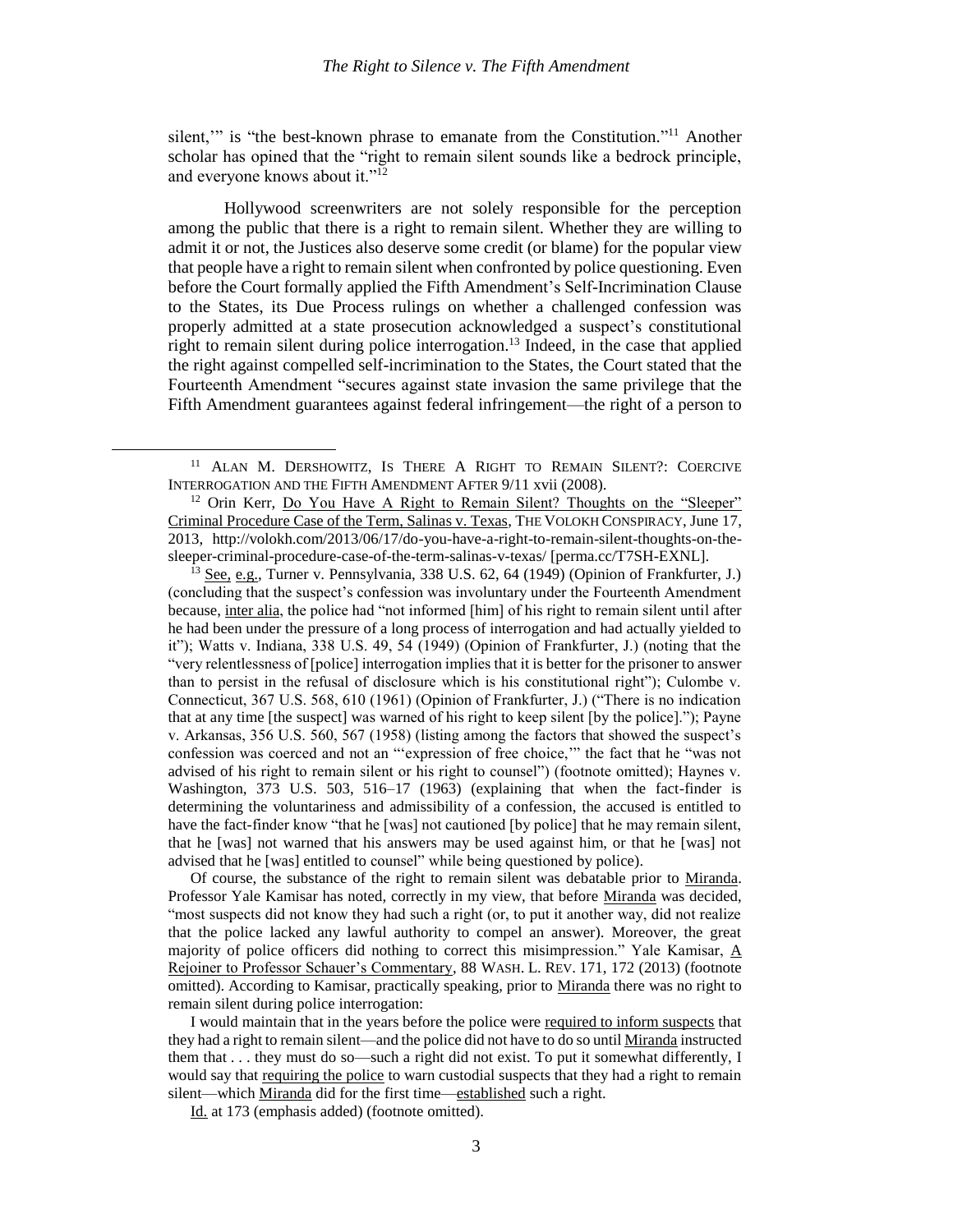remain silent unless he chooses to speak in the unfettered exercise of his own will, and to suffer no penalty . . . for such silence."<sup>14</sup>

<span id="page-5-1"></span><span id="page-5-0"></span>The public's understanding of their right to remain silent has also developed from the Court's rulings interpreting the Fifth Amendment during the 1960s. As Professor Albert Alschuler has explained in an influential law review article, the Court's rulings have "vacillated between two incompatible readings of the Fifth Amendment[.]"<sup>15</sup> One interpretation of the amendment affords individuals a right to remain silent.<sup>16</sup> This view fuels the public's perception that individuals enjoy a right to silence when interacting with the police.<sup>17</sup> Under this "right to silence" interpretation of the Fifth Amendment, "governmental officials have no legitimate claim to testimonial evidence tending to incriminate the person who possesses it."<sup>18</sup> While police officials are not required to "encourage" a person to remain silent, "they must remain at least neutral toward her decision not to speak."<sup>19</sup>

By contrast, the Court's other interpretation of the Fifth Amendment, which is not known among much of the public, "does not protect an accused's ability to remain silent but instead protects him only from improper methods of interrogation."<sup>20</sup> Under this view, the word "compelled" from the amendment's text is emphasized; to trigger Fifth Amendment protection, some form of governmental compulsion is necessary. <sup>21</sup> If official questioning of an individual does not employ

 $\overline{a}$ 

<sup>&</sup>lt;sup>14</sup> Malloy v. Hogan, 378 U.S. 1, 8 (1964). One week after the announcement in Malloy that the Fifth Amendment's Self-Incrimination Clause applied to the States, in a Sixth Amendment right to counsel case that concluded a suspect had been denied access to counsel during a police interrogation, the Court twice referenced a suspect's "absolute right to remain silent" during police interrogation. See Escobedo v. Illinois, 378 U.S. 478, 485, 491 (1964) (noting as part of its holding that police did not effectively warn the suspect "of his absolute constitutional right to remain silent"). Escobedo also noted that the "Constitution . . . strikes the balance in favor of the right of the accused to be advised by his lawyer of his privilege against self-incrimination." Id. at 488 (citation omitted).

<sup>&</sup>lt;sup>15</sup> Albert W. Alschuler, A Peculiar Privilege in Historical Perspective: The Right to Remain Silent, 94 MICH. L. REV. 2625, 2625 (1996).

<sup>&</sup>lt;sup>16</sup> See Albert W. Alschuler, A Peculiar Privilege in Historical Perspective, in R.H. HELMHOLZ ET AL., THE PRIVILEGE AGAINST SELF-INCRIMINATION: ITS ORIGINS AND DEVELOPMENT 181 (1997) (hereinafter A Peculiar Privilege). Professor Alschuler believes that Griffin v. California, 308 U.S. 609 (1965) "is the Supreme Court decision most clearly endorsing the 'right to silence' interpretation of the Fifth Amendment." Id. at 274 n.5.

<sup>&</sup>lt;sup>17</sup> See Kastigar v. United States, 406 U.S. 441, 461 (1972) ("The privilege assures that a citizen is not compelled to incriminate himself by his own testimony. It usually operates to allow a citizen to remain silent when asked a question requiring an incriminatory answer.").

<sup>&</sup>lt;sup>18</sup> Alschuler, supra note [15](#page-5-0) at 2625.

<sup>&</sup>lt;sup>19</sup> Alschuler, supra note [15,](#page-5-0) at 2625.

<sup>20</sup> Id. at 2626 (footnote omitted).

<sup>&</sup>lt;sup>21</sup> For example, in Fisher v. United States, the Court ruled that compelled production of documents from the defendants' attorneys did not implicate any Fifth Amendment rights the defendants might have enjoyed from being compelled to produce the documents themselves. See Fisher v. United States, 425 U.S. 391, 397 (1976) ("The Court has held repeatedly that the Fifth Amendment is limited to prohibiting the use of 'physical or moral compulsion' exerted on the person asserting the privilege.") (citations omitted); see also JOSEPH D. GRANO, CONFESSIONS, TRUTH, AND THE LAW 135 (1993) (explaining that "the Fifth Amendment, if properly applied to police interrogation at all, prohibits coerced or involuntary confessions. That is, in the context of police interrogation, to 'compel' a suspect to become a witness against himself can only mean to 'coerce' a suspect to become a witness against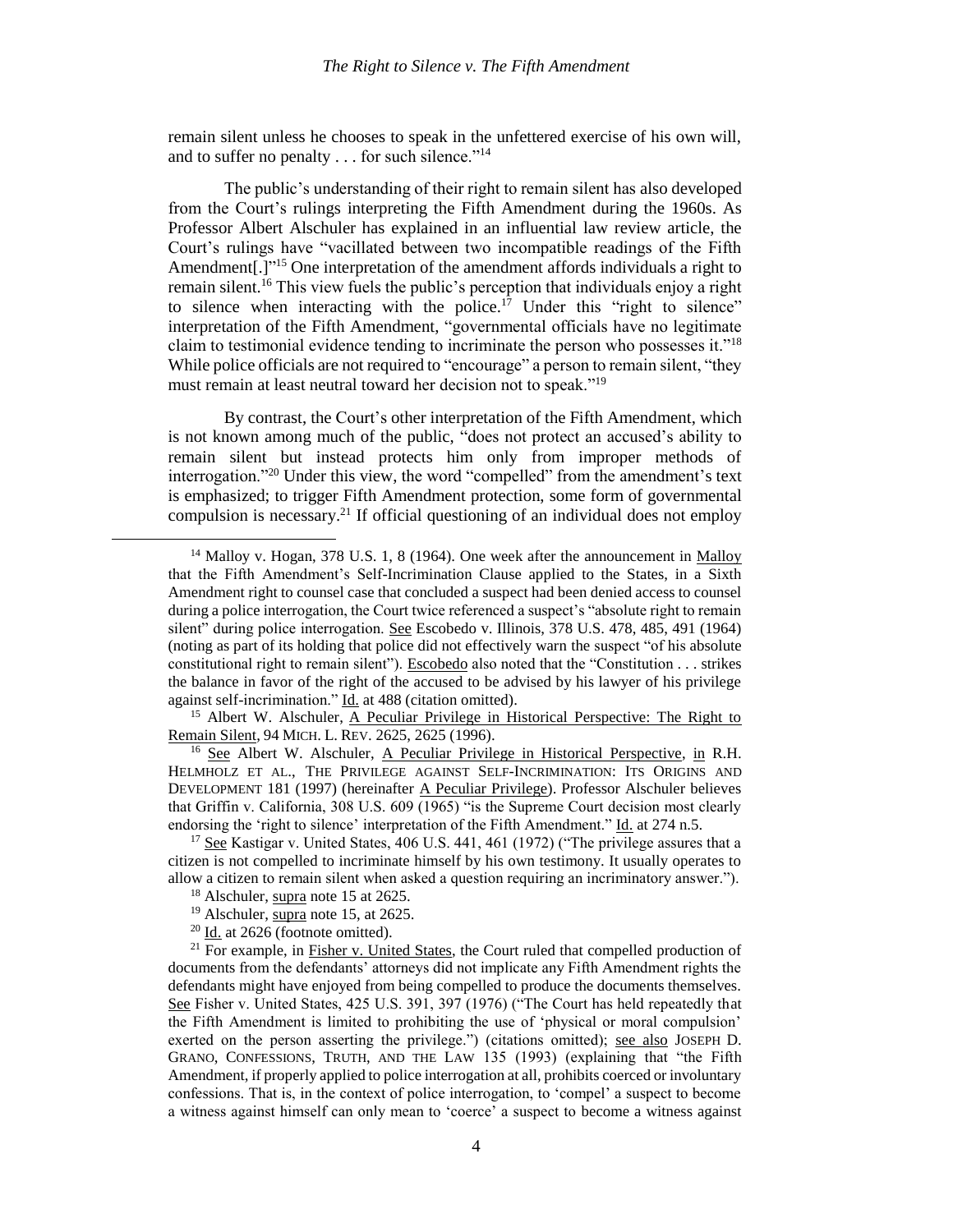coercion or its equivalent, there is no right to remain silent and the government is permitted to use the individual's silence against him in later legal proceedings. In this article, I will refer to this view of the amendment as the Court's "textual" interpretation of the Fifth Amendment.

Shortly before the new millennium, Professor Alschuler remarked that the Court remained ambivalent regarding its interpretation of the Fifth Amendment, though the "right to silence" interpretation was dominant among the public.<sup>22</sup> Sixteen years later, it is evident that the "right to remain silent" that most Americans think they possess does not exist. Three rulings from the Court over the past twelve years have made clear that the public's understanding of what the Fifth Amendment protects is deeply flawed. In the first case, Chavez v. Martinez,<sup>23</sup> a man is shot and severely wounded during a confrontation with police.<sup>24</sup> A patrol supervisor, who was not involved in the shooting, later questioned the man for forty-five minutes, who was then under arrest and receiving treatment for his wounds at a hospital.<sup>25</sup> The patrol supervisor did not provide Miranda warnings before questioning began and did not stop despite the man's requests to end the interrogation and protests that he

A Peculiar Privilege, supra note [16,](#page-5-1) at 274–75 n.5.<br> $\frac{22}{5}$  See A Peculiar  $\sum_{i=1}^{n}$  in

himself."). Professor Alschuler states that "Colorado v. Connelly" exemplifies the Court's other interpretation of the Fifth Amendment that focuses on whether police use improper interrogation methods. See A Peculiar Privilege, supra note [16,](#page-5-1) at 274 n.5. Connelly ruled that a constitutional challenge to the admission of a defendant's confession to police must establish coercive governmental activity. See Colorado v. Connelly, 479 U.S. 157, 167, 170 (1986) ("The sole concern of the Fifth Amendment, on which Miranda was based, is governmental coercion.") (citations omitted).

While Hollywood's frequent depiction of the Miranda warning is probably most responsible for the public's perception that everyone enjoys a right to remain silent, Professor Alschuler cogently explains that Chief Justice Warren's majority opinion in Miranda "appeared to embrace both" interpretations of the Fifth Amendment:

The first Miranda warning—"You have a right to remain silent"—strongly indicated the Court's approval of the "right to silence" interpretation. So did the Court's expansive accusatorial rhetoric and its demand for a knowing and intelligent waiver of the privilege as a prerequisite to the admission of any statement made by a suspect at the stationhouse. The Court, however, did not direct law enforcement officers to provide the Miranda warnings whenever they asked a person suspected of crime to incriminate himself. Only suspects in custody were entitled to the warnings, and the Court referred repeatedly to the "inherently compelling nature" of custodial interrogation. This language and other aspects of the Miranda opinion (for example, the Court's discussion of the stratagems that interrogation manuals encouraged law enforcement officers to use while questioning suspects) suggested that the Court was still concerned with the quality and extent of the pressure brought to bear on a suspect and that the Fifth Amendment might not prohibit every inducement to speak. At the same time, much of the Court's discussion of stationhouse interrogation indicated that it was compelling only because it undercut the right to remain silent. A reader attempting to infer from Miranda whether the Fifth Amendment mandated neutrality toward a suspect's decision to speak or remain silent could have become confused.

See A Peculiar Privilege, supra not[e 16,](#page-5-1) at 182 ("Although the Supreme Court remains") somewhat ambivalent about the issue, the 'right to silence' interpretation now seems dominant, at least in popular understanding of the privilege.") (footnote omitted).

<sup>23</sup> 538 U.S. 760 (2003).

<sup>24</sup> Chavez v. Martinez, 538 U.S. 760, 764 (2003).

 $25$  Id.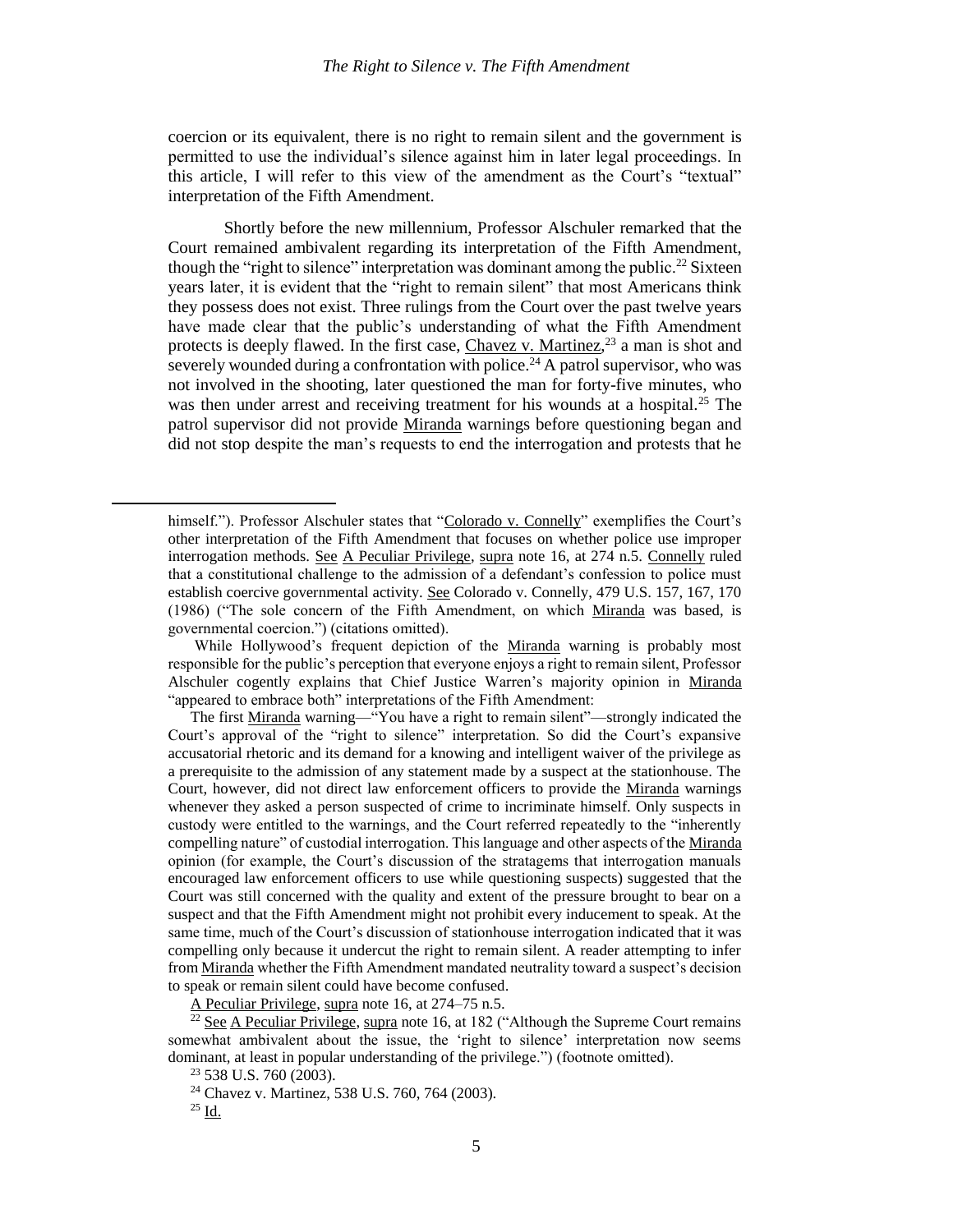was in extreme pain.<sup>26</sup> The man made incriminating statements to the supervisor, but was not charged with a crime.<sup>27</sup> A federal civil-rights lawsuit was filed against the patrol supervisor, claiming that the coercive questioning violated the Fifth Amendment.<sup>28</sup> The Court rejected the claim.<sup>29</sup>

In the second case, Berghuis v. Thompkins,<sup>30</sup> a person is arrested for murder.<sup>31</sup> Police provide Miranda warnings to the suspect, but the suspect refuses to sign a form demonstrating that he understands his rights.<sup>32</sup> Police interrogate the suspect, but the suspect "was '[l]argely' silent."<sup>33</sup> After nearly three hours of a onesided interrogation, a detective asks the suspect whether he believed in God, the suspect answers "yes."<sup>34</sup> The detective then asks: "Do you pray to God?"<sup>35</sup> Again, the suspect answers "yes."<sup>36</sup> Finally, the detective asks: "Do you pray to God to forgive you for shooting that boy down?"<sup>37</sup> The suspect replies "yes."<sup>38</sup> Fifteen minutes later, the suspect refuses to make a written confession, and the interrogation ends. <sup>39</sup> The suspect's answers were admitted at trial and he was convicted of murder.<sup>40</sup> The Court rejected the suspect's claim that he was exercising his Fifth Amendment right when he remained silent for nearly three hours of police interrogation. $41$ 

In the third case,  $Salinas v. Texas<sup>42</sup>$  a suspect agrees to speak with police about a double-murder.<sup>43</sup> Because he is not under arrest and came to the police station voluntarily, the suspect is not given Miranda warnings.<sup>44</sup> The suspect answers the officers' questions, but remains silent when asked whether a ballistics test of the shotgun obtained from his home would match the shell casings found at the murder scene.<sup>45</sup> After a few moments of silence, the suspect answers other questions.<sup>46</sup> At trial, the prosecutor is allowed to use the suspect's silence as substantive evidence of

<sup>27</sup> Id.

 $\overline{\phantom{a}}$ 

 $29$  Id. at 766.

<sup>30</sup> 560 U.S. 370 (2010).

<sup>31</sup> Berghuis v. Thompkins, 560 U.S. 370, 374 (2010).

<sup>32</sup> Id. at 375.

<sup>33</sup> Id. (citations omitted).

<sup>34</sup> Id. at 376 (citations omitted).

 $35 \overline{Id}$ .

<sup>36</sup> Id. (citation omitted).

<sup>37</sup> Id. (citation omitted).

<sup>38</sup> Id. (citation omitted).

<sup>39</sup> Thompkins, 560 U.S. at 376 (citation omitted).

<sup>40</sup> Id. at 376–78.

 $^{41}$  Id. at 381–82 ("The defendant] did not say that he wanted to remain silent or that he did not want to talk with the police. Had he made either of these simple, unambiguous statements, he would have invoked his 'right to cut off questioning.'") (citation omitted).

<sup>42</sup> 133 S. Ct. 2174 (2013).

<sup>43</sup> Salinas v. Texas, 133 S. Ct. 2174, 2178 (2013).

<sup>44</sup> Id.

<sup>45</sup> Id.

 $^{46}$  Id.

<sup>26</sup> Martinez, 538 U.S. at 764.

 $28$  Id. at 764–65.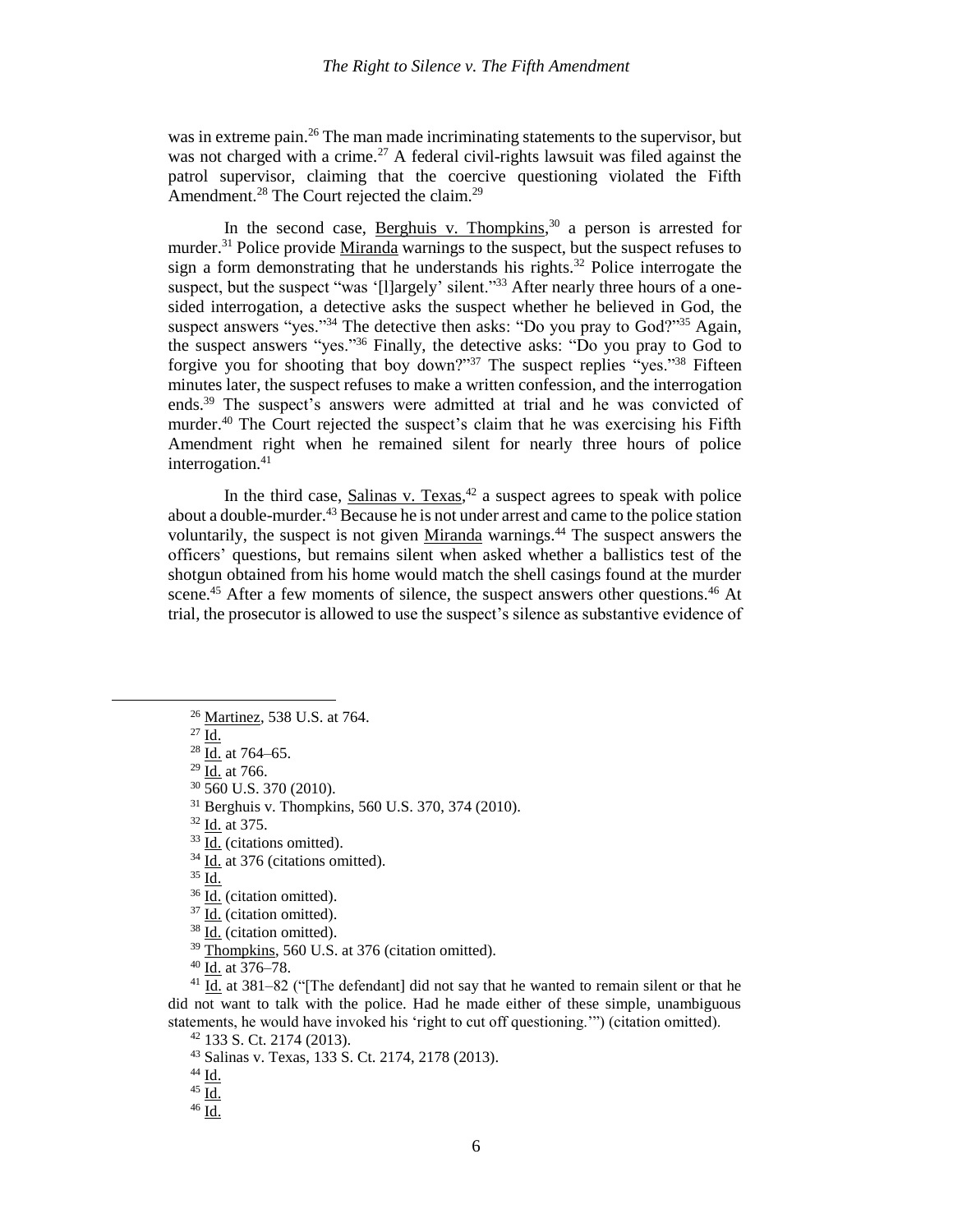his guilt, and the jury convicts the man of murder. $47$  The Court finds that using silence in these circumstances as evidence of guilt did not violate the Fifth Amendment.<sup>48</sup>

Each of these rulings demonstrates that the Fifth Amendment does not protect all persons during their interactions or confrontations with police officials and does not always protect silence. In the first case, Martinez, a plurality of the Court concluded that the Fifth Amendment only protects a person from coercive and unwanted interrogation when the government seeks to admit that person's compelled statements in a subsequent criminal prosecution.<sup>49</sup> Thus, even when a person clearly indicates his desires to be free from coercive and persistent police questioning, he holds no right to silence.

The second case, Thompkins, demonstrates that remaining silent in the face of custodial police interrogation does not count for much.<sup>50</sup> While the Miranda warnings tell a person under arrest that he has a right to remain silent, to enjoy the benefit of that right (i.e., the termination of police interrogation), the arrestee must speak (and speak clearly) to ensure the right will be protected.<sup>51</sup> Of course, the Miranda warnings themselves give no hint that a suspect must clearly invoke his right to remain silent, and police detectives are not going to inform a suspect of the need for an unambiguous statement either.

This article focuses on the third case, Salinas, because it demonstrates that the Fifth Amendment does not protect silence when persons, not under arrest, are confronted with questions requiring incriminating answers.<sup>52</sup> The result and reasoning of Salinas raises some perplexing questions about the nature and scope of the Fifth Amendment and underscores the Court's opposing interpretations of the Fifth Amendment. A plurality of the Court ruled that Salinas' constitutional "claim fails because he did not expressly invoke the privilege against self-incrimination in response to the officer's question" about the shotgun.<sup>53</sup> The plurality explained that Salinas could have easily asserted that he was not answering the question "on Fifth Amendment grounds. Because he failed to do so, the prosecution's use of his noncustodial silence did not violate the Fifth Amendment."<sup>54</sup> Implicit in this

<sup>47</sup> Id.

<sup>48</sup> Id. (majority of Justices concluded that using a suspect's silence during a non-custodial police interrogation as substantive evidence of guilt did not violate the Fifth Amendment).

<sup>&</sup>lt;sup>49</sup> See Chavez v. Martinez, 538 U.S. 760, 766–67 (2003) (Opinion of Thomas, J.) ("We fail to see how, based on the text of the Fifth Amendment, Martinez can allege a violation of this right, since Martinez was never prosecuted for a crime, let alone compelled to be a witness against himself in a criminal case. . . . The text of the Self-Incrimination Clause simply cannot support the ... view that the mere use of compulsive questioning, without more, violates the Constitution.").

<sup>50</sup> See Berghuis v. Thompkins, 560 U.S. 370, 381–82 (2010).

<sup>&</sup>lt;sup>51</sup> Id. at 409 (Sotomayor, J., dissenting) (citing and quoting Soffar v. Cockrell, 300 F.3d 588, 603 (5th Cir. 2002) (en banc) (DeMoss, J., dissenting) ("What in the world must an individual do to exercise his constitutional right to remain silent beyond actually, in fact, remaining silent?")) ("Advising a suspect that he has a 'right to remain silent' is unlikely to convey that he must speak (and must do so in some particular fashion) to ensure the right will be protected.").

<sup>52</sup> See Salinas v. Texas, 133 S. Ct. 2174, 2177–78 (2013).

<sup>53</sup> Id. at 2178.

<sup>54</sup> Id. at 2180.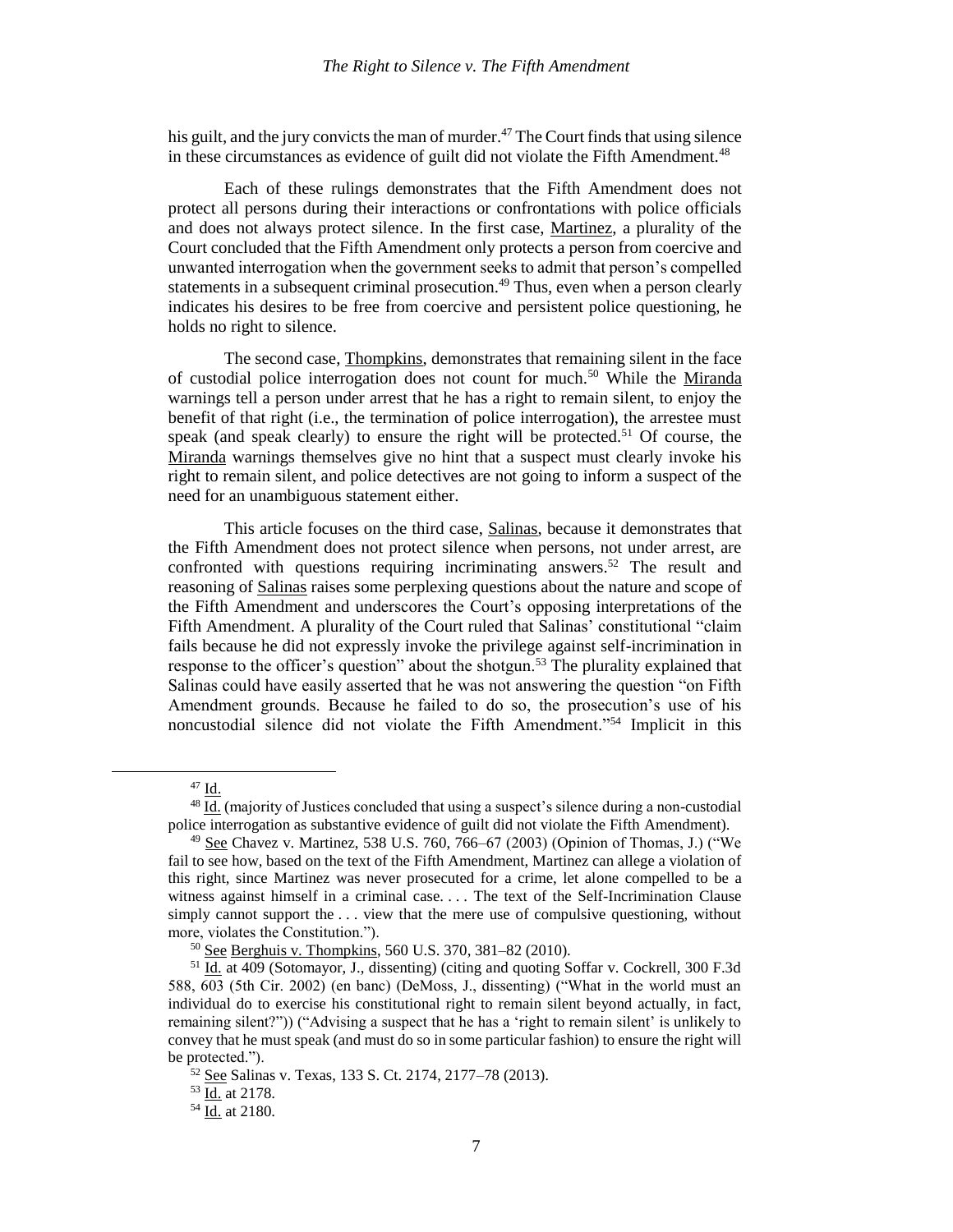reasoning is that Salinas enjoyed Fifth Amendment protection during his interaction with the police.

As will be discussed below, under the "right to silence" interpretation of the Fifth Amendment, the Court's rulings establish that when government officials subject an individual to official coercion or its equivalent, the individual holds a right to remain silent, and the government cannot penalize the exercise of that right. The Salinas plurality found that Genoveo Salinas could not rely on this principle because "his interview with police was voluntary."<sup>55</sup> But this conclusion raises the question of why the Fifth Amendment is implicated during a voluntary police interrogation. To assume Salinas enjoyed Fifth Amendment protection in this situation contradicts the Court's "textual" interpretation of the Fifth Amendment, which establishes that the "sole concern of the Fifth Amendment  $\dots$  is governmental coercion."<sup>56</sup> If the focus of the privilege is on government compulsion, it would seem that the Fifth Amendment has no application to a voluntary police interview. Without explaining why the Fifth Amendment applies to voluntary police questioning, the plurality finds that Salinas had not properly asserted his rights. This conclusion, however, as explained below, penalizes members of the public who have understandably, but erroneously, relied on the Court's "right to silence" interpretation of the Fifth Amendment, which supposedly grants a right to remain silent for persons confronted with incriminating police questioning.

The reasoning of the Salinas plurality raises another question about the nature and scope of the Fifth Amendment. The Fifth Amendment is stated in absolute terms; the government cannot require a person to be a witness against himself in any criminal case.<sup>57</sup> Examining the text, it appears that everyone enjoys the same Fifth Amendment protection. Unlike other provisions of the Bill of Rights which often require the Court to balance an individual's constitutional interest against the government's interests, the text of the Fifth Amendment leaves no room for judicial balancing of competing interests. Yet, the Salinas plurality contrasts the Fifth Amendment rights of an arrestee with the Fifth Amendment rights of someone who voluntarily comes to the police station. The arrestee enjoys a right to silence, but the citizen who freely appears at the police station does not. Relying on the text of the amendment, the Salinas plurality explains that the public's understanding of their right to silence is mistaken; the amendment "does not establish an unqualified 'right to remain silent.'"<sup>58</sup> But if the Fifth Amendment does not afford an absolute right to remain silent for someone like Salinas, why would an express invocation of the Fifth

 $\overline{a}$ 

<sup>58</sup> Salinas, 133 S. Ct. at 2183.

<sup>55</sup> Salinas, 133 S. Ct. at 2180.

<sup>56</sup> Colorado v. Connelly, 479 U.S. 157, 170 (1986).

<sup>57</sup> See e.g., Miranda v. Arizona, 384 U.S. 436, 479 (1966) ("A recurrent argument made in these cases is that society's need for interrogation outweighs the privilege. This argument is not unfamiliar to this Court. The whole thrust of our foregoing discussion demonstrates that the Constitution has prescribed the rights of the individual when confronted with the power of government when it provided in the Fifth Amendment that an individual cannot be compelled to be a witness against himself. That right cannot be abridged.") (citation omitted); Braswell v. United States, 487 U.S. 99, 128 (1988) (Kennedy, J., dissenting) (noting that "the privilege against self-incrimination does not permit balancing the convenience of the Government against the rights of a witness"); Kastigar v. United States, 406 U.S. 441, 467 (1972) (Marshall, J., dissenting) ("The Fifth Amendment gives an absolute right to resist interrogation, if the testimony sought would tend to incriminate him.").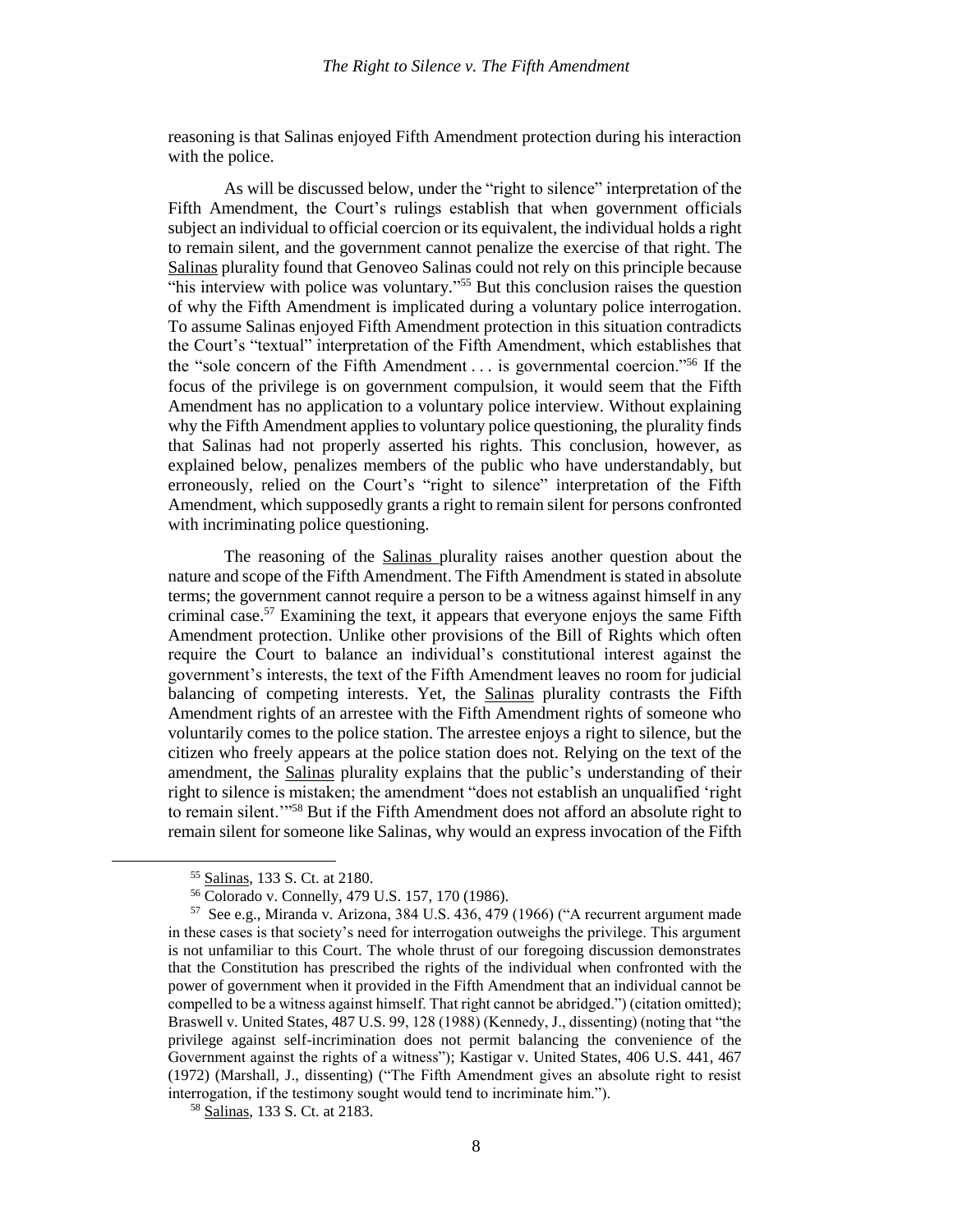Amendment matter? Invoking the words of the amendment, without more, would not change the voluntary nature of the interview. While the plurality opinion implies that an express invocation would make a constitutional difference, it never explains why.

Finally, even assuming that an explicit invocation of the Fifth Amendment provides more protection than merely remaining silent, if police are permitted to tell someone in Salinas' position that his silence can be used against him in a future prosecution, as the Court said they may do,<sup>59</sup> why would a person bother invoking the Fifth Amendment after being told by police that silence can be used against him? After all, most laymen, and many lawyers, believe the right to silence is just another way of referring to the Fifth Amendment.<sup>60</sup>

Part I of this article describes Salinas and the reasoning behind the Court's judgment. Part II critiques the Salinas plurality opinion and discusses the implications it has for police interrogation practices and future Fifth Amendment cases. As the reminder of this article will show, the right to silence and the Fifth Amendment are not the same. Indeed, the result and reasoning of Salinas demonstrate that the Fifth Amendment does not afford an individual, who has neither been indicted, nor arrested, nor temporarily detained by police, a right to remain silent in the face of police interrogation. For this reason and other reasons explained below, Salinas was wrongly decided.

## I. SALINAS V. TEXAS

On December 18, 1992, Houston, Texas police learned of the murders of two brothers, Juan and Hector Garza, who had been shot and killed in their home.<sup>61</sup> Officers found shotgun shell casings at the crime scene. Police later learned that Genovevo Salinas had attended a party at the victims' home the night before the murders.<sup>62</sup> Several weeks after the murders, police went to Salinas's home.<sup>63</sup> Salinas agreed to talk with police and told them that his father owned a shotgun.<sup>64</sup> Salinas's father gave police the weapon and Salinas agreed to come to the police station to discuss the murders.<sup>65</sup>

At the police station, Salinas was taken to an interview room.<sup>66</sup> He did not receive Miranda warnings.<sup>67</sup> Salinas answered the officers' questions until an officer

 $62$  Id.

<sup>59</sup> See Salinas, 133 S. Ct. at 2183–84.

<sup>60</sup> Cf. Richard F. Albert, The Supreme Court's Decision in Salinas v. Texas: Implications White Collar Investigations, FORBES, June 19, 2013, http://www.forbes.com/sites/insider/2013/06/19/the-supreme-courts-decision-in-salinas-vtexas-implications-for-white-collar-investigations/#5426d71451b1 [perma.cc/FHV9-G8EX] (noting that the result in Salinas "would seem to be contrary to the expectation of many lawyers, much less laypersons, that the government cannot comment at all on a suspect's silence or failure to respond to [police] questions").

<sup>61</sup> Salinas, 133 S. Ct. at 2178.

 $63 \overline{Id}$ .

<sup>64</sup> Salinas, 133 S. Ct. at 2178.

 $65$  Id.

<sup>66</sup> Id.

 $67$  Id. At the Supreme Court, the parties agreed that Salinas came to the station on a voluntary basis.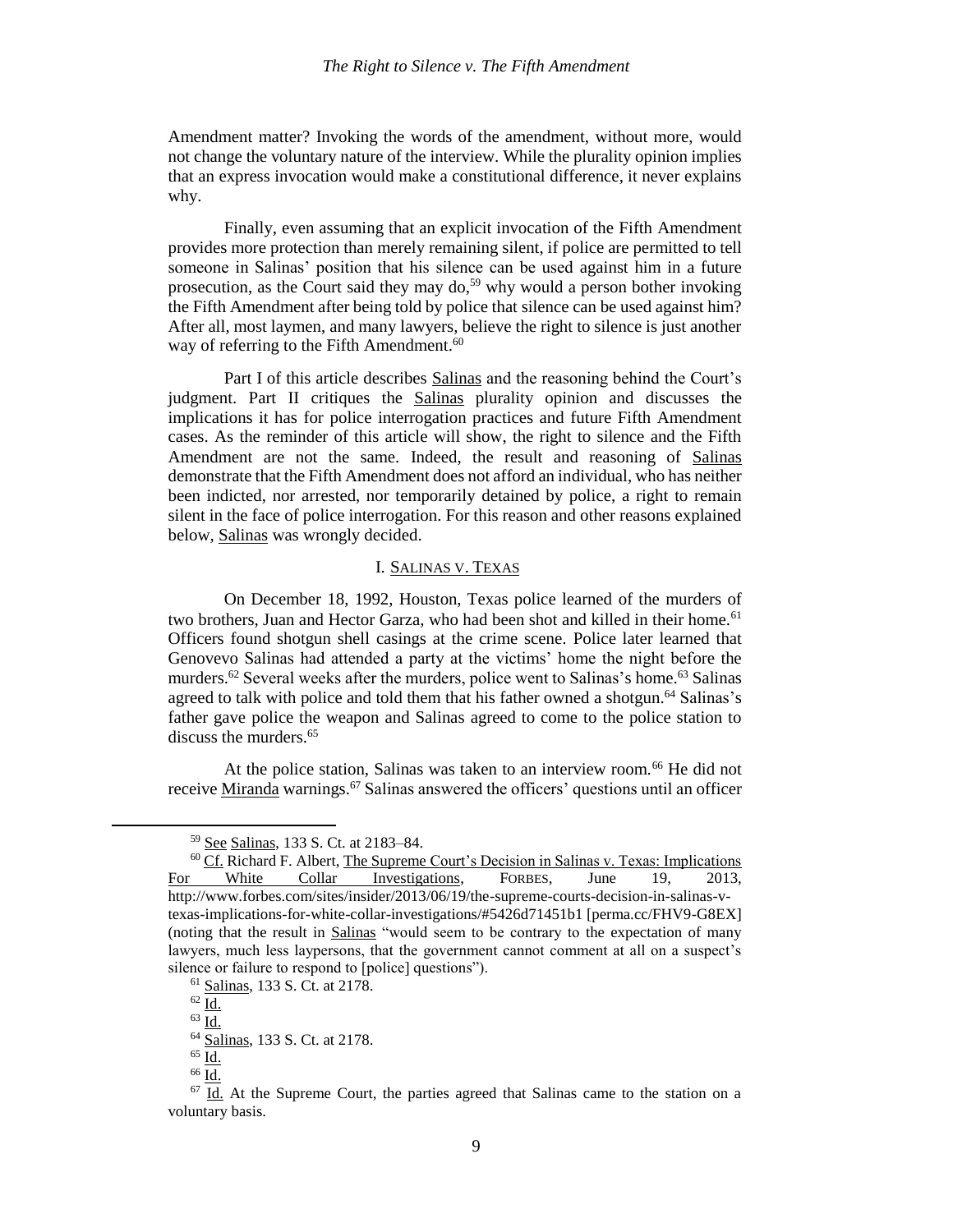asked "whether his shotgun 'would match the shells recovered at the scene of the murder."<sup>68</sup> Salinas declined to answer. Instead, he "'[l]ooked down at the floor, shuffled his feet, bit his bottom lip, cl[e]nched his hands in his lap, [and] began to tighten up.'"<sup>69</sup> After a few minutes of silence, the officer asked other questions, which Salinas answered.<sup>70</sup>

<span id="page-11-1"></span><span id="page-11-0"></span>Salinas was later prosecuted for the murders.<sup>71</sup> At the trial, the prosecutor characterized Salinas's silence during the police questioning as a "'very important piece of evidence.'"<sup>72</sup> The trial judge permitted one of the officers who interviewed Salinas to testify about Salinas's silence when asked whether the shell casings found at the murder scene would match his father's shotgun.<sup>73</sup> The officer told the jury that Salinas "'did not answer' that question."<sup>74</sup> During closing argument, the prosecutor told the jury, inter alia, that "'[a]n innocent person'" would have answered the officer's question and said, "'What are you talking about? I didn't do that. I wasn't there.'"<sup>75</sup> But Salinas, according to the prosecutor, "'didn't respond that way.'"<sup>76</sup> Rather, "'he wouldn't answer that question."<sup>77</sup> Salinas did not testify at trial.<sup>78</sup> The jury convicted Salinas.<sup>79</sup>

On appeal, Salinas argued that the prosecution's use of his silence as substantive evidence of guilt violated the Fifth Amendment, while the State contended that the Fifth Amendment did not apply in these circumstances because Salinas was not in custody, and thus, not subjected to government compulsion when questioned by the police.<sup>80</sup> The Texas courts agreed with the State's view of the Fifth Amendment.<sup>81</sup> Specifically, the Texas Court of Criminal Appeals ruled that using

 $72$  Neal Davis & Dick Deguerin, Silence Is No Longer Golden: How Lawyers Must Now Advise Suspects in Light of Salinas v. Texas, THE CHAMPION Jan./Feb. 2014, at 16, 17.

 $74$   $\underline{\mathbf{Id}}$ .

 $\overline{\phantom{a}}$ 

 $77 \underline{\text{Id.}}$  $78$   $\underline{\text{Id}}$ .

<sup>81</sup> The Court of Appeals of Texas ruled:

<span id="page-11-2"></span><sup>68</sup> Id. ( citation omitted).

 $69$  Id. (citation omitted).

<sup>70</sup> Id. (citation omitted).

 $71$  There were two murder prosecutions of Salinas. At the first trial, the prosecution conceded to the jury that there was no apparent motive for Salinas to kill the Garza brothers. Nonetheless, the prosecution told the jury that a conviction was warranted based on a ballistics report matching the shotgun given by Salinas' father to the shell casings found at the murder scene and other evidence linking Salinas to the murders. See Brief of Petitioner at 4–5, Salinas v. Texas, 133 S. Ct. 2174 (2013) (No. 12-246). During the first trial, the prosecutor "placed little emphasis on Salinas' silence during police questioning." Id. at 5. Salinas did not testify at the first trial. Id. The jury deadlocked and a mistrial was declared. Id. The State then decided to retry Salinas. Id.

 $73$  Brief for Petitioner, supra note [71,](#page-11-0) at 6.

<sup>75</sup> Id.

 $76 \overline{Id}$ .

 $79$   $\underline{Id.}$  at 7.

<sup>80</sup> See State's Reply Brief at 7–8, Salinas v. Texas, 369 S.W.3d 176 (Tex. Crim. App. 2012) (PD-0570-11) ("The Fifth Amendment privilege against compulsory selfincrimination is not implicated by the admission of pre-arrest, pre-Miranda silence as substantive evidence of guilt. . . . The Fifth Amendment privilege against compulsory selfincrimination is irrelevant to a citizen's decision to remain silent when he is under no official compulsion to speak.") (citation omitted).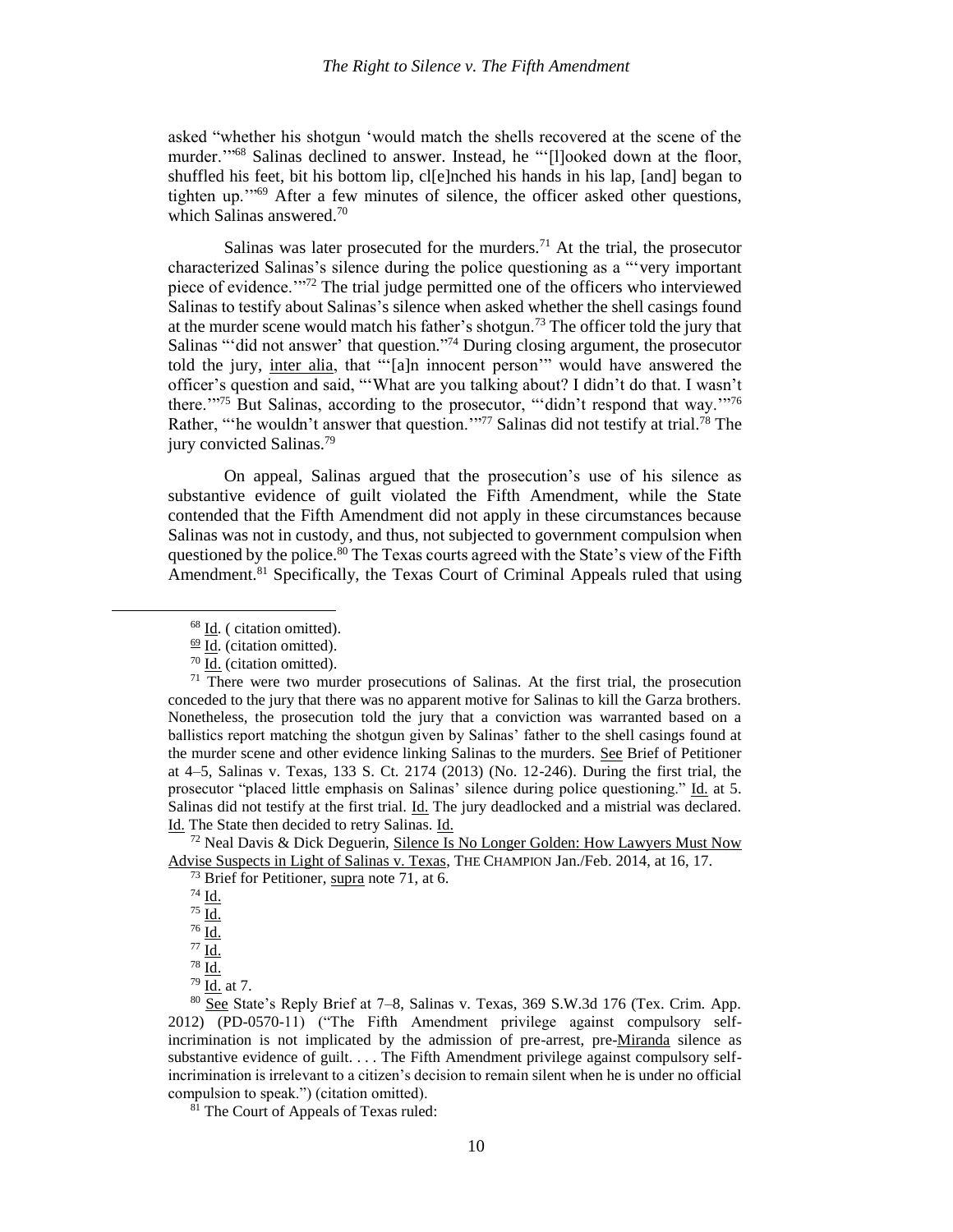prearrest, pre-Miranda silence does not violate the Fifth Amendment because Salinas's silence was not "compelled" in these circumstances. $82$  In other words, because the interview was voluntary, Salinas was not facing compulsion within the meaning of the Fifth Amendment's Self-Incrimination Clause.<sup>83</sup>

<span id="page-12-1"></span><span id="page-12-0"></span>The Court originally granted certiorari to decide whether a prosecutor may use "a defendant's assertion of the privilege against self-incrimination during a noncustodial police interview as part of its case in chief." <sup>84</sup> The lower courts were split on this issue. Rather than decide that question, however, a majority of the Court ultimately held that a person's silence during non-custodial police questioning can be used as substantive evidence of guilt.<sup>85</sup> In an opinion authored by Justice Alito, three Justices concluded that Salinas did not invoke his Fifth Amendment right during his interview with police, and thus, his constitutional claim must fail. $86$  The plurality found that Salinas "was required to assert the privilege in order to benefit from it."<sup>87</sup> Justice Alito explained: "Although 'no ritualistic formula is necessary in order to invoke the privilege,' a witness does not do so by simply standing mute."<sup>88</sup> Two other Justices, Scalia and Thomas, concurred in the judgment. These Justices would have rejected Salinas's Fifth Amendment claim "even if he had invoked the privilege because the prosecutor's comments regarding his precustodial silence did not compel him to give self-incrimination testimony."<sup>89</sup>

Justice Alito's plurality opinion begins by explaining that the Self-Incrimination Clause of the Fifth Amendment is an exception "'to the general principle that the Government has the right to everyone's testimony."<sup>90</sup> Thus, to enjoy the amendment's protections, a person must claim it at the time he relies on it. The justifications for requiring invocation of one's Fifth Amendment right include giving the government notice that a witness will rely on the privilege so that the government may either argue that the testimony sought is not incriminating, or

 $\frac{84}{1}$  Salinas v. Texas, 133 S. Ct. 2174, 2179 (2013).

<sup>87</sup> Id. at 2178.

 $\overline{a}$ 

Absent a showing of government compulsion, the Fifth Amendment simply has nothing to say on the admissibility of pre-arrest, pre-Miranda silence in the State's case-in-chief. We therefore hold the Fifth Amendment has no applicability to pre-arrest, pre-Miranda silence used as substantive evidence in cases in which the defendant does not testify.

Salinas v. State, 368 S.W.3d 550, 558 (Tex. App. Houston 14th Dist. 2011).

<sup>82</sup> See Salinas v. State, 369 S.W.3d 176, 179 (Tex. Crim. App. 2012).

<sup>83</sup> The Court of Criminal Appeals of Texas court stated:

The plain language of the Fifth Amendment protects a defendant from compelled selfincrimination. In pre-arrest, pre-Miranda circumstances, a suspect's interaction with police officers is not compelled. Thus, the Fifth Amendment right against compulsory selfincrimination is "simply irrelevant to a citizen's decision to remain silent when he is under no official compulsion to speak."

Id. (emphasis added) (footnotes omitted).

<sup>&</sup>lt;sup>85</sup> See id. at 2176. Five Justices did not agree on a specific rationale for affirming the ruling below. However, "[w]hat is definitive about the Salinas ruling, and what did garner five votes, is that silence during noncustodial questioning may draw an adverse inference at a trial." Brandon L. Garrett, Remaining Silent after Salinas, 80 U. CHI. L. REV. DIALOGUE 116, 121 (2013).

<sup>86</sup> See Salinas, 133 S. Ct. at 2176.

<sup>&</sup>lt;sup>88</sup> Id. (citation omitted).

 $89 \overline{Id}$ . at 2184 (Thomas, J., concurring in the judgment).

<sup>&</sup>lt;sup>90</sup> Id. at 2179 (quoting Garner v. United States, 424 U.S. 648, 658 n.11 (1976)).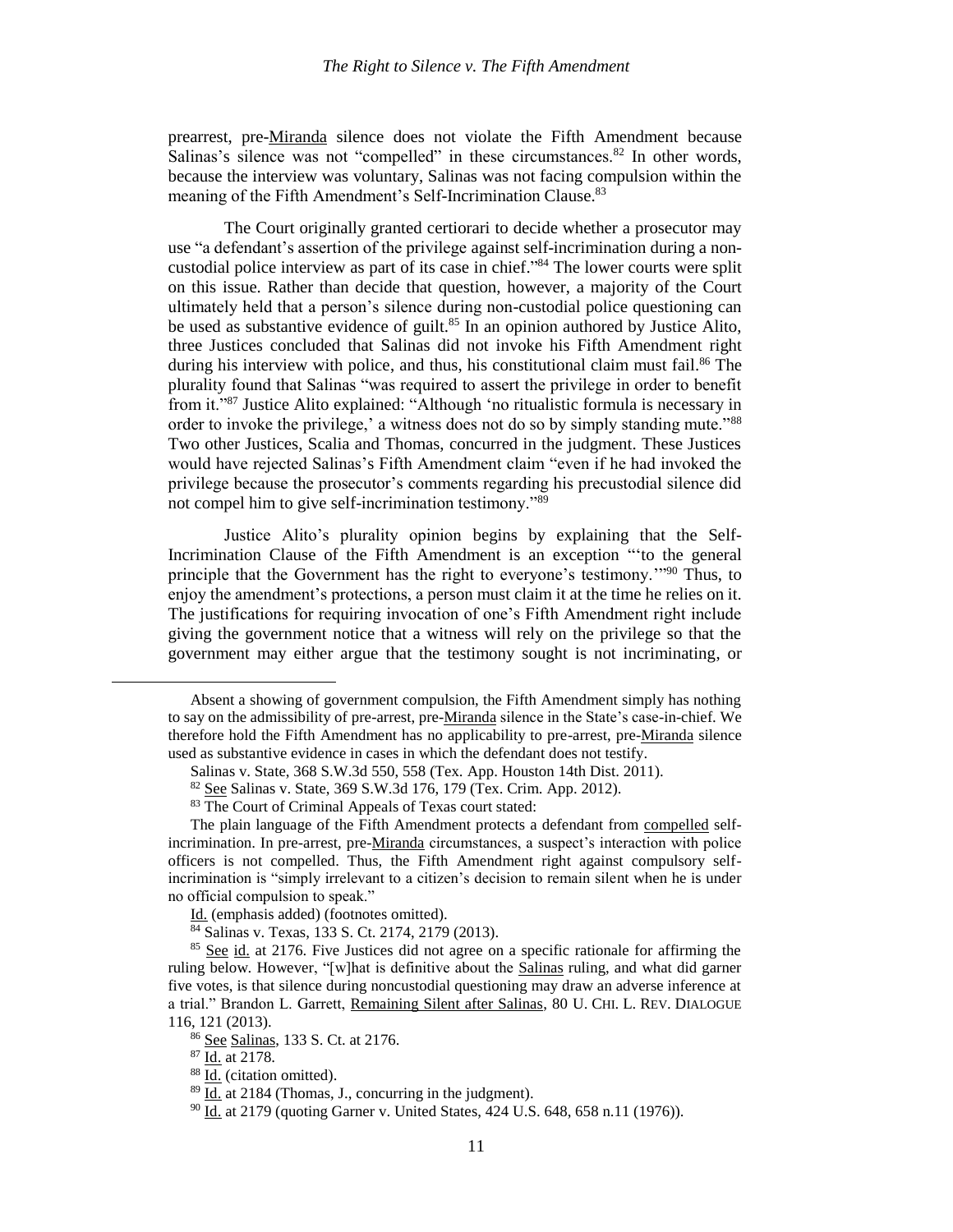provide a grant of immunity for the desired testimony.<sup>91</sup> Also, the express invocation requirement "gives courts tasked with evaluating a Fifth Amendment claim a contemporaneous record establishing the witness's reasons for refusing to answer."<sup>92</sup>

Justice Alito acknowledges, however, that the invocation requirement is not a hard-and-fast rule.<sup>93</sup> There are several instances where invocation is not necessary to benefit from the amendment's protection. First, a defendant in a criminal trial is not required to invoke the privilege.<sup>94</sup> In *Griffin v. California*,<sup>95</sup> a defendant on trial for murder refused to testify.<sup>96</sup> Griffin had been seen with the victim on the evening of her death.<sup>97</sup> The prosecutor commented on Griffin's failure to testify and the trial judge told the jury that it could draw an adverse inference from his failure to testify.<sup>98</sup> The Court ruled that the prosecutor's comment and the judge's instruction violated the Fifth Amendment because it is "a penalty imposed by courts for exercising a constitutional privilege. It cuts down on the privilege by making its assertion costly."<sup>99</sup> In Salinas, Justice Alito observed that the exception to the invocation rule resulting from Griffin "reflects the fact that a criminal defendant has an 'absolute right not to testify.'"<sup>100</sup> Because a criminal defendant's motives for remaining silent at trial are "irrelevant to his constitutional right to do so," invocation of the privilege serves no purpose.<sup>101</sup> "[N]either a showing that his testimony would not be selfincriminating nor a grant of immunity could force him to speak."<sup>102</sup> But Justice Alito explained that the exception to the invocation requirement created by Griffin was

 $\overline{\phantom{a}}$ 

95 380 U.S. 609 (1965)

 $\frac{99}{10}$   $\overline{1d}$ . at 614. I agree with Professor Alschuler that Griffin's reliance on the doctrine of unconstitutional conditions was "unnecessary." See Alschuler, supra note [15,](#page-5-0) at 2628 n.11. As Alschuler puts it: "Rather than contend that prosecutorial comment burdens the exercise of a right to remain silent, the majority might have argued that comment on a defendant's silence violates the Fifth Amendment, pure and simple."  $\underline{Id}$ . It is fair to acknowledge that Griffin is not held in high esteem by some of the current Justices. Indeed, "the aftermath of Griffin is a spectacularly chaotic farrago of opinions of such complexity that only one practicing attorney in a thousand can accurately summarize all of them off the top of her head." James J. Duane, The Extraordinary Trajectory of Griffin v. California: The Aftermath of Playing Fifty Years of Scrabble with the Fifth Amendment, 3 STAN. J. CRIM. & POL'Y 1, 5 (2015) (footnote omitted). Professor Duane further asserts that "most of the controlling rules in [the Court's post-Griffin progeny] were selected and announced by the Supreme Court with no logical basis whatsoever, solely because they were the *only* way the Court could straight-arm and pretend to be able to distinguish earlier Fifth Amendment rulings that more recent members of the Court really do not like but could not honestly distinguish and have not yet formally overruled." Id. 14

<sup>100</sup> Salinas v. Texas, 133 S. Ct. 2174, 2179 (2013) (quoting Turner v. United States, 396 U.S. 398, 433 (1970) (Black, J., dissenting)).

 $102 \underline{Id}$ .

 $91$  See Id. (citations omitted).

<sup>92</sup> Salinas, 133 S. Ct. at 2179 (citations omitted).

<sup>93</sup> See Id.

<sup>&</sup>lt;sup>94</sup> See <u>Id.</u>

<sup>96</sup> Griffin v. California, 380 U.S. 609, 609 (1965).

<sup>97</sup> Id. at 610.

<sup>98</sup> See id. at 610-11.

<sup>101</sup> Id.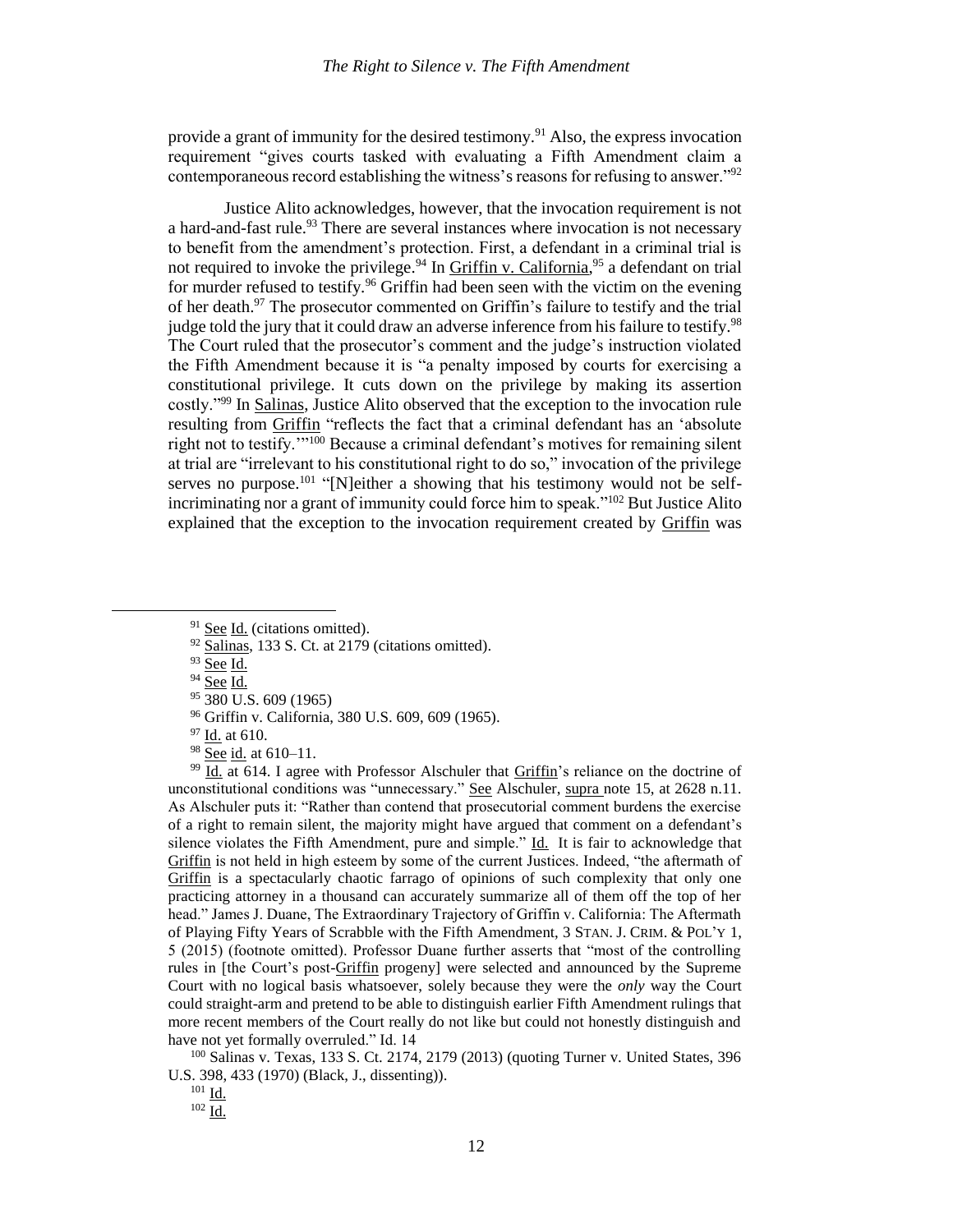unavailable to Salinas because he "had no comparable unqualified right during his interview with police[.]"<sup>103</sup>

The Court has also recognized an exception to the invocation requirement "where governmental coercion makes . . . forfeiture of the privilege involuntary."<sup>104</sup> In Miranda v. Arizona,<sup>105</sup> the Court found that persons under arrest are subjected to "inherently compelling pressures $[$ ,]" and thus not required to invoke the privilege. $^{106}$ Because of the inherent compulsion associated with custodial interrogation, Miranda mandated that police inform suspects of their rights, including their "right to remain silent," before initiating questioning.<sup>107</sup> And although the Miranda warnings contain no promise that a suspect's silence cannot be used against him, the Miranda Court asserted, relying on Griffin and Malloy v. Hogan,<sup>108</sup> that "it is impermissible to penalize an individual for exercising his Fifth Amendment privilege" while under arrest.<sup>109</sup> Thus, the prosecution is barred from using at a later trial "the fact that  $[a]$ suspect] stood mute or claimed his privilege in the face of accusation."<sup>110</sup>

Similarly, "threats to withdraw a governmental benefit such as public employment sometimes make exercise of the privilege so costly that it need not be affirmatively asserted."<sup>111</sup> Also, if an explicit assertion of the Fifth Amendment would incriminate, the Court has recognized exercise of the privilege through silence.<sup>112</sup> In Salinas, Justice Alito explained that all of these cases are based on the premise that a person is not required to expressly invoke his Fifth Amendment right where governmental coercion prevents him from freely choosing to admit, deny, or refuse to answer potentially incriminating questions.<sup>113</sup> Justice Alito concluded, however, that Salinas could not rely on these cases because "his interview with police was voluntary."<sup>114</sup> According to Alito, it would have been "a simple matter" for Salinas to tell the police he was not answering the question about the shotgun on "Fifth Amendment grounds."<sup>115</sup> Because Salinas did not do so, "the prosecution's use of his noncustodial silence did not violate the Fifth Amendment."<sup>116</sup>

 $104 \overline{Id}$  at 2180.

 $105\overline{384}$  U.S. 436 (1966).

<sup>106</sup> Miranda v. Arizona, 384 U.S. 436, 467 (1966).

<sup>107</sup> See Id. at 444.

<sup>108</sup> See Malloy v. Hogan, 378 U.S. 1 (1964) (applying the Self-Incrimination Clause to the States).

<sup>109</sup> Miranda, 384 U.S. at 468 n.37.

<sup>110</sup> Id.

l

<sup>111</sup> Salinas v. Texas, 133 S. Ct. 2174, 2180 (2013) (citations omitted).

<sup>112</sup> See, e.g., id.; Leary v. United States, 395 U.S. 6, 18, 28–29 (1969) (holding that there was no requirement that taxpayer complete tax form where doing so would have revealed income from illegal activities, and that Fifth Amendment privilege was not waived because defendant did not affirmatively invoke it); Albertson v. Subversive Activities Control Bd., 382 U.S. 70, 77–79 (1965) (holding that members of the Communist Party were not required to complete registration form "where response to any of the form's questions . . . might involve [them] in the admission of a crucial element of a crime").

<sup>113</sup> See Salinas, 133 S. Ct. at 2180 (citation omitted).

<sup>114</sup> Salinas, 133 S. Ct. at 2180.

 $116$   $\underline{Id.}$ 

<sup>&</sup>lt;sup>103</sup> Id. at 2179-80.

 $^{115}$  Id.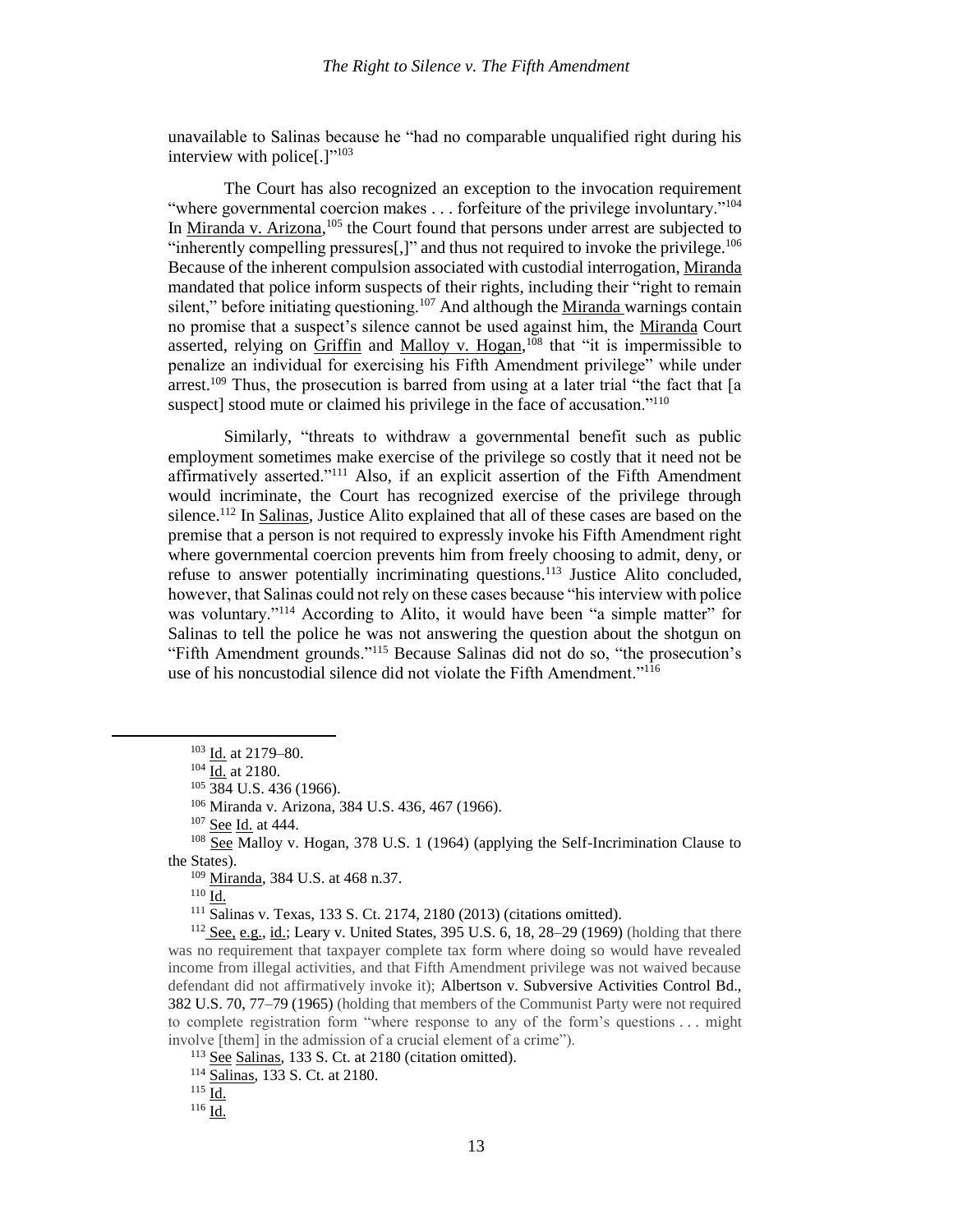Justice Alito was unwilling to recognize a new exception to the invocation rule for situations where a person "stands mute and thereby declines to give an answer that officials suspect would be incriminating."<sup>117</sup> Justice Alito stated that the Court's prior precedents "foreclose such an exception, which would needlessly burden the Government's interests in obtaining testimony and prosecuting criminal activity."<sup>118</sup> Further, the fact that law enforcement officials expect incriminating responses to their questions does not excuse a person from invoking his Fifth Amendment privilege.<sup>119</sup> Thus, remaining silent in response to official questioning is not protected by the Fifth Amendment, unless the government employs coercion or its equivalent. $120$ 

Moreover, Justice Alito believed that a new exception to the invocation requirement—remaining silent when confronted by questions police know are potentially incriminating—was inconsistent with the rule announced in Thompkins.<sup>121</sup> As noted above, Thompkins held that remaining silent during a police interrogation, even after receiving Miranda warnings, did not invoke the privilege or require the termination of police interrogation.<sup>122</sup> If the two hours and forty-five minutes of silence in Thompkins did not constitute invocation, "then surely [Salinas'] momentary silence . . . did not do so either.<sup>"123</sup> That Thompkins involved the admission of Thompkins's statements, rather than the use of his silence as substantive evidence of guilt, did not negate the logic of Thompkins's holding.<sup>124</sup> "A suspect who stands mute has not done enough to put police on notice that he is relying on his Fifth Amendment privilege."<sup>125</sup>

Justice Alito was not persuaded by the argument that Salinas was relying on the well-known "right to remain silent," and that it was "unfair" to expect a layperson "unschooled in the particulars of legal doctrine to do anything more than remain silent" to count on Fifth Amendment protection in these circumstances.<sup>126</sup> Justice Alito's reply is telling and worthy of emphasis: "[P]opular misconceptions notwithstanding, the Fifth Amendment guarantees that no one may be 'compelled in any criminal case to be a witness against himself'; it does not establish an unqualified 'right to remain silent.'"<sup>127</sup> A person's right to refuse to answer questions, Justice Alito reiterated, "depends on his reasons for doing so, and courts need to know those reasons to evaluate the merits of a Fifth Amendment claim."<sup>128</sup>

 $\overline{\phantom{a}}$ 

<sup>122</sup> See Berghuis v. Thompkins, 560 U.S. 370, 381–82 (2010).

<sup>123</sup> Salinas, 133 S. Ct. at 2182.

 $124$  See id. ("[R]egardless of whether prosecutors seek to use silence or a confession that follows, the logic of [Thompkins] applies with equal force.").

<sup>117</sup> Id. at 2180–81.

<sup>&</sup>lt;sup>118</sup> Id. at 2181.

<sup>&</sup>lt;sup>119</sup> See id.

<sup>&</sup>lt;sup>120</sup> See id. ("A witness does not expressly invoke the privilege by standing mute."). The plurality saw no constitutional merit to the distinction urged by the dissent between "silence" and "failure to invoke the privilege before making incriminating statements." See id. at 2181 n.2.

<sup>121</sup> See Salinas, 133 S. Ct. at 2182.

<sup>125</sup> Id. (footnote omitted).

<sup>126</sup> See Salinas, 133 S. Ct. at 2182–83.

 $127 \overline{Id}$ .

 $128$  Id. at 2183. (citation omitted).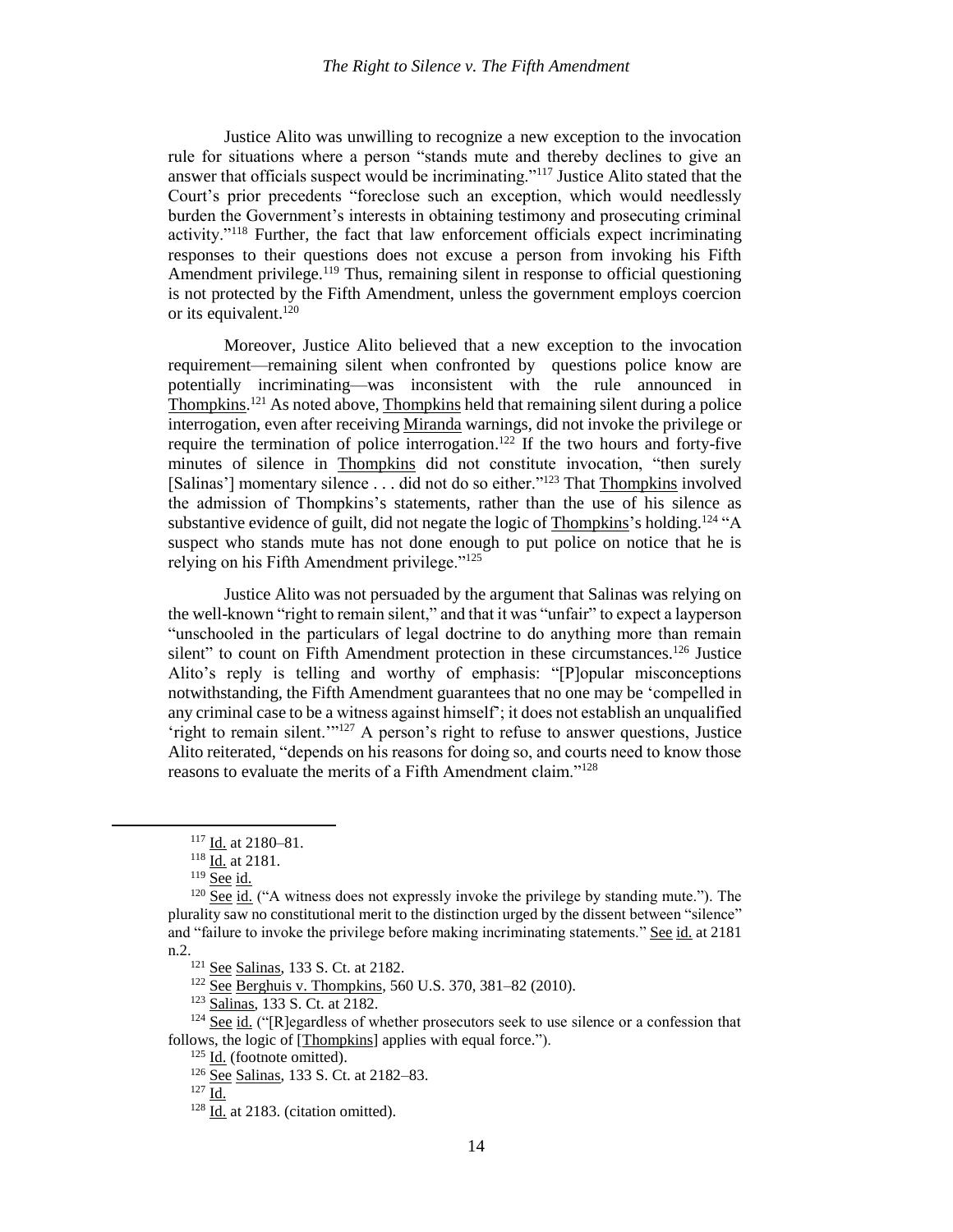Finally, Justice Alito saw no cause for concern in Salinas's argument that a ruling in favor of the government would encourage police to unfairly trick suspects into cooperating and providing confessions by telling them that their silence could be later used against them.<sup>129</sup> Justice Alito responded by explaining that police officers do nothing wrong "when they 'accurately stat[e] the law'" to someone in Salinas' position.<sup>130</sup>

#### <span id="page-16-0"></span>II. THE FIFTH AMENDMENT AFTER SALINAS

Shortly after Salinas was decided, Professor Orin Kerr predicted that the ruling "probably won't get much attention in the press," and "is likely to have a significant impact on police [interrogation] practices."<sup>131</sup> Professor Kerr was right about the former, $132$  and I am confident, if the past is prologue, that Salinas will enhance the power and leverage police possess during non-custodial interrogation sessions.<sup>133</sup> Professor Kerr also thought that **Salinas** was a "fascinating case for legal

 $\overline{a}$ 

<sup>132</sup> The New York Times and the Los Angeles Times published a summary description of the ruling in Salinas*.* See Adam Liptak, A 5-4 Ruling, One of Three, Limits Silence's Protection, N.Y. TIMES, June 17, 2013, http://www.nytimes.com/2013/06/18/us/supremecourt-hands-down-three-decisions-that-are-5-to-4.html?\_r=0 [perma.cc/KR6M-7SX5]; David G. Savage, In Miranda case, Supreme Court rules on the limits of silence, L.A. TIMES, June 17, 2013, http://articles.latimes.com/2013/jun/17/nation/la-na-court-miranda-20130618 [perma.cc/Q3EQ-FJP2]. I could not find a story from The Washington Post on the announcement of Salinas, although the Post did publish an editorial by Professor David Cole that briefly mentioned (and subtly criticized) Salinas. See David Cole, Don't let DOMA fool you – the Supreme Court is restricting your rights, THE WASHINGTON POST, June 28, 2013, https://www.washingtonpost.com/opinions/dont-let-doma-fool-you--the-supreme-court-isrestricting-your-rights/2013/06/28/cd0afa1c-de85-11e2-b94a-452948b95ca8\_story.html [perma.cc/P6FA-63VZ]. Finally, the New York Times published an editorial criticizing Salinas. See Editorial Board, The Court: Right and Wrong on Criminal Justice, N.Y. TIMES, June 17, 2013, http://www.nytimes.com/2013/06/18/opinion/the-court-right-and-wrong-oncriminal-justice.html [perma.cc/M6AE-R3U9].

The result in Salinas did not go unnoticed by the criminal defense bar. See, e.g., Arnold & Porter LLP, Advisory, Silence as Evidence: U.S. Supreme Court Holds That the Fifth Amendment Does Not Bar Using a Suspect's Silence as Evidence of Guilt, ARNOLDPORTER.COM, June 2013; Neal Davis & Dick Deguerin, supra note [72;](#page-11-1) Larry J. Ritchie & Jennifer L. Read, Silence When Questioned By Police: Evidentiary and Constitutional Confusion, THE CHAMPION July/Aug. 2014, at 44.

<sup>133</sup> As Professor Richard Leo has described, police interrogators are committed to obtaining confessions. See RICHARD A. LEO, POLICE INTERROGATION AND AMERICAN JUSTICE 11 (2008). Interrogators pursue that goal by utilizing various tactics, including convincing a suspect that he is "better off by admitting some version of guilt than by denying culpability or terminating the interrogation." Id. As I hope to demonstrate, Salinas will enhance the ability of police interrogators to achieve their goal of obtaining incriminating statements from suspects. There is also reason to think that Salinas will impact future police interrogation practices. Professor Brandon Garrett believes that Salinas "encourages police to question suspects in informal settings that not only lack clear rules, but are not documented and therefore prone to the dangers of confession contamination." Garrett, supra note [85,](#page-12-0) at 118 (footnote omitted); Id. at 118 (noting that cases like Salinas encourage police to interrogate suspects "without the protections that more and more departments have adopted precisely to prevent false and contaminated confessions").

<span id="page-16-1"></span><sup>129</sup> See id.

 $^{130}$   $\overline{\text{Id.}}$  (citation omitted).

<sup>&</sup>lt;sup>131</sup> Kerr, supra note [12.](#page-4-0)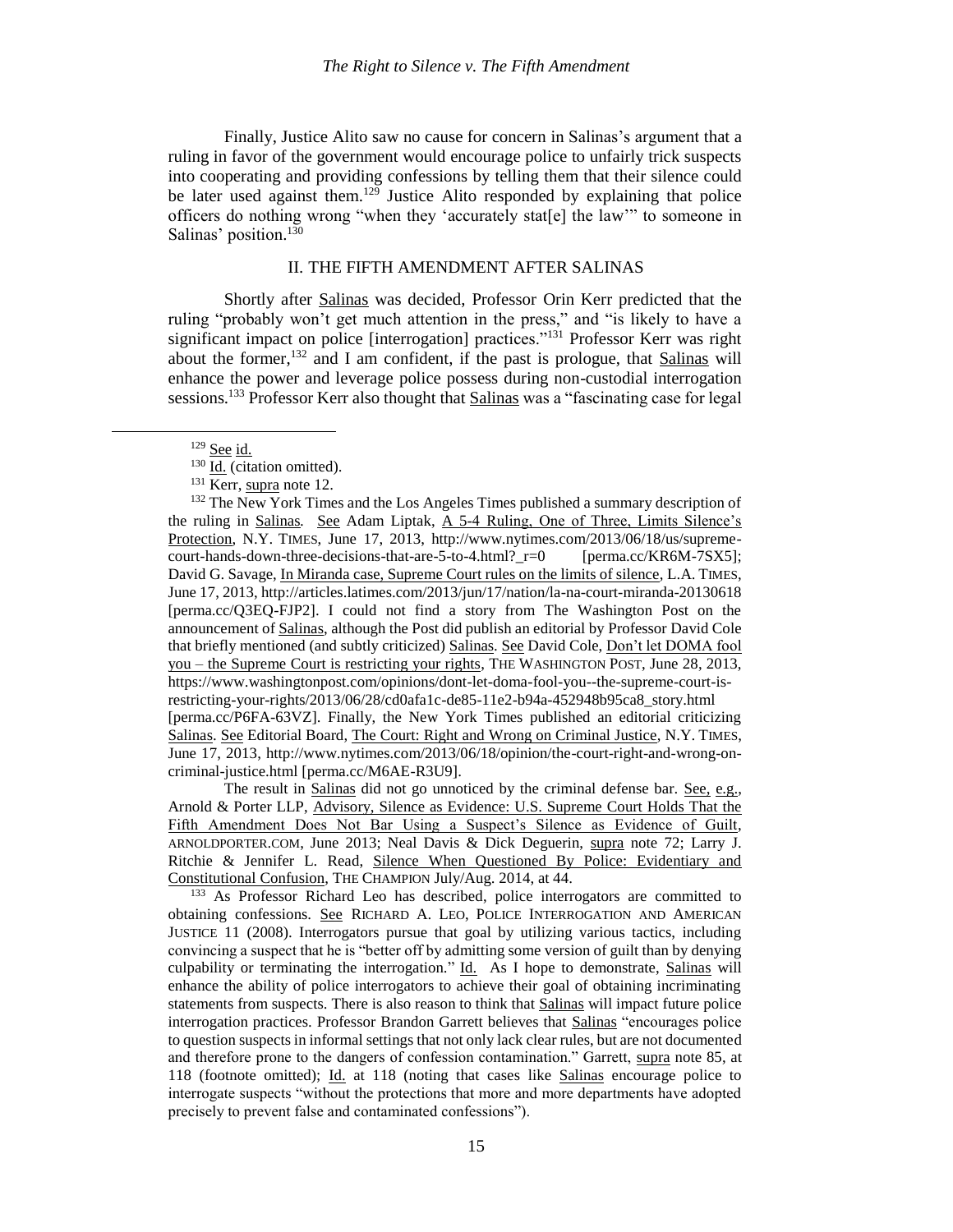nerds $[.]$ <sup>2134</sup> I would add that Salinas is an important case for the public as well. Salinas is significant because it undercuts the popular notion that Americans possess a right to remain silent when questioned by law enforcement officials.

#### A. Is the Fifth Amendment Implicated During a Voluntary Police Interrogation?

Every law student enrolled in a constitutional criminal procedure course eventually learns that there are three elements to a valid Fifth Amendment claim: the challenged evidence must (1) implicate the claimant in criminal conduct, (2) contain testimonial or communicative evidence from the claimant, and (3) be the product of governmental compulsion directed against the claimant. <sup>135</sup> The Texas Court of Criminal Appeals concluded that Salinas's silence was not protected by the Fifth Amendment because there was no compulsion aimed at him during the interrogation. <sup>136</sup> In light of this ruling, Justice Alito's plurality opinion is noticeably vague on the Fifth Amendment's applicability to the facts.<sup>137</sup> Ultimately, Justice

 $\overline{\phantom{a}}$ 

<sup>136</sup> See Salinas v. State, 369 S.W.3d. 176, 179 (Tex. Crim. App. 2012) ("The plain language of the Fifth Amendment protects a defendant from compelled self-incrimination. In pre-arrest, pre-Miranda circumstances, a suspect's interaction with police officers is not compelled. Thus, the Fifth Amendment right against compulsory self-incrimination is 'simply irrelevant to a citizen's decision to remain silent when he is under no official compulsion to speak.'") (emphasis added) (footnotes omitted).

 $137$  Salinas argued that the compulsion needed to trigger the Fifth Amendment arose when the police asked the incriminating question about the shotgun and the ballistics test. At that moment, "Salinas had no option when questioned by police but to become a witness against himself. Regardless of whether he responded to their questions or remained silent, he was creating evidence the prosecution could use against him at trial." See Brief of Petitioner, supra note [71,](#page-11-0) at 17. Thus, the defense believed that compulsion could arise even in a noncustodial setting. One commentator has noted that "the Court has never suggested that there cannot be compulsion before Miranda warnings have been issued." Andrew J. M. Bentz, The Original Public Meaning of the Fifth Amendment and Pre-Miranda Silence, 98 VA. L. REV. 897, 929 (2012) (footnote omitted). The commentator then asserted:

[T]here is compulsion when a person stands mute in the face of police questioning. . . . [T]he government cannot argue both that the person's silence is relevant and therefore admissible because a normal person would feel compelled to speak, but also argue that the Fifth Amendment does not apply because the person is not compelled. Such an argument is specious. A person questioned by the police is compelled to speak because of the cruel choices she faces: incriminate herself, lie, or stay silent and give the prosecutor evidence of her guilt.

Id. at 929–30 (footnote omitted). Prior to Salinas, at least one member of the Salinas plurality made clear his view that the Fifth Amendment is "a present right" and thus protects a person before coerced statements are introduced in a criminal trial and prior to the provision of Miranda warnings. See Chavez v. Martinez, 538 U.S. 760, 791 (2003) (Opinion of Kennedy, J.) ("The Clause must provide more than mere assurance that a compelled statement will not be introduced against its declarant in a criminal trial. Otherwise there will be too little protection against the compulsion the Clause prohibits."). Justice Kennedy went

<span id="page-17-0"></span><sup>&</sup>lt;sup>134</sup> Kerr, supra note [12.](#page-4-0)

<sup>135</sup> See Fisher v. United States, 425 U.S. 391, 408 (1976) (stating that the Fifth Amendment applies only when the accused is compelled to make a testimonial communication that is incriminating); In re N.D.N.Y. Grand Jury Subpoena, 811 F.2d 114, 116 (2d Cir. 1987) ("[T]o establish a fifth amendment violation, [the witness] must demonstrate all three elements, namely, compulsion, a testimonial communication, and the incriminat[ing] nature of that communication").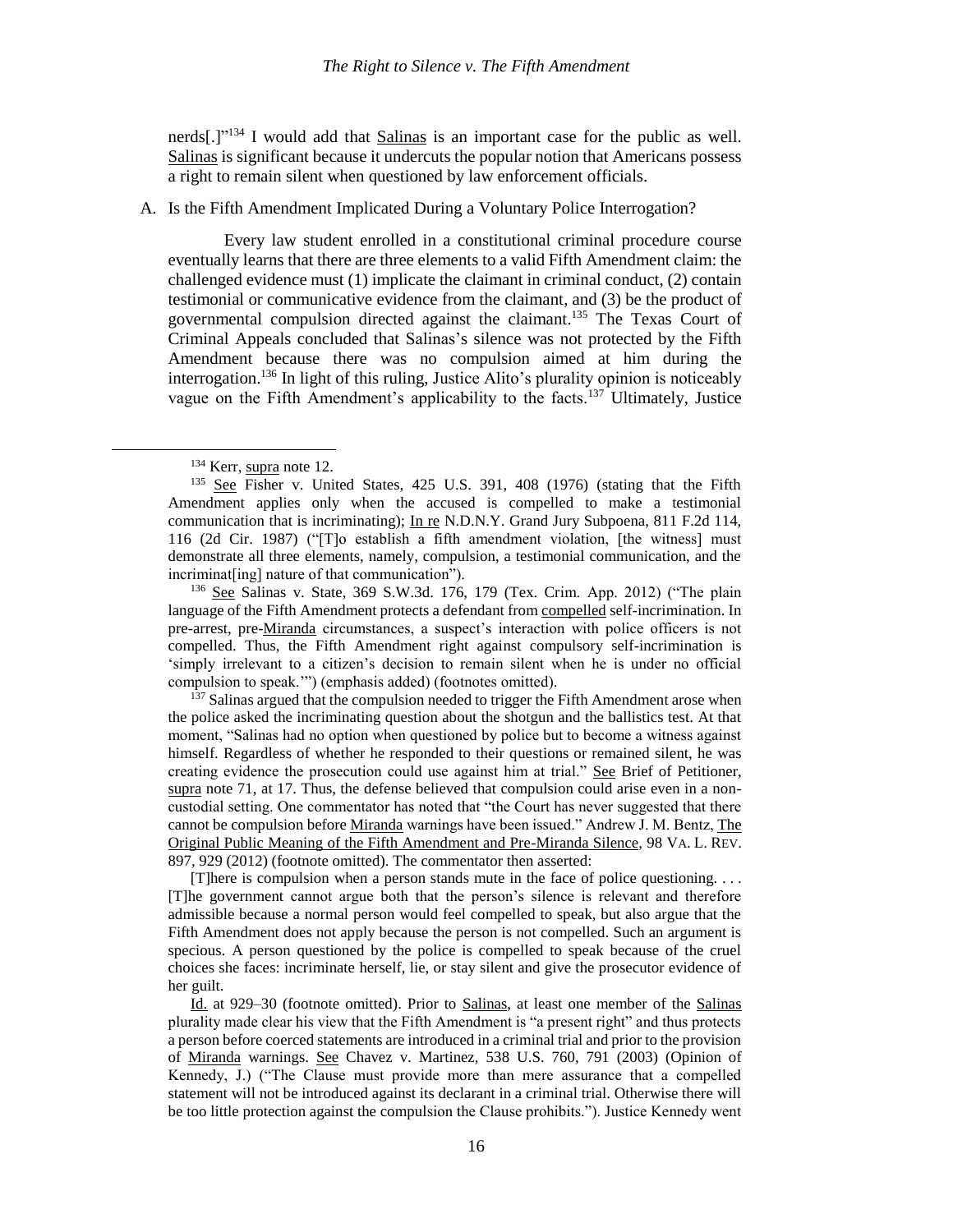Alito's opinion does not say that the Fifth Amendment was inapplicable during Salinas' interview with the police. Justice Alito does not make that assertion because the Court has repeatedly ruled that the Fifth Amendment applies in myriad settings that do not involve police custody or a criminal trial.<sup>138</sup> Indeed, it is settled law that the privilege "not only protects the individual against being involuntarily called as a witness against himself in a criminal prosecution but also privileges him not to answer official questions put to him in any other proceeding, civil or criminal, formal or informal, where the answers might incriminate him in future criminal prosecutions."<sup>139</sup> Long before the Warren Court allegedly disfigured the meaning of the Fifth Amendment in Miranda, the Court explained that the application of the Fifth Amendment is not "dependent upon the nature of the proceeding in which the testimony is sought or is to be used. It applies alike to civil and criminal proceedings, wherever the answer might tend to subject to criminal responsibility him who gives  $it$ .  $140$ 

The unstated premise of Justice Alito's opinion in Salinas is that the Fifth Amendment applied in theory to Salinas's interaction with police.<sup>141</sup> Yet, the

<sup>139</sup> Lefkowitz v. Turley, 414 U.S. 70, 77 (1973).

<sup>140</sup> Arndstein, 266 U.S. at 40.

 $\overline{a}$ 

<sup>141</sup> Put differently, the Salinas plurality merely assumed for purposes of deciding the case that Salinas was protected by the Fifth Amendment during his voluntary interrogation. Of course, that assumption would carry no substantive weight if the question the Court originally granted certiorari to decide—whether the prosecution may use a defendant's assertion of the Fifth Amendment privilege during a voluntary police interview as substantive evidence of guilt—were actually addressed by the Court. I am convinced that four Justices of the current Court (Chief Justice Roberts and Justices Scalia, Thomas and Alito) agree with Justices Thomas and Scalia's conclusion in Salinas that even an express invocation of the Fifth Amendment can be used as substantive evidence of guilt. That result would be based on the following logic: Although an explicit invocation of the privilege might be considered both incriminating and testimonial, invocation of the privilege was not the product of government

on to state that the Fifth Amendment is "applicable at the time and place police use compulsion to extract a statement from a suspect." Id. at 795.

<sup>138</sup> Two examples should suffice: In Emspak v. United States, 349 U.S. 190, 194 (1955) and Quinn v. United States, 349 U.S. 155, 163 (1955), the Court ruled that the Fifth Amendment was properly invoked by persons who refused to answer questions asked by a congressional investigative committee. As Professor Kamisar has remarked, "not even the dissenting justices paused to consider whether a congressional investigation is 'a criminal case.'" Yale Kamisar, A Dissent From the Miranda Dissents: Some Comments on the "New" Fifth Amendment and the Old "Voluntariness" Test, 65 MICH L. REV. 59, 64 n.33 (1966). In McCarthy v. Arndstein, 266 U.S. 34, 40 (1924), the Court rejected the government's argument that the Fifth Amendment "does not apply in any civil proceeding." See also Susan R. Klein, No Time For Silence, 81 TEXAS L. REV. 1337, 1341 (2003) (explaining that the privilege applies in any pretrial setting where questioning may elicit an incriminating reply; "the Court has, on numerous occasions, found the Constitution violated and ordered injunctive and other relief, even where there was no possibility that a statement would be used in a criminal trial, and even where no statement was generated"). For the view that as originally understood during the Framers' era the right to silence was available outside of the courthouse, see Bentz, supra not[e 137,](#page-17-0) at 901 ("[A]s originally understood the right to remain silent first attached, not upon the reading of a Miranda-like incantation, but when the defendant reasonably believed that her statement might be used against her at a criminal trial or lead the investigator to inculpatory evidence"); Id. at 920 (concluding that "in order for the Fifth Amendment to have meant anything at the time of its ratification, it must have meant that one had the right to remain silent outside the courtroom").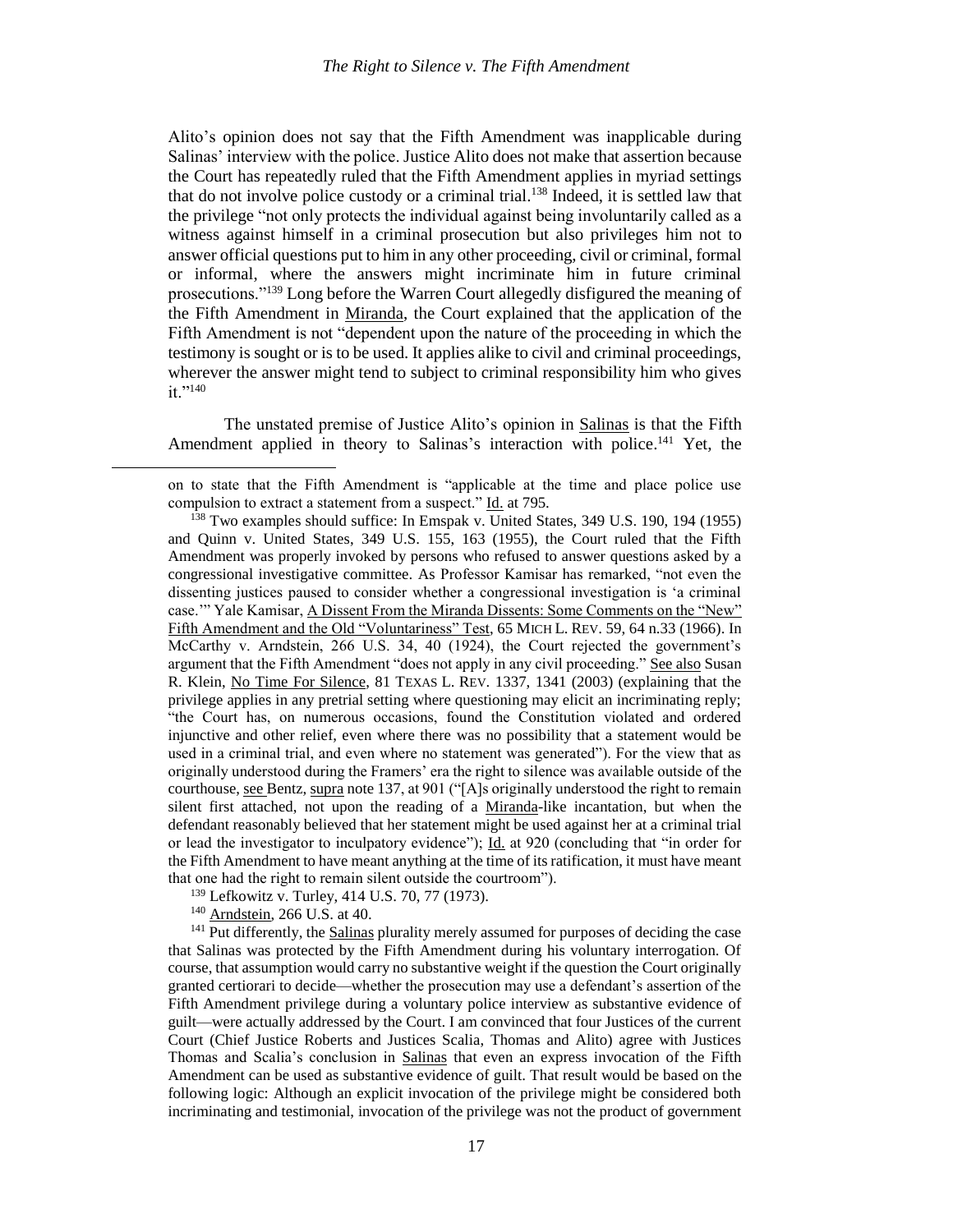plurality would not afford constitutional protection to Salinas's silence and refused to recognize his silence as invoking the privilege because "his interview with police was voluntary."<sup>142</sup> But if this is a "voluntary" interview, where is the compulsion that triggers Fifth Amendment protection? Justice Alito's plurality opinion offers no answer to this question. As discussed previously, under the Court's "textual" interpretation of the privilege, a showing of government coercion is necessary to trigger Fifth Amendment protection. Because it was undisputed that Salinas agreed to come to the police station for questioning and there was no evidence that police subjected Salinas to coercion or its equivalent, it would seem that the Fifth Amendment had no application to this voluntary interview. After all, "[i]t is difficult to see how a voluntary interview could 'compel' [a person] to speak."<sup>143</sup> As Justice Stevens remarked about a similar context, "[w]hen a citizen is under no official compulsion whatever, either to speak or to remain silent, I see no reason why his voluntary decision to do one or the other should raise any issue under the Fifth Amendment."<sup>144</sup> Put simply, because "the ingredient of personal compulsion against [Salinas] is lacking[,]" the Fifth Amendment is irrelevant.<sup>145</sup>

If the interview was "voluntary," then the Fifth Amendment did not apply and Salinas's silence was not protected by the Constitution. On the other hand, if the Fifth Amendment applies to this setting like it applies to other formal or informal proceedings, as the Court's precedents establish and as the plurality assumes without saying so, why was Salinas's silence not protected? Having it both ways creates confusion for both police and judges, not to mention causes uncertainty in the minds of citizens confronted with police questioning. I suspect Justice Kennedy, a member of the Salinas plurality, may be partially responsible for this dilemma. During oral argument, Justice Kennedy asked counsel for Salinas whether a person can invoke the Fifth Amendment before receiving Miranda warnings, indicating his understanding that a person could do so.<sup>146</sup> Counsel replied that there were two separate rights being discussed—the "prophylactic right under Miranda to have police cease asking you questions[,]" which "has to be expressly invoked[,]" and the

l

<span id="page-19-0"></span>compulsion. Justice Kennedy's position on this issue, as is often the case, is the crucial vote. As will be described below, I suspect that Justice Kennedy believes that someone agreeing to attend a voluntary police interrogation is still protected by the Fifth Amendment, notwithstanding the voluntary nature of the interview. See Martinez, 538 U.S. at 791 (Opinion of Kennedy, J.) ("The Clause protects an individual from being forced to give answers demanded by an official in any context when the answers might give rise to criminal liability in the future."). Indeed, Justice Kennedy has stated that "the exercise of the privilege depends on what the witness reasonably believes will be the future use of a statement [or invocation of the privilege]." Id. If that reasoning is applied to someone in Salinas's position, then Salinas was entitled to Fifth Amendment protection during his voluntary interrogation by the police because someone in his predicament could have reasonably believed that an incriminating statement could have been used in a later prosecution.

<sup>142</sup> Salinas v. Texas, 133 S. Ct. 2174, 2180 (2013).

<sup>143</sup> Ohio Adult Parole Auth. v. Woodard, 523 U.S. 272, 286 (1998) (ruling that an adverse inference is permissible from silence in a clemency proceeding, which is a non-judicial postconviction process and not part of the criminal case).

<sup>144</sup> Jenkins v. Anderson, 447 U.S. 231, 243–44 (1980) (Stevens, J., concurring in the judgment) (footnote omitted).

<sup>145</sup> Couch v. United States, 409 U.S. 322, 329 (1973).

<sup>146</sup> See Transcript of Oral Argument at 11, Salinas v. Texas, 133 S. Ct. 2174 (2013) (No. 12-246).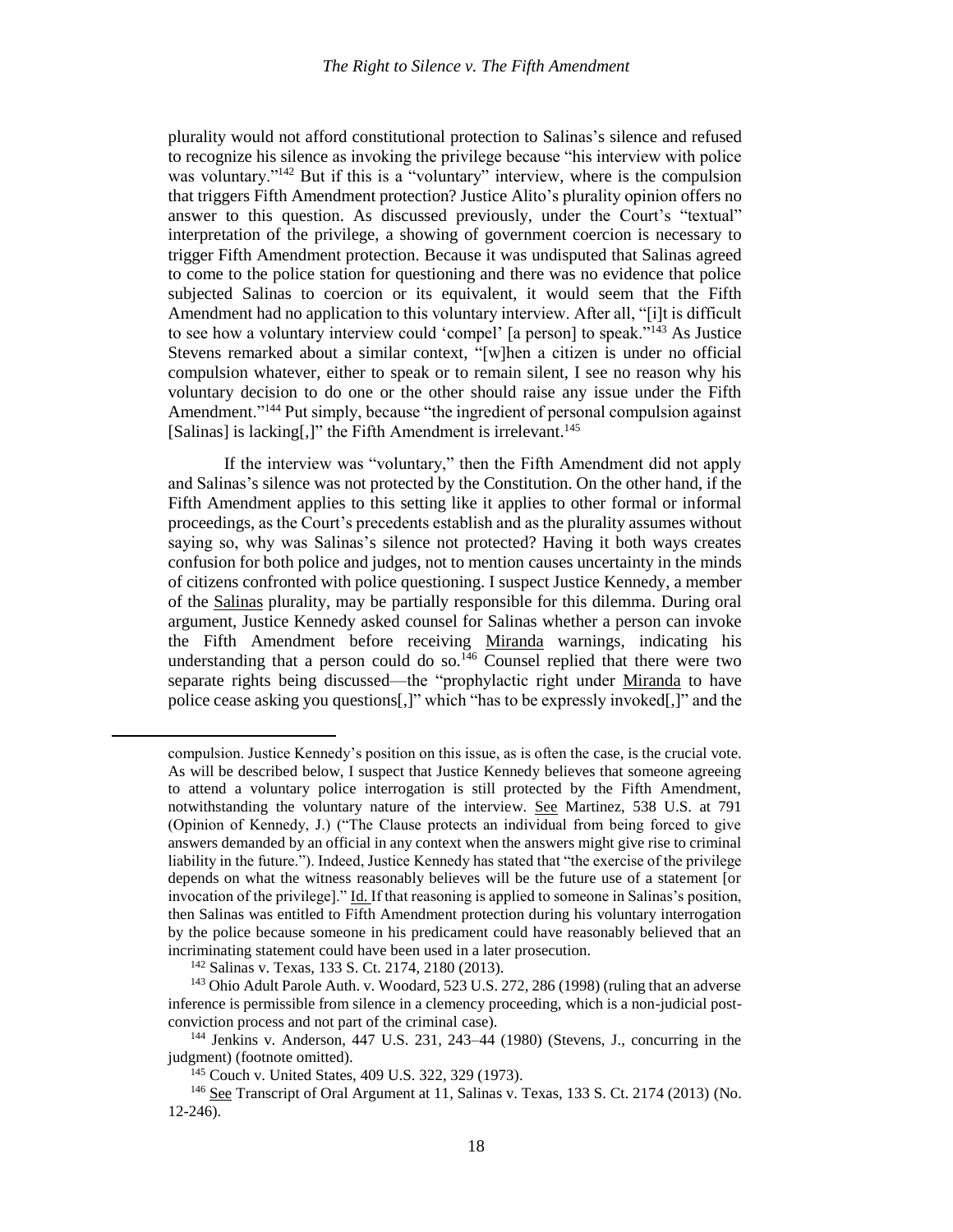"genuine Fifth Amendment right to remain silent[,]" which counsel claimed did not have to be invoked.<sup>147</sup> Justice Kennedy then replied:

Well, but it can be invoked, and that might make a big difference. In your -- in your brief, you acknowledge that most citizens know they have a Fifth Amendment right.  $\ldots$  And so if there's  $-$  if questions are somehow troublesome, you say, I'm invoking my Fifth Amendment right; go away, even if you're not in custody, even if Miranda doesn't apply.  $\ldots$  And your client didn't do that here.<sup>148</sup>

Eleven years earlier in United States v. Drayton, <sup>149</sup> which addressed whether police must inform persons of their right to refuse to cooperate with police during consensual encounters on a bus, <sup>150</sup> Justice Kennedy asked the government's counsel the following during oral argument:

Would it be appropriate in your view for this Court to write an opinion in which we say that citizens have certain obligations to know their rights and to assert their rights? That's what makes for a strong democracy. . . . And people have a certain obligation to assert their rights. If they don't want to be searched, they say I don't want to be searched. Should we write that in an opinion?<sup>151</sup>

When he questioned the defendants' counsel in Drayton, Kennedy asked, "[a]n American citizen has to protect his rights once in a while. That's -- that's a very bad thing?"<sup>152</sup> When defense counsel replied that requiring citizens to assert their rights improperly shifts the government's burden to prove that the encounter was consensual and that the consent search was voluntary, Justice Kennedy stated: "The question is whether or not the Government also has the burden to educate citizens as to their rights in every encounter, whether or not there isn't some obligation on the part of the citizen to know and to exercise his rights or her rights."<sup>153</sup> A few moments later, Justice Kennedy told defense counsel:

It -- it seems to me this world you're creating for us is -- is not strong for the Constitution. It seems to me a strong world is when officers respect people's rights and -- and people know what their rights are and -- and assert their rights. [And say to the police,] I don't want to be searched. . . . I don't want to be searched. Leave me alone. $154$ 

 $\overline{a}$ 

 $147$  <u>Id.</u> at 11–12.

 $148$  Id. at 12–13.

 $149\overline{536}$  U.S. 194 (2002).

<sup>150</sup> United States v. Drayton, 536 U.S. 194, 197 (2002). In an opinion authored by Justice Kennedy, the Court held that police are not required to inform bus passengers of their right to refuse to cooperate with police asking questions or seeking consent to search their luggage. See id. at 203-04.

<sup>151</sup> Transcript of Oral Argument at 10, United States v. Drayton, 536 U.S. 194 (2002) (No. 01-631).

<sup>&</sup>lt;sup>152</sup> Id. at 34.

 $153$  Id. at 35.

<sup>&</sup>lt;sup>154</sup> Id. at 44.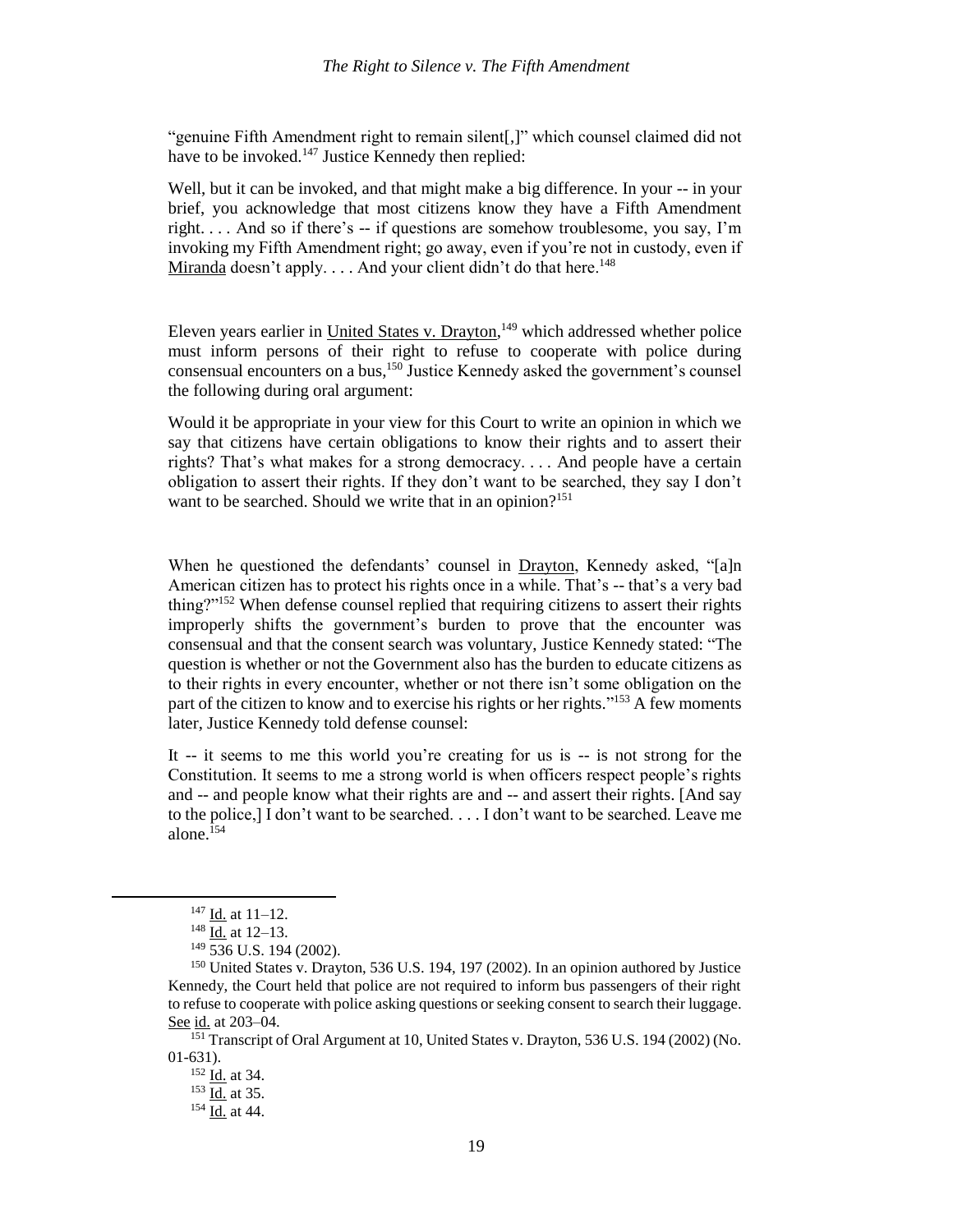Later, during the oral argument in Salinas, the assistant to the Solicitor General, Ginger Anders, supporting Texas's position, invoked Drayton and Justice Kennedy's belief that citizens should know and assert their rights (without explicitly mentioning Justice Kennedy's name). Ms. Anders told the Court:

[T]he Court has repeatedly recognized that, when a citizen is voluntarily interacting with police and there -- there is no coercion because it's not a custodial situation, we expect that person to be treated as fully capable of deciding whether or not to assert his rights. This is what the Court said in United States v. Drayton in an analogous context, which is whether someone has voluntarily consented to a search. The person, even if he is not told that -- that he can refuse to -- to consent, we still assume that he knew that he could refuse to consent, and, therefore, it was a voluntary choice.

And I think you can draw the same inference here, that, when someone -- we -- I think we all agree that most people know -- people know what their Fifth Amendment rights are, and, therefore, they can assert them when they don't face any coercive pressure.<sup>155</sup>

I suspect that for Justice Kennedy, Salinas was a flashback to Drayton. Although Justice Kennedy certainly knows, as he explained in another case, that the Fifth Amendment is directed against governmental compulsion "and the Court has insisted . . . 'that the witness not be compelled to give self-incriminating testimony[,]<sup>''156</sup> Justice Kennedy and the other members of the **Salinas** plurality did not rest their reasoning on the inapplicability of the Fifth Amendment to this setting. There were too many precedents opposing that conclusion, and Justice Kennedy is no fan of overruling the Court's precedents. Without explaining why the Fifth Amendment applies to a voluntary police interrogation, it was easier for the plurality to announce that Salinas had not properly asserted his rights.

But when the Salinas plurality concluded that silence is not sufficient to invoke the Fifth Amendment during a voluntary police interrogation, three members of the Court were doing more than requiring citizens to understand and assert their rights, as Justice Kennedy expects citizens to know and do, when interacting with police. The plurality was also drawing a fine, formalistic line that few citizens are likely to recognize. Counsel for Texas conceded that if Salinas had told the police "I plead the Fifth" or "I don't want to talk any more," a prosecutor could not use such statements as evidence of guilt because it would violate the Fifth Amendment.<sup>157</sup> Counsel saw a distinction between Salinas "just not answering" or his mere silence, and Salinas saying, "I don't want to answer." <sup>158</sup> Constructing a constitutional

<sup>&</sup>lt;sup>155</sup> Transcript of Oral Argument, supra note [146,](#page-19-0) at 49–50.

<sup>&</sup>lt;sup>156</sup> McKune v. Lile, 536 U.S. 24,  $35-36$  (2002) (emphasis added) (citation omitted).

<sup>&</sup>lt;sup>157</sup> Transcript of Oral Argument, supra note [146,](#page-19-0) at 34-35. Of course, this argument was a bit of shift from the State's position in the Texas courts where it argued that the Fifth Amendment had no application because Salinas voluntarily came to the police interrogation. See supra note[s 80](#page-11-2)[–83](#page-12-1) and accompanying text.

<sup>158</sup> Id. at 34–35:

Justice Scalia: That's the line you're drawing, between his -- just not answering and his saying, I don't want to answer?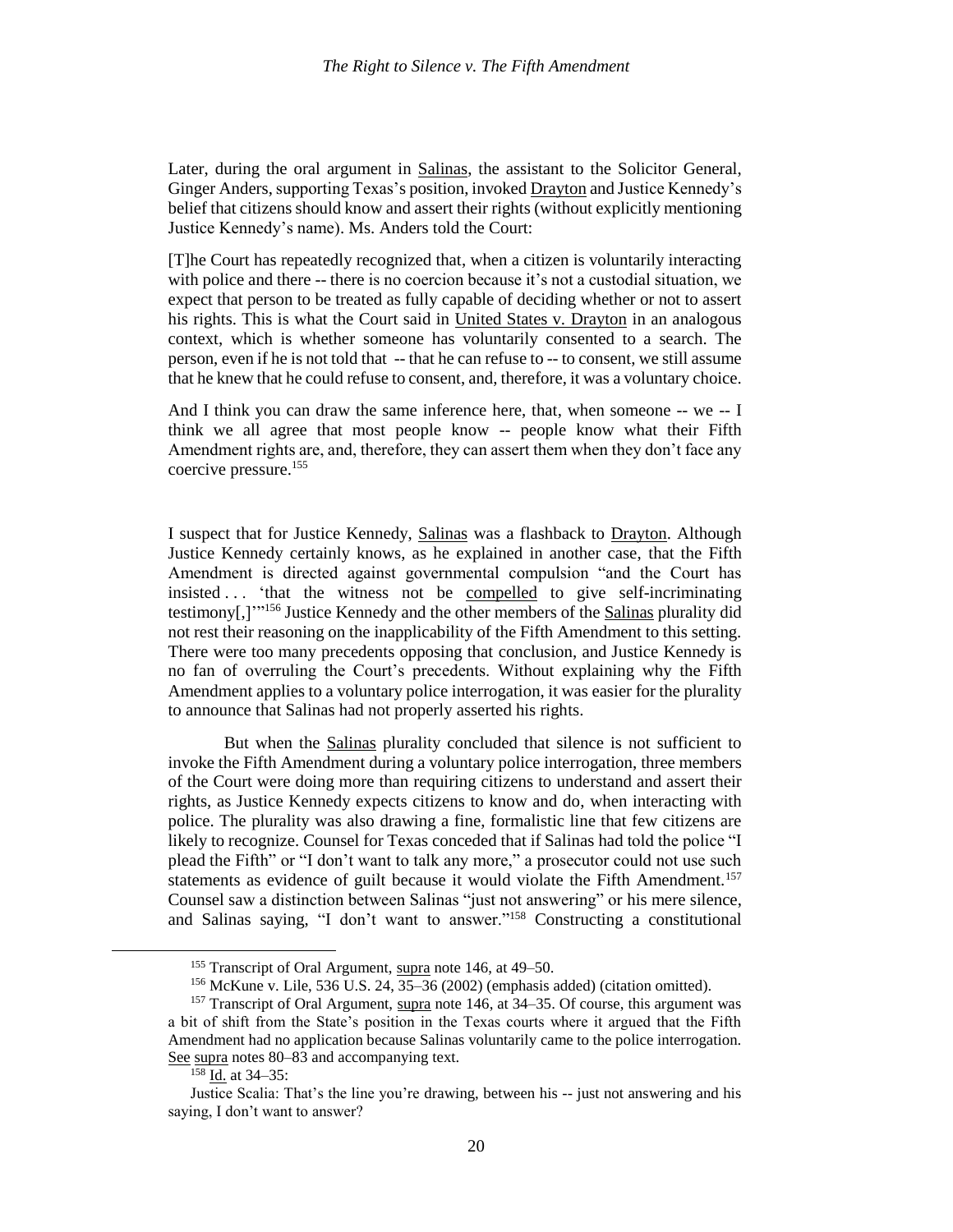distinction between a person's silence and a person saying "I don't want to talk any more," however, is not a principled distinction. Justice Scalia did not seem persuaded by the distinction. Scalia asked: "Doesn't the mere silence suggest 'I don't want to talk any more?"<sup>159</sup> Counsel conceded "[i]t might."<sup>160</sup>

Without admitting it, the Salinas plurality appeared to accept the principle that the Fifth Amendment was applicable to the interrogation of Salinas, notwithstanding its "voluntary" nature. And Justice Kennedy and the Salinas plurality appeared willing to accept the notion that most people know their Fifth Amendment rights. For the public, the Fifth Amendment means that an individual has a right to remain silent when confronted with police interrogation. But the Salinas plurality expects people to know more, and, more importantly, expects people to tell police that they are asserting the right expressly embodied in the Constitution—the Fifth Amendment.<sup>161</sup> That is a lot to expect, even for Americans who are justly proud of their constitutional freedoms, especially when police control the atmosphere and surroundings, and can manipulate the dialogue of a voluntary interrogation session. 162

B. The Fifth Amendment "Does Not Establish An Unqualified 'Right to Remain Silent'"

When Salinas argued that using his silence as substantive evidence of guilt was "terribly unfair and terribly misleading" because most Americans know they have a right to remain silent,  $163$  the plurality responded by citing the text of the amendment—"no person . . . shall . . . be 'compelled in any criminal case to be a witness against himself."<sup>164</sup> That text, the plurality opined, "does not establish an unqualified 'right to remain silent.'"<sup>165</sup> The plurality's reliance on constitutional text is a bit curious. If the amendment's text, read literally, is determinative, then Justice

 $160$  <u>Id.</u> at 3.

 $\overline{\phantom{a}}$ 

 $\frac{162}{162}$  As Professor Kerr has noted:

[A]s a practical matter, it seems unlikely that a person questioned by police officer outside of custody is going to formally assert his Fifth Amendment right. Most people are not lawyers, and they don't think in terms of legal formalities. And outside of custody, the police don't have to give warnings or talk about the law. They don't have to mention the right to remain silent and ask a suspect to waive it, knowing that the suspect can later change his mind. They don't need to bring it up at all. And that means that they can construct the conversation in the kind of way that makes it extraordinarily awkward for a person to play lawyer and assert his Fifth Amendment privilege.

<sup>[</sup>Counsel for Texas]: Correct, if I understand your question.

Justice Scalia: The latter can't be introduce[d] to the jury, but the former can? [Counsel for Texas]: Correct.

<sup>&</sup>lt;sup>159</sup> Transcript for Oral Argument, supra note [146,](#page-19-0) at 35.

 $^{161}$  Earlier in his opinion, Justice Alito stated that "[a]lthough 'no ritualistic formula is necessary to invoke the privilege,' a witness does not do so by simply standing mute." Salinas v. Texas, 133 S. Ct. 2174, 2178 (2013) (citation omitted). Later, Justice Alito dismissed the concern that an express invocation requirement would cause confusion and line-drawing problems regarding what a person must say to invoke the privilege with the ipse dixit that "our cases have long required that a witness assert the privilege to subsequently benefit from it." Id. at 2183.

Kerr, supra not[e 12](#page-4-0) .

<sup>163</sup> Transcript of oral argument, supra note [146,](#page-19-0) at 27.

<sup>164</sup> Salinas, 133 S. Ct. at 2182–83 (quoting U.S. CONST. amend. V.).

<sup>165</sup> Id. at 2183.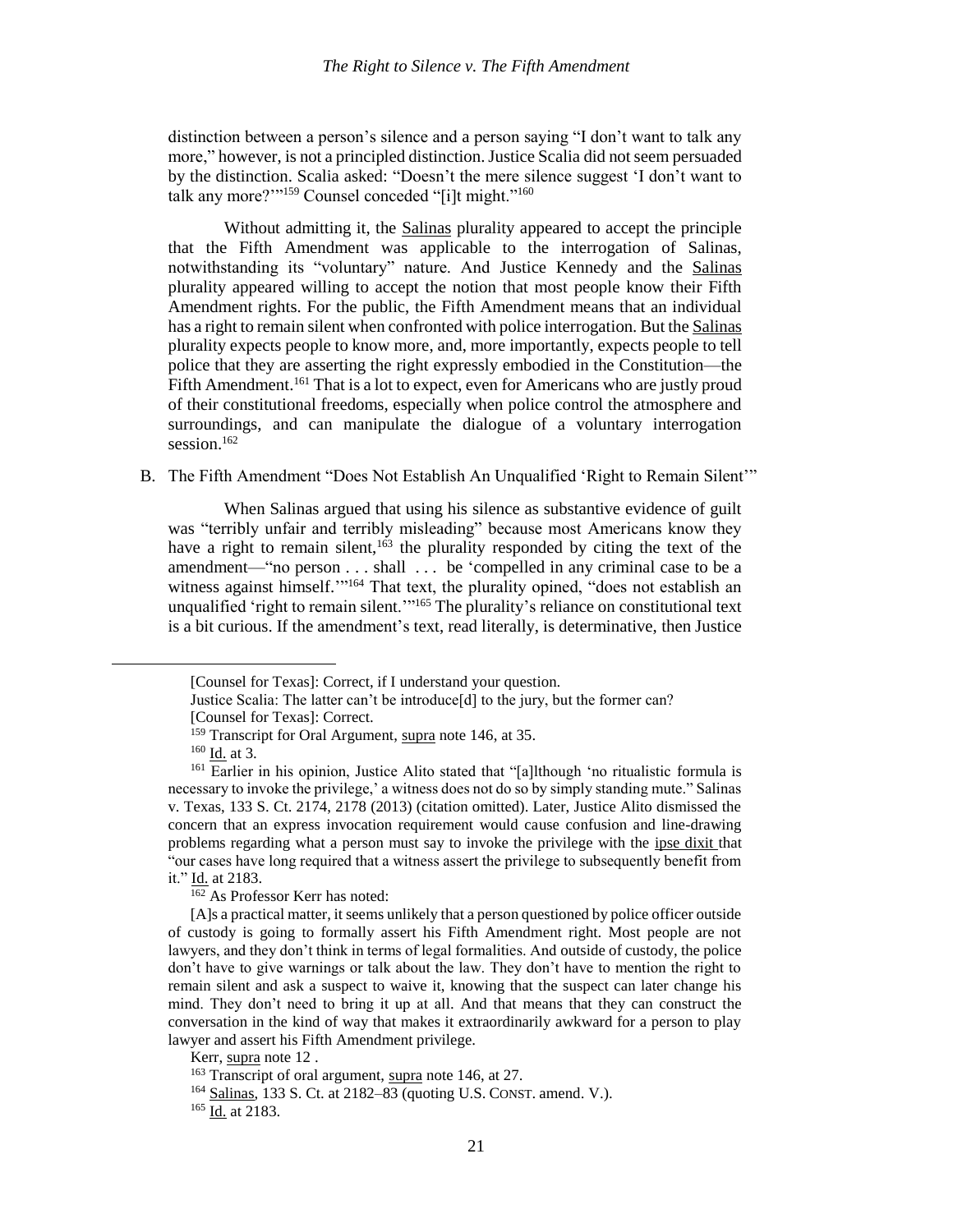Alito is certainly correct that the Fifth Amendment does not grant a right to remain silent. Indeed, a literal interpretation of the text would mean that the amendment is implicated only when the government compels a person to testify against himself in a criminal case.<sup>166</sup> But the Court disavowed a literal reading of the text over one hundred years ago, when the government claimed that a grand jury proceeding is not a "criminal case" within the meaning of the Fifth Amendment. In Counselman v. Hitchcock,<sup>167</sup> the Court explained that the protection afforded by the Fifth Amendment extended beyond its literal words.<sup>168</sup> The goal of the amendment "was to insure that a person should not be compelled, when acting as a witness in any investigation, to give testimony which might tend to show that he himself had committed a crime. The privilege is limited to criminal matters, but it is as broad as the mischief against which it seeks to guard."<sup>169</sup>

It is not obvious why the text of the amendment resolves the issue raised in Salinas. After referencing the text, Justice Alito notes that a person's constitutional right to refuse to answer questions "depends on his reasons for doing so, and courts need to know those reasons to evaluate the merits of a Fifth Amendment claim."<sup>170</sup> The "notice" argument is equally curious. There was no need to provide

 $\frac{167}{167}$  142 U.S. 547 (1892).

 $\overline{\phantom{a}}$ 

<sup>169</sup> Id. Even Justice White, who issued a strong dissent in Miranda acknowledged, a year after Miranda was decided, that the text of the Fifth Amendment was not determinative of the result in Miranda. See

YALE KAMISAR ET AL., MODERN CRIMINAL PROCEDURE: CASES, COMMENTS, AND QUESTIONS 669 (14th ed. 2015) (quoting Justice Byron R. White, Address before the Conference of Chief Justices: Recent Developments in Criminal Law (Aug. 3, 1967)) ("Is the arrested suspect, alone with police in the station house, being 'compelled' to incriminate himself when he is interrogated without proper warnings? ... No ready answer to [the question raised in] Miranda can be found by reference to the text of the Constitution alone. The answer lies in the purpose and history of the self-incrimination clause and in our accumulated experience.").

<sup>170</sup> Salinas, 133 S. Ct. at 2183 (citation omitted).

<sup>&</sup>lt;sup>166</sup> As one scholar has recognized, a literal reading of the Fifth Amendment would allow the prosecution to introduce "evidence obtained prior to trial by police or judicial coercion" because the words of the amendment "say nothing about evidence[.]" DERSHOWITZ, supra not[e 11,](#page-4-1) at 29 (emphasis added). A strict reading of the text:

<sup>[</sup>P]rohibits the government only from compelling a person to testify—that's what 'a witness' does—'against himself' in 'any criminal case.' Its words do not prohibit the police from testifying about—or playing a recording of—what the defendant said when he was merely a suspect and not yet a witness, after the police compelled him to speak but before the criminal trial began. Nor does it prohibit a clerk from reading the transcript of testimony the person was compelled by a judge to give in a noncriminal case. So long as the defendant himself is not called as an actual witness by the prosecution and compelled to give live testimony against himself at the criminal trial itself, the text of the Constitution—literally read . . . is not violated.

Id. at 29–30 (emphasis added).

<sup>168</sup> Counselman v. Hitchcock, 142 U.S. 547, 562 (1892). But cf. Kastigar v. United States, 406 U.S. 441, 453–54 (1972) (upholding a federal immunity statute that granted "use and derivative use" immunity, but not "transactional" immunity, and explaining that "the conceptual basis of Counselman" is consistent with the holding in Kastigar, but noting that some of the broad language from Counselman that suggested that an immunity statute must grant full transactional immunity in order to be coextensive with the scope of the Fifth Amendment privilege was unnecessary to the Counselman's holding).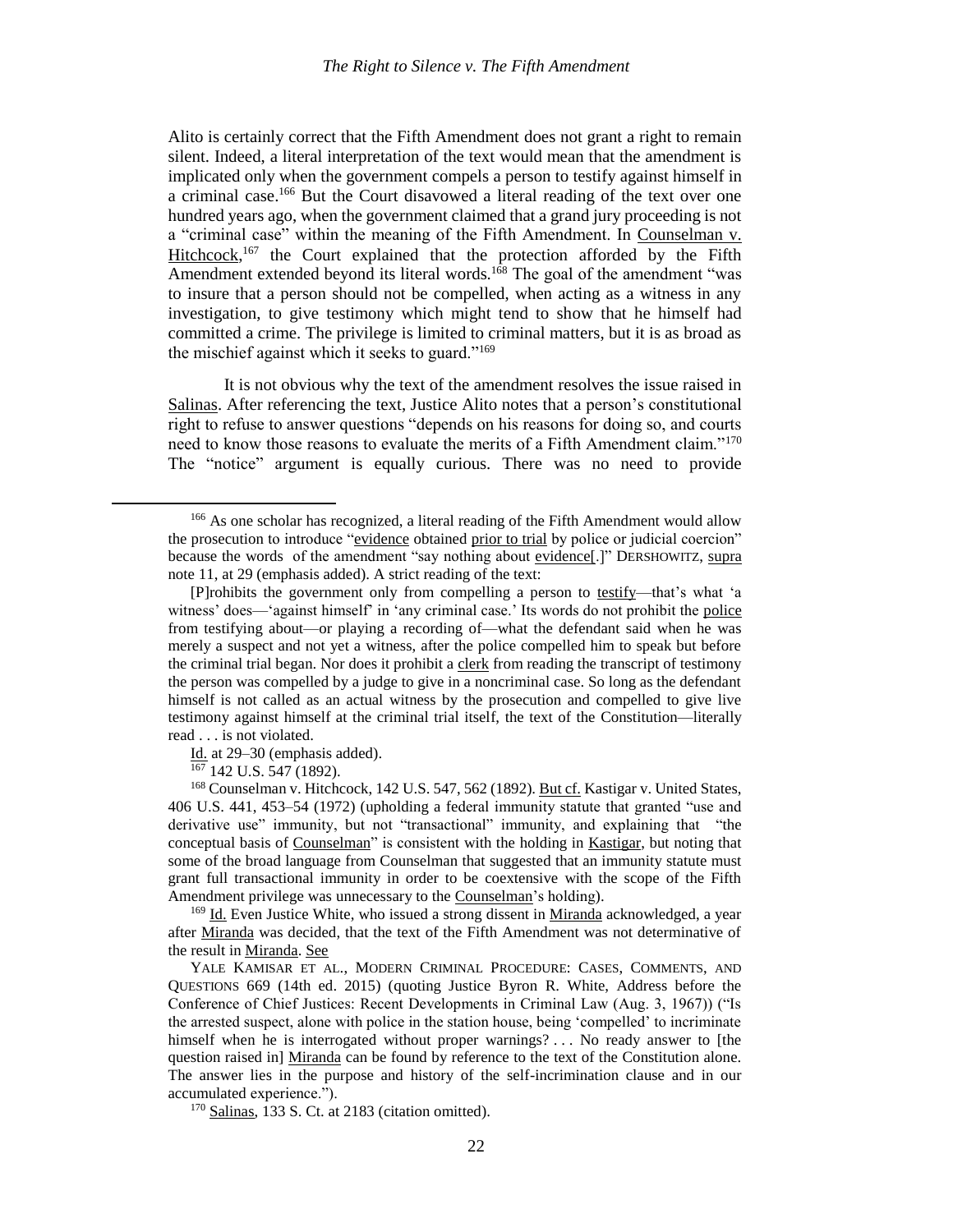governmental officials "notice" that Salinas was relying on the Fifth Amendment. The police knew that Salinas's answer to the question regarding the ballistics test of the shotgun would be incriminating; that is why they asked the question. Nor was this a context where a prosecutor would seek a grant of immunity for incriminating testimony. The investigation of the murders wasstill ongoing, and there was no judge in the police station to evaluate the merits of Salinas' Fifth Amendment claim.

While the Salinas plurality may have thought that it was self-evident that the Fifth Amendment does not grant "an unqualified 'right to remain silent,"<sup>171</sup> the plurality's description of the protection afforded by the amendment raises some other questions. If the plurality is right that the amendment's text does not grant "an unqualified 'right to remain silent,"<sup>172</sup> why would an express invocation of the Fifth Amendment matter? Although the plurality implies that an express invocation would make a constitutional difference, it never explains why. Interestingly, both Texas and the Solicitor General, participating as amicus curiae supporting Texas, conceded that an express invocation might change the result. Texas's brief acknowledged that "introduction into evidence of an affirmative assertion of the privilege against selfincrimination may raise due process concerns[.]"<sup>173</sup> The Solicitor General's brief went further when it noted that Salinas "could have invoked his Fifth Amendment right not to answer the question without being subject to any penalty (including the use of that invocation at trial), but he chose to be silent instead."<sup>174</sup> And the Solicitor General added that someone like Salinas could invoke the privilege "by expressly declining to be questioned in the first place[,]" noting that lower courts "have generally treated an explicit, blanket refusal as sufficient to invoke the Fifth Amendment."<sup>175</sup> Interestingly, the Salinas plurality does not acknowledge these concessions.

<span id="page-24-0"></span>As a textual matter, it is not obvious why express invocation would protect Salinas. An affirmative assertion of the Fifth Amendment's words or a statement from Salinas that he is "pleading the Fifth" would not alter the "voluntary" nature of the interrogation.<sup>176</sup> To be sure, an express invocation signals that the person undergoing police interrogation no longer wishes to talk with police. Thus, if police persist in questioning after someone affirmatively pleads the Fifth, a strong argument can be made that further questioning after pleading the Fifth amounted to coercion and thus triggered the amendment's requirement of government compulsion. If that scenario occurred, the government should not be free to use or penalize the person's subsequent silence or refusal to answer after pleading the Fifth.

 $\overline{a}$ 

<sup>&</sup>lt;sup>171</sup> Salinas, 133 S. Ct. at 2183 (citation omitted).

<sup>172</sup> Id.

<sup>173</sup> Brief of Respondent at 35, Salinas v. Texas, 133 S. Ct. 2174 (2013) (No. 12-246) (emphasis added). In the Texas courts, the State took the position that a suspect has no Fifth Amendment protection during a non-custodial interrogation with the police. See supra note [80](#page-11-2) and accompanying text.

<sup>&</sup>lt;sup>174</sup> Brief for the United States as Amicus Curiae Supporting Respondent at 9, Salinas v. Texas, 133 S. Ct. 2174 (2013) (No. 12-246).

 $175$  Id. at 28 n.5 (citation omitted).

<sup>&</sup>lt;sup>176</sup> Cf. Kerr, supra note [12](#page-4-0) ("If the defendant doesn't actually have a Fifth Amendment right not to answer a question because an answer would not be 'compelled' as it is understood in Fifth Amendment caselaw, what difference does it make if the defendant asserts his Fifth Amendment privilege? . . . What are courts supposed to do when a suspect asserts a privilege he doesn't actually have? And what are the police supposed to do when that happens?").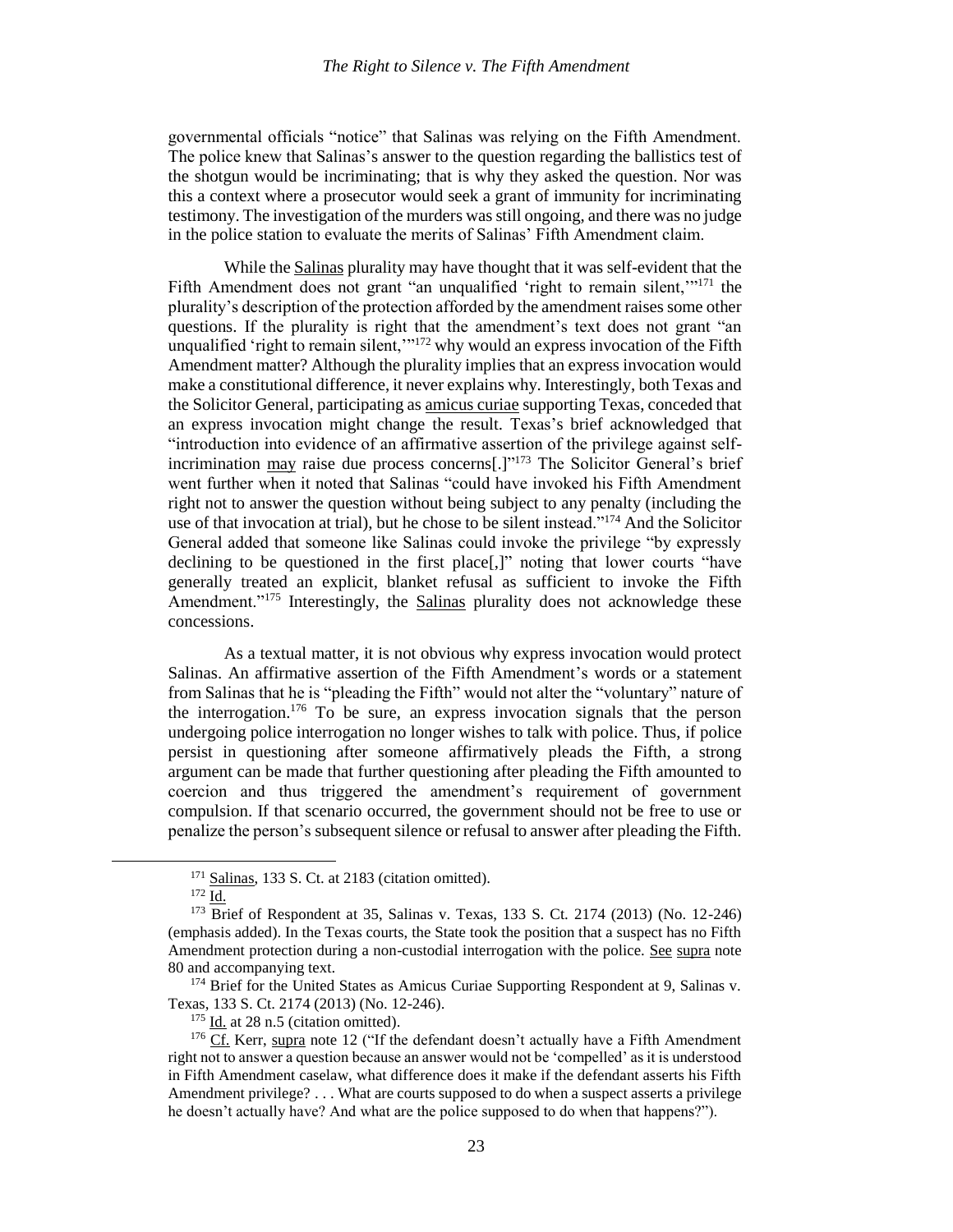But an express invocation, by itself, does not transform what was a "voluntary" setting into a coercive setting. Put another way, when police are seeking incriminating responses from a suspect during a voluntary interview, what is the neutral principle that distinguishes mere silence from a verbal statement "I don't want to speak any more" or refusing to attend a police invitation to talk about the investigation at the police station? Consulting the amendment's text does not provide an answer, and asserting that the amendment does not provide "an unqualified 'right to silence"<sup>177</sup> does not help either.

Furthermore, Justice Alito asserts Salinas's situation is distinguishable from Griffin because Salinas "had no comparable unqualified right during his interview with police<sup>[1]"178</sup> What does this statement mean? Declaring that Salinas did not enjoy a "comparable unqualified right" appears to contradict what was implicit in the plurality's opinion—that Salinas would have been fully protected by the Fifth Amendment had he expressly invoked his right. Perhaps this statement simply means that, unlike Griffin, who was not required to take the witness stand at his criminal prosecution and plead the Fifth, someone in Salinas's situation has less Fifth Amendment protection because he is required to expressly invoke his Fifth Amendment rights. But why does someone in Griffin's position possess greater Fifth Amendment protection than Salinas? The text of the amendment does not support this legal conclusion. If the text is determinative, then Salinas is not entitled to Fifth Amendment protection because there was no police compulsion during his voluntary questioning.

Finally, why does a person, who has neither been indicted, nor arrested, nor temporarily detained by police, not have the same unqualified Fifth Amendment right as someone in Griffin's predicament? A person who initially agrees to speak with police is certainly free to change his mind about cooperating. That person, albeit not in custody nor subject to government compulsion, is free to decline answering an incriminating question from the police. To paraphrase from Justice Alito's opinion, the person has "an 'absolute right not to [answer a police question],'" and his "reasons for remaining silent at [the police station] are irrelevant to his constitutional right to do so[.]" $^{179}$ 

Indeed, why does someone in Salinas's position not enjoy the same Fifth Amendment protection as someone under arrest?<sup>180</sup> The fact that an arrestee received Miranda warnings should not diminish the Fifth Amendment rights of someone who the police have not arrested and who chooses to remain silent when confronted with

<sup>177</sup> Salinas v. Texas 133 S. Ct. 2174, 2183 (2013) (citation omitted).

<sup>178</sup> Id. at 2179–80.

 $179$  See Salinas, 133 S. Ct. at 2179 (citations omitted).

 $180$  If an arrestee remains silent during a police interrogation, his silence cannot be used as evidence of guilt at a later trial. See Miranda v. Arizona, 384 U.S. 436, 468 n.37 (1996) ("[I]t is impermissible to penalize an individual for exercising his Fifth Amendment privilege when he is under police custodial interrogation. The prosecution may not, therefore, use at trial the fact that he stood mute or claimed his privilege in the face of accusation.") (citations omitted). Even Justice Kennedy appears to accept this principle. In Berghuis v. Thompkins, Justice Kennedy stated: "If [a suspect under arrest] wanted to remain silent, he could have said nothing in response to [police] questions, or he could have unambiguously invoked his Miranda rights and ended the interrogation." Berghuis v. Thompkins, 560 U.S. 370, 386 (2010).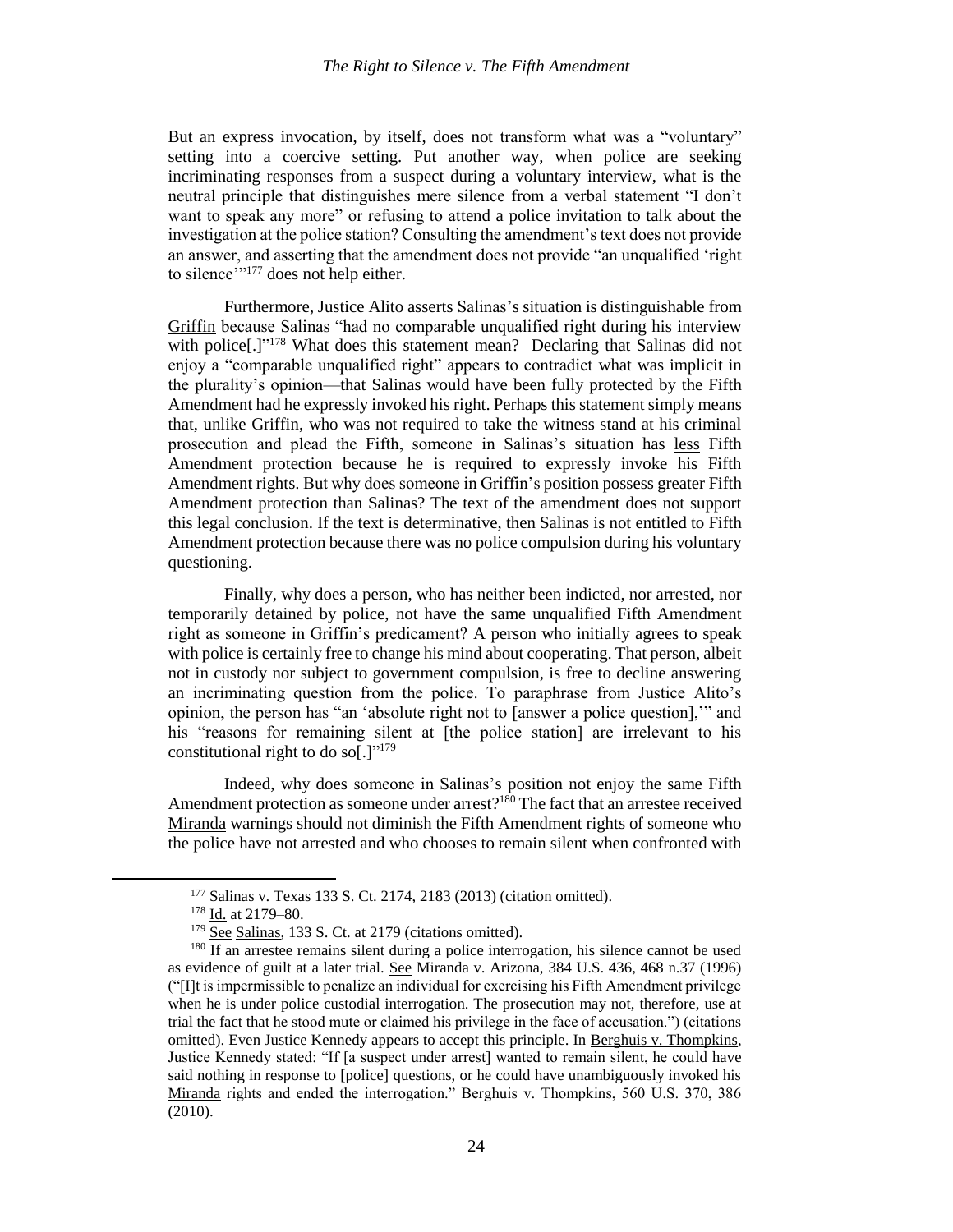an incriminating question.<sup>181</sup> In other words, why does the presumptively innocent person not enjoy the same Fifth Amendment right as someone being prosecuted for a crime or in police custody?<sup>182</sup>

The text of the amendment does not support distinguishing between someone facing criminal prosecution or placed under arrest, on the one hand, and someone in Salinas's position, on the other hand. A plain-meaning reading of the Fifth Amendment means the government cannot require a person to be a witness against himself in any criminal case.<sup>183</sup> Unlike the Fourth Amendment, which protects people from unreasonable governmental searches and seizures and often requires the judiciary to balance an individual's interests against the government's interests in effective law enforcement, the text of the Fifth Amendment leaves no room for judicial balancing of competing interests.<sup>184</sup> Yet, that is exactly what Justice Alito did when he declared that a person's "constitutional right to refuse to answer questions depends on his reasons for doing so, and courts need to know those reasons to evaluate the merits of a Fifth Amendment claim."<sup>185</sup> In any event, the validity or "merits" of Salinas's Fifth Amendment claim were strong. Police asked him an incriminating question that called for a testimonial response. At that point, Salinas had essentially two choices: answer the question or remain silent. Either way, he was providing testimonial evidence the prosecution could use against him at trial. Salinas remained silent, which indicated his unwillingness to answer the question.

The Solicitor General disagreed with this analysis. He argued that Salinas actually had three choices: "answering, invoking the Fifth Amendment privilege, or simply remaining mute. The latter two courses are distinct."<sup>186</sup> But how was Salinas supposed to know of his Fifth Amendment rights, let alone know that invoking the Fifth Amendment was necessary to protect his rights in these circumstances, if he had never been informed about his rights by police nor told that invocation was

Duane, supra note 99 at 10, n 52.

<sup>181</sup> See Jenkins v. Anderson, 447 U.S. 231, 247 n.1 (1980) (Marshall, J., dissenting) ("I have no doubt that if an accused were interrogated in police custody without receiving the Miranda warnings and remained silent, that silence would be inadmissible despite the lack of warnings.").

<sup>&</sup>lt;sup>182</sup> While Justice Alito distinguished Salinas's situation from the arrestee who remains silent because the arrestee is subjected to the inherent compulsion of police custody, Salinas 133 S.Ct. at \_\_\_, one scholar has described the plurality's distinction as "absurd."

<sup>[</sup>T]hat distinction is absurd in this context, because footnote 37 in Miranda was *only* talking about the rare suspect who does *not* submit to police pressure to talk, and has the wisdom and temerity to remain silent; it is ludicrous to suggest that she somehow requires (much less deserves) more legal protection or a more generous legal standard than a suspect like Mr. Salinas, who remained mute in a noncustodial interrogation, merely because she was subjected to greater coercive pressure *that she successfully resisted!* But Justice Alito had no choice but to say this, because there was no other way to straightarm footnote 37 from Miranda.

<sup>183</sup> See note 57 supra.

<sup>184</sup> See Braswell v. United States, 487 U.S. at 129 (Kennedy, J., dissenting) (explaining that "the text of the Fifth Amendment does not authorize exceptions premised on [the government's interest in law enforcement]").

<sup>185</sup> Salinas, 133 S. Ct. at 2183 (citation omitted).

<sup>&</sup>lt;sup>186</sup> Brief for the United States as Amicus Curiae Supporting Respondent, supra note [174,](#page-24-0) at 22.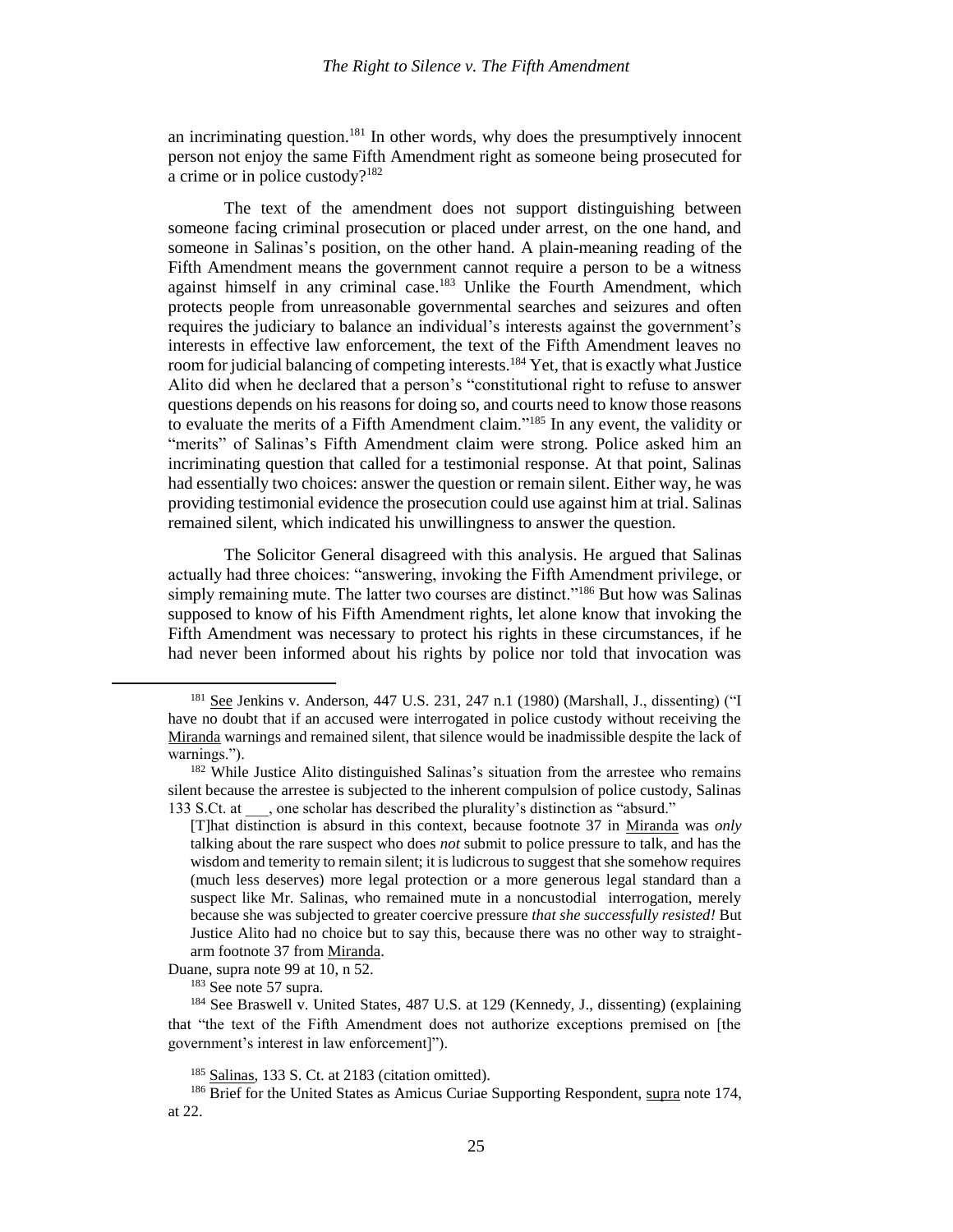necessary, prior to questioning?<sup>187</sup> What most Americans know is that they have a right to remain silent when confronted with incriminating questions. They are unfamiliar with the text of the Fifth Amendment, and certainly are unaware of an invocation requirement to protect their rights. The Solicitor General conceded that "expressly declining to be questioned in the first place" was the equivalent of invoking the privilege during questioning.<sup>188</sup> But what is the difference between silence and "declining to be questioned in the first place"? The fact that the person answers one or a few questions? The Solicitor General did not take that position because the Court has permitted persons to selectively exercise their Fifth Amendment rights in other contexts, $189$  including grand jury proceedings,  $190$ congressional hearings<sup>191</sup> and custodial interrogation.<sup>192</sup> There is no neutral reason to treat voluntary police interviews differently.

Moreover, in "declining to be questioned in the first place," does a person have to utter the words "the Fifth Amendment" or its text? If Salinas had risen from his chair and moved toward the door after the first question about the murders, would that have been enough? What if he said "I need to speak with my lawyer before answering that question"? Is that sufficient for invocation? While it may be true that after being provided Miranda warnings, "[a] man need not have the understanding of a lawyer to waive one[,]" and that the Fifth Amendment is not offended when the police exploit a suspect's ignorance or stupidity during an interrogation,<sup>193</sup> it is an entirely different matter to require a person to not only know that he can remain silent when confronted with an incriminating question from the police, but also know the

<sup>187</sup> Cf. Miranda, 384 U.S. at 467–68 ("At the outset, if a person in custody is to be subjected to interrogation, he must first be informed in clear and unequivocal terms that he has the right to remain silent. For those unaware of the privilege, the warning is needed simply to make them aware of it—the threshold requirement for an intelligent decision as to its exercise.").

<sup>&</sup>lt;sup>188</sup> See Brief for the United States as Amicus Curiae Supporting Respondent, supra note [174,](#page-24-0) at 28 n.5 ("In addition to invoking the privilege during questioning, a suspect could do so by expressly declining to be questioned in the first place. Courts have generally treated an explicit, blanket refusal as sufficient to invoke the Fifth Amendment.") (citation omitted).

<sup>&</sup>lt;sup>189</sup> See Reply Brief of Petitioner at 22 n.4, Salinas v. Texas, 133 S. Ct. 2174 (2013) (No. 12-246) (noting that the "Solicitor General does not go so far as to argue that once a person begins participating in a noncustodial interview, he may not invoke the Fifth Amendment to refuse to answer selected questions").

<sup>190</sup> See, e.g., Hoffman v. United States, 341 U.S. 479, 481, 486–88 (1951).

<sup>191</sup> See, e.g., Quinn v. United States, 349 U.S. 155, 158 & n.8 (1955).

 $192$  See, e.g., Miranda, 384 U.S. at 445 ("The mere fact that [a person] may have answered some questions or volunteered some statements on his own does not deprive him of the right to refrain from answering any further inquiries until he has consulted with an attorney and thereafter consents to be questioned.").

<sup>&</sup>lt;sup>193</sup> State v. McKnight, 243 A.2d 240, 251 (N.J. 1968). See also Minnick v. Mississippi, 498 U.S. 146, 166–67 (1990) (Scalia, J., dissenting) ("[E]ven if I were to concede that an honest confession is a foolish mistake, I would welcome rather than reject it; a rule that foolish mistakes do not count would leave most offenders not only unconvicted but undetected."); Gerald M. Caplan, Questioning Miranda, 38 VAND. L. REV. 1417, 1457 (1985) ("But guilt is personal. That another, equally guilty, person got away with murder because of some fortuitous factor—he was more experienced in dealing with the police, he had a poorly developed sense of guilt, he had a smart lawyer, he knew his rights—or even because of discrimination, does not make the more vulnerable murderer less guilty. To hold otherwise is to confuse justice with equality.") (footnote omitted).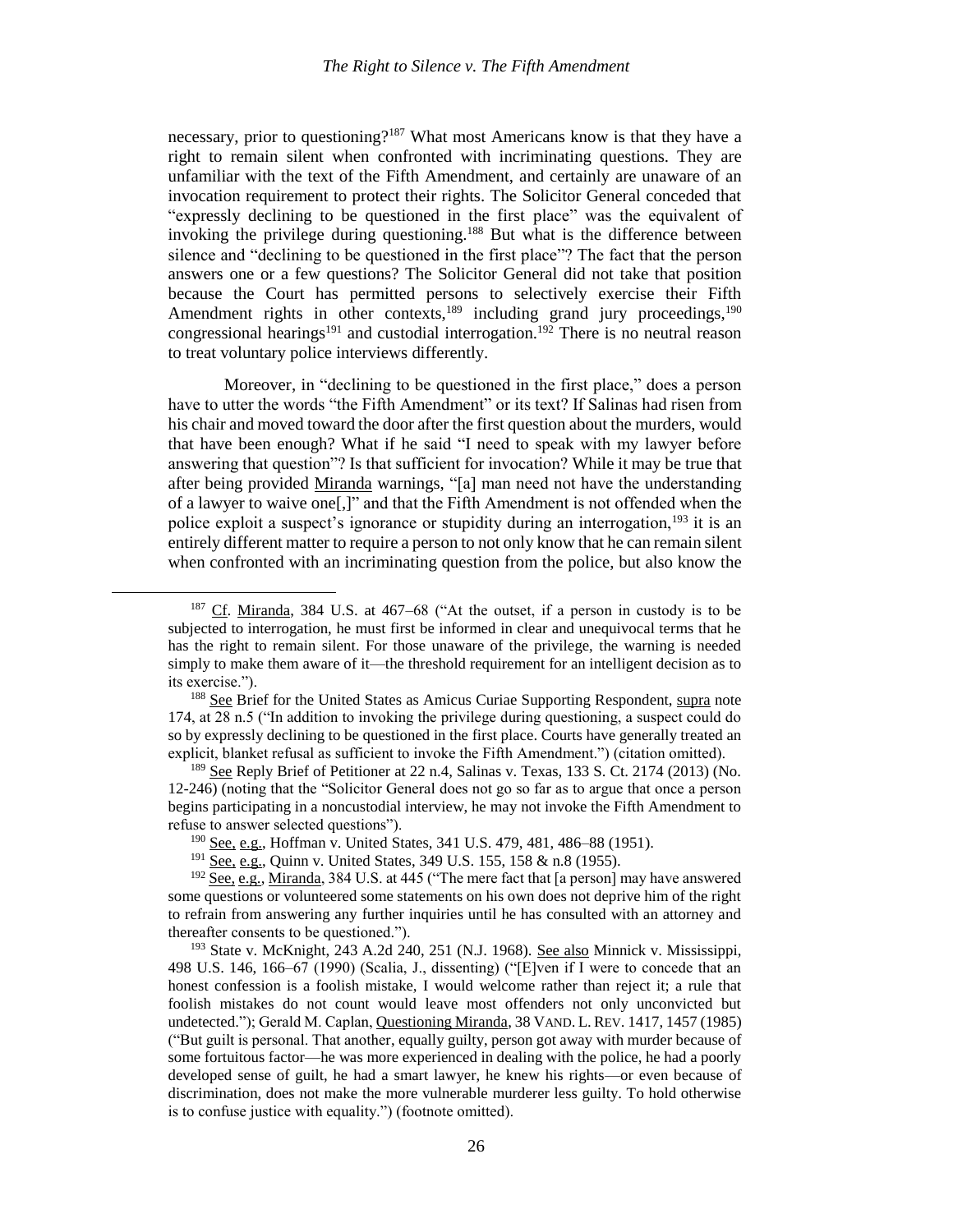intricacies of the Court's Fifth Amendment doctrine. Although Professor James Tomkovicz was discussing what was necessary to show a valid waiver of one's Fifth Amendment rights, what he stated about waiving one's Fifth Amendment rights is apropos here: "The policies of the [F]ifth [A]mendment privilege do not demand rationality, intelligence, or knowledge, but only a voluntary choice not to remain silent."<sup>194</sup> Salinas remained silent when asked an incriminating question. That action was consistent with the "policies of the [F]ifth [A]mendment" and should have been sufficient to ensure Fifth Amendment protection.

Furthermore, if the Fifth Amendment does not grant "an unqualified 'right to remain silent<sup>"195</sup> during a voluntary interrogation, there is no principled reason to confine that judgment to the police station. Governmental officials and police officers question people in a variety of settings. One prominent example that impacts many innocent people is when police, without suspicion of criminal activity, interrogate motorists stopped for ordinary traffic offenses about drugs, guns, and other criminal activity unrelated to the traffic stop. Without addressing the issue directly, the Court recently gave its imprimatur to such activity.<sup>196</sup> If Salinas did not have "an unqualified 'right to remain silent'" during his interview with police, certainly a motorist stopped for a traffic offense lacks a similar right. A unanimous Court in Berkemer v. McCarty,<sup>197</sup> ruled that motorists stopped for traffic offenses are not entitled to Miranda warnings.<sup>198</sup> The Court explained that traffic stops, like other investigative detentions, are constitutionally distinct from questioning at the police station.<sup>199</sup> Although temporarily detained and subjected to police interrogation, a motorist stopped for a traffic offense is not under arrest or its functional equivalent, and thus not subjected to the coercion associated with custodial interrogation that requires informing an arrestee of his Fifth Amendment rights.<sup>200</sup>

If a prosecutor is free to use Salinas's silence as evidence of guilt, a police officer should be equally free to penalize or draw an adverse inference from a motorist's silence or refusal to cooperate.<sup>201</sup> Just as Salinas did not possess "an unqualified 'right to silence'<sup>2202</sup> when confronted with police questions, the motorist stopped for a traffic offense has no absolute right to silence either. Of course, when

 $\overline{a}$ 

<sup>194</sup> James J. Tomkovicz, Standards for Invocation and Waiver of Counsel in Confession Contexts, 71 IOWA L. REV. 975, 1049 (1986) (footnote omitted).

<sup>195</sup> Salinas v. Texas, 133 S. Ct. 2174, 2183 (2013).

<sup>&</sup>lt;sup>196</sup> See Rodriguez v. United States, No. 13-9972, slip op. at 5 (Apr. 21, 2015) (explaining that the Fourth Amendment tolerates "certain unrelated investigations that [do] not lengthen the roadside detention"). For a discussion and critique of this phenomenon, see Tracey Maclin, Anthony Amsterdam's Perspectives On The Fourth Amendment, and What It Teaches About the Good and Bad in Rodriguez v. United States, MINN. L. REV. (forthcoming 2016).

<sup>197</sup> 468 U.S. 420 (1984).

<sup>198</sup> Berkemer v. McCarty, 468 U.S. 420, 435–42 (1984).

<sup>199</sup> See id. at 437–38.

<sup>200</sup> See id. at 437–38, 440.

<sup>&</sup>lt;sup>201</sup> Some police do draw negative inferences from a motorist's refusal to cooperate. See Gary Webb, DWB [Driving While Black], 131 ESQUIRE, no. 4, Apr. 1999, at 125 (explaining that California Highway Patrol officers view a driver's refusal to consent to a search of their vehicle as an indication of drug trafficking and that the vehicle contains illegal drugs).

<sup>202</sup> Salinas v. Texas, 133 S. Ct. 2174, 2183 (2013).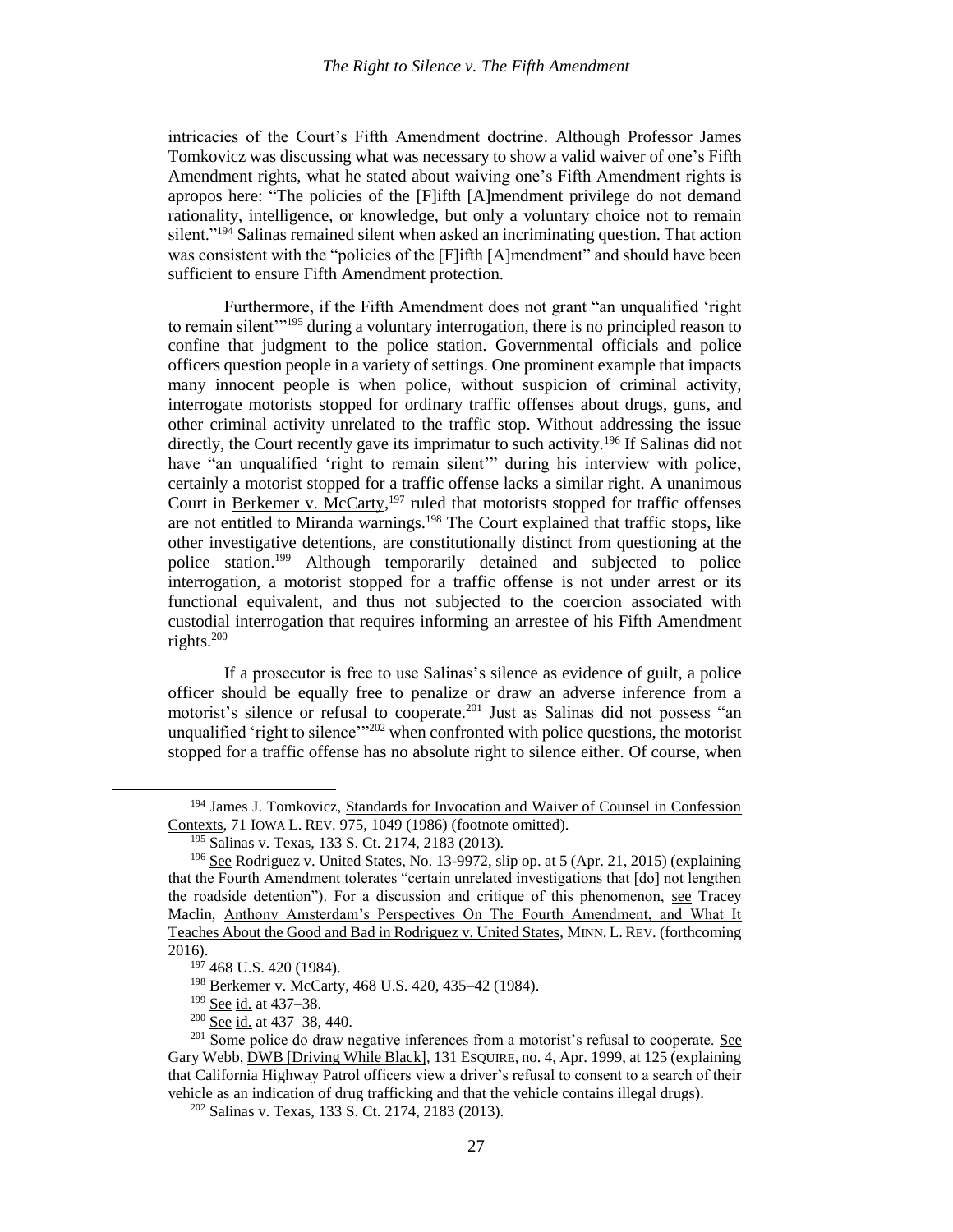interpreting the Fourth Amendment, the Court has suggested that persons, whether involved with consensual encounters with police, or subject to Terry investigative detentions, do enjoy an absolute right of silence, or at least a right to refuse to cooperate with police. Florida v. Bostick<sup>203</sup> explained that a person not subject to detention "may decline an officer's request [for identification or to permit a consent search] without fearing prosecution. We have consistently held that a refusal to cooperate, without more, does not furnish the minimal level of objective justification needed for a detention or seizure."<sup>204</sup> Bostick's pronouncement was a reaffirmation of the Court's admonition in Florida v. Royer<sup>205</sup> that a person approached by police:

[N]eed not answer any question put to him; indeed, he may decline to listen to the questions at all and he may go on his way. He may not be detained even momentarily without reasonable, objective grounds for doing so; and his refusal to listen or answer does not, without more, furnish those grounds.<sup>206</sup>

Similarly, when police are permitted to detain persons for criminal investigation, the Court has been adamant that suspicious persons have a right to refuse to respond to police questions, and police cannot use that evidence of refusal to justify longer detentions or an arrest.<sup>207</sup>

 $\overline{a}$ 

205 460 U.S. 491 (1983).

<sup>206</sup> Florida v. Royer, 460 U.S. 491, 498 (1983) (plurality opinion) (citations omitted). See also Rachel Karen Laser, Unreasonable Suspicion: Relying on Refusals to Support Terry Stops, 62 U. CHI. L. REV. 1161, 1161 (1995) (explaining that the Court "has repeatedly held that a person's refusal to consent to a police request during a noncoercive police encounter cannot, by itself, provide the basis for a stop or search[,]" but acknowledging that the Court has not decided "whether a refusal to consent to a police request can constitute a part of the basis for [an investigative] stop") (footnote omitted).

<sup>207</sup> See Berkemer v. McCarty, 468 U.S. 420, 439–40 (1984) ("The detainee is not obliged to respond. And, unless the detainee's answers provide the officer with probable cause to arrest him, he must then be released.") (footnote omitted); Terry v. Ohio, 392 U.S. 1, 34 (1968) (White, J., concurring) ("Of course, the person stopped is not obliged to answer, answers may not be compelled, and refusal to answer furnishes no basis for an arrest[.]"). Some have argued that the "most troubling [aspect] about Salinas is that it places into the hands of law enforcement officials the ability to make judgments and draw inferences from silence. The mere shock of hearing accusatory questions from a police officer or federal agent could leave a lay person stunned and wordless." Silence as Evidence, supra note [132,](#page-16-0) at 5 (emphasis added). Notwithstanding what the Court has said about the right of persons to refuse to cooperate with police during consensual encounters or investigative detentions, Professor Alschuler notes that the Court has not ruled on whether a refusal to cooperate can give rise to an adverse inference of guilt and be considered along with other evidence to prove a defendant's guilt at trial. See E-mail from Albert W. Alschuler, Professor of Law, Northwestern Law and The University of Chicago Law School, to Tracey Maclin, Professor of Law, Boston University School of Law (Jan. 6, 2016, 01:15 EST) (on file with author).

<sup>203</sup> 501 U.S. 429 (1991).

 $204$  Florida v. Bostick, 501 U.S. 429, 437 (1991) (citation omitted). Even the Solicitor General's brief in Bostick recognized that "it is clear that law enforcement officers may draw no [adverse] inference justifying a search or seizure from a refusal to cooperate." Brief for the United States as Amicus Curiae Supporting Petitioner at 25, Florida v. Bostick, 501 U.S. 429 (1991) (No. 89-1717) (cited approvingly in Bostick, 501 U.S. at 437).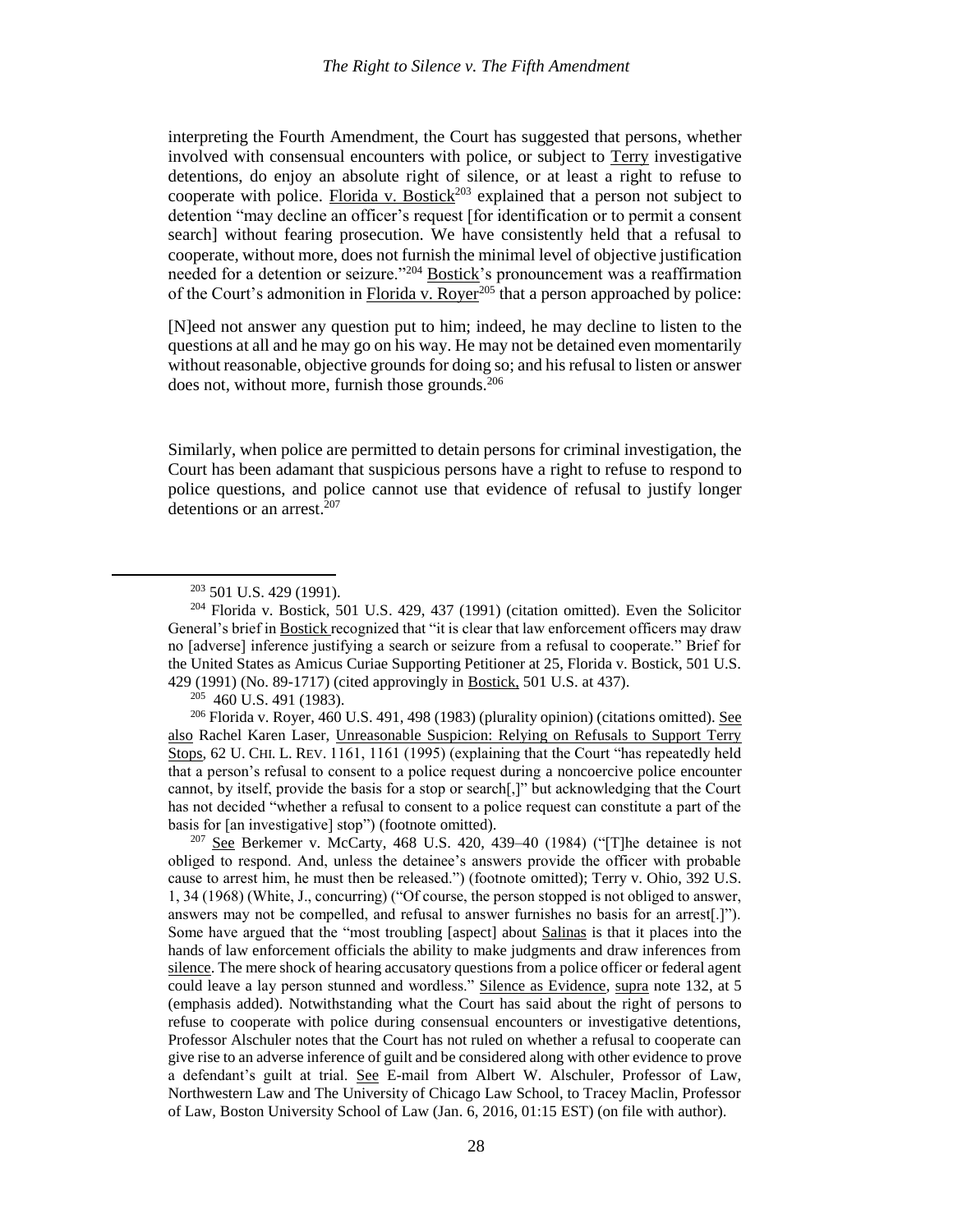To be sure, these statements suggesting that persons have an unqualified right to silence (or right to refuse to cooperate) come from the Court's interpretation of the Fourth Amendment, whereas Salinas addresses the meaning of the Fifth Amendment. Thus, one could distinguish such acknowledgements of a right to silence by noting that "unreasonable searches under the Fourth Amendment are different from unwarned interrogation under the Fifth Amendment."<sup>208</sup> That "is true but supremely unhelpful."<sup>209</sup>

C. "Police Officers 'have done nothing wrong' when they 'accurately stat[e] the law."

During the oral argument in Salinas, Justice Sotomayor queried counsel for Texas about the defense concern that if Salinas's silence was not protected, in future cases the police would tell people who remain silent during voluntary interrogation that their silence could be used against them.<sup>210</sup> Counsel replied: "I could perceive then, Your Honor, the -- the trial court upholding a claim by the defendant that he was coerced at that point[.]"<sup>211</sup> Why would a prosecutor concede that it is coercive to inform a suspect his silence can be used against him? Probably because even prosecutors acknowledge the pressure on a suspect to talk or cooperate with the police after being told that their silence could be used against them.

Imagine a person, without formal legal training, who works for a corporation or business is being "interviewed" by the police or federal officers. Perhaps the topic of the interview is a civil Securities and Exchange Commission investigation into accounting fraud.<sup>212</sup> An officer asks a potentially incriminating question. The person thinks, "I probably should not answer that question, at least not without the advice of counsel." So he remains silent. The officer then tells the person that his silence can be used against him in a future prosecution.

<sup>208</sup> Dickerson v. United States, 530 U.S. 428, 441 (2000).

 $209$  Id. at 455 (Scalia, J., dissenting).

<sup>&</sup>lt;sup>210</sup> See Transcript of Oral Argument, supra not[e 146,](#page-19-0) at 45–46.

 $211$   $\underline{Id}$ . at 46. A few moments later, counsel stated:

So when an officer says -- you know, I'm going to hold -- hold against you your failure to answer a question -- you know, that can be something where the court might utilize as - as -- for some sort of penalties flown [sic]. . . . However, if an officer says, I'm necessarily going to use this against you, the adverse consequence may become more -- more tangible at that point. That isn't the facts of this particular case.

Id. at 46–47.

<sup>&</sup>lt;sup>212</sup> Sometimes a person may think he is being questioned about a civil matter and may not realize that he is the target of a criminal investigation. Criminal defense lawyers have noted that prosecutors are "increasingly using so-called parallel investigations to insert criminal investigators into what their targets thought were civil proceedings." See James B. Stewart, A Dragnet at Dewey & LeBoeuf Snares a Minnow, N.Y. TIMES, Mar. 14, 2014, http://www.nytimes.com/2014/03/15/business/an-underling-among-the-officials-accusedof-fraud-at-dewey.html [perma.cc/W3R3-VECB] (describing the indictment of a former low-level employee at a major New York City law firm for accounting fraud). See also Silence as Evidence, supra note [132,](#page-16-0) at 4 ("Accordingly, after Salinas, potential targets of white collar investigations should be especially sensitive to the risks of cooperating with any

governmental inquiry without counsel, because the prospect of criminal charges is not always immediately apparent, particularly where liability rests on a complex statutory or regulatory analysis.") (emphasis added).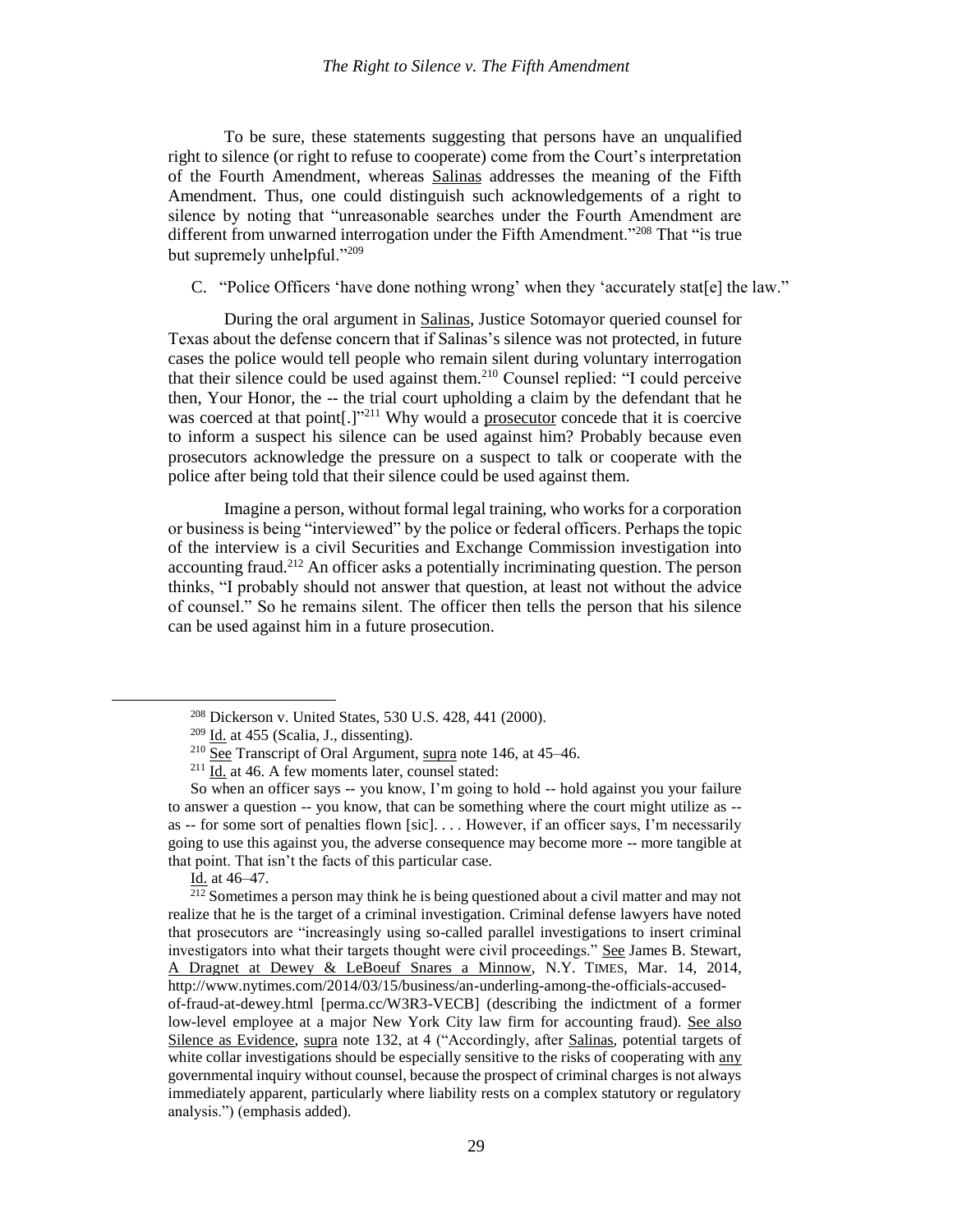What is he going to do? His first reaction is probably confusion and then fear. Is this person going to have the legal sophistication to invoke the Fifth Amendment? Indeed, why would a person in this situation bother invoking the Fifth Amendment after being told by law enforcement officials that his silence can be used against him? After all, most laymen, and many lawyers, believe that the right to remain silent is just another way of referring to the Fifth Amendment. And even assuming that the person understands the difference between the right to remain silent and the substantive protections afforded by the Fifth Amendment, why would that person not think to himself: "If my silence can be used against me, I guess that means invoking the Fifth Amendment can be used against me as well." At this point, the person will probably look for an "exit strategy"—how can I get out of this predicament? Perhaps the person will consider leaving the interrogation. But if his silence can be used against him, as the police have told him, then leaving might be used against him as well. Confused, and likely intimidated, the person is now vulnerable to the illusion created by the police that he "is better off by admitting some version of guilt than by denying culpability or terminating the interrogation."<sup>213</sup>

Despite the prosecutor's concession that police telling a suspect his silence can be used against him at a later trial is likely coercive, the Salinas plurality saw things differently. The plurality rejected the argument that an express invocation requirement would encourage police to illegally trick suspects into cooperating by telling them that their silence could be used in a future prosecution.<sup>214</sup> The plurality explained that police officers do nothing wrong when they "'accurately stat[e] the law'" to someone in Salinas's position by telling them that their silence can be used against him at a later prosecution.The plurality saw no danger in this type of interview tactic.<sup>215</sup>

While the Salinas plurality disagreed that police are coercing suspects when they accurately describe the law in these circumstances, there should not be much disagreement over the practical effects of the plurality's dicta. Allowing police to tell someone in Salinas's situation that his silence can be used against him encourages a "question first, arrest later" approach to interrogation.<sup>216</sup> After Salinas, police can "conduct noncustodial questioning of a suspect—even when probable cause exists to arrest him—knowing that he will rarely assert the privilege and that anything else he does, whether he speaks or remains silent, can be used against him."<sup>217</sup> If the suspect remains silent when confronted with an incriminating question, the police can "'accurately stat[e] the law"<sup>218</sup> and tell him his silence can be used against him. That may produce cooperation or an incriminating statement for the reasons described above. On the other hand, if the suspect remains silent, the silence can be used as substantive evidence of guilt at a later trial, as authorized by Salinas.<sup>219</sup> Either way, the police win.

<sup>217</sup> Id.

 $\overline{a}$ 

<sup>213</sup> LEO, supra note [133,](#page-16-1) at 11.

<sup>214</sup> See Salinas v. Texas, 133 S. Ct. 2174, 2183 (2013).

<sup>&</sup>lt;sup>215</sup> See id.

<sup>&</sup>lt;sup>216</sup> See Davis & Deguerin, supra note [72,](#page-11-1) at 19.

<sup>218</sup> Salinas, 133 S. Ct. at 2183.

 $2^{19}$  See id. at 2180 ("Because he failed to [invoke the privilege], the prosecution's use of his non-custodial silence did not violate the Fifth Amendment.").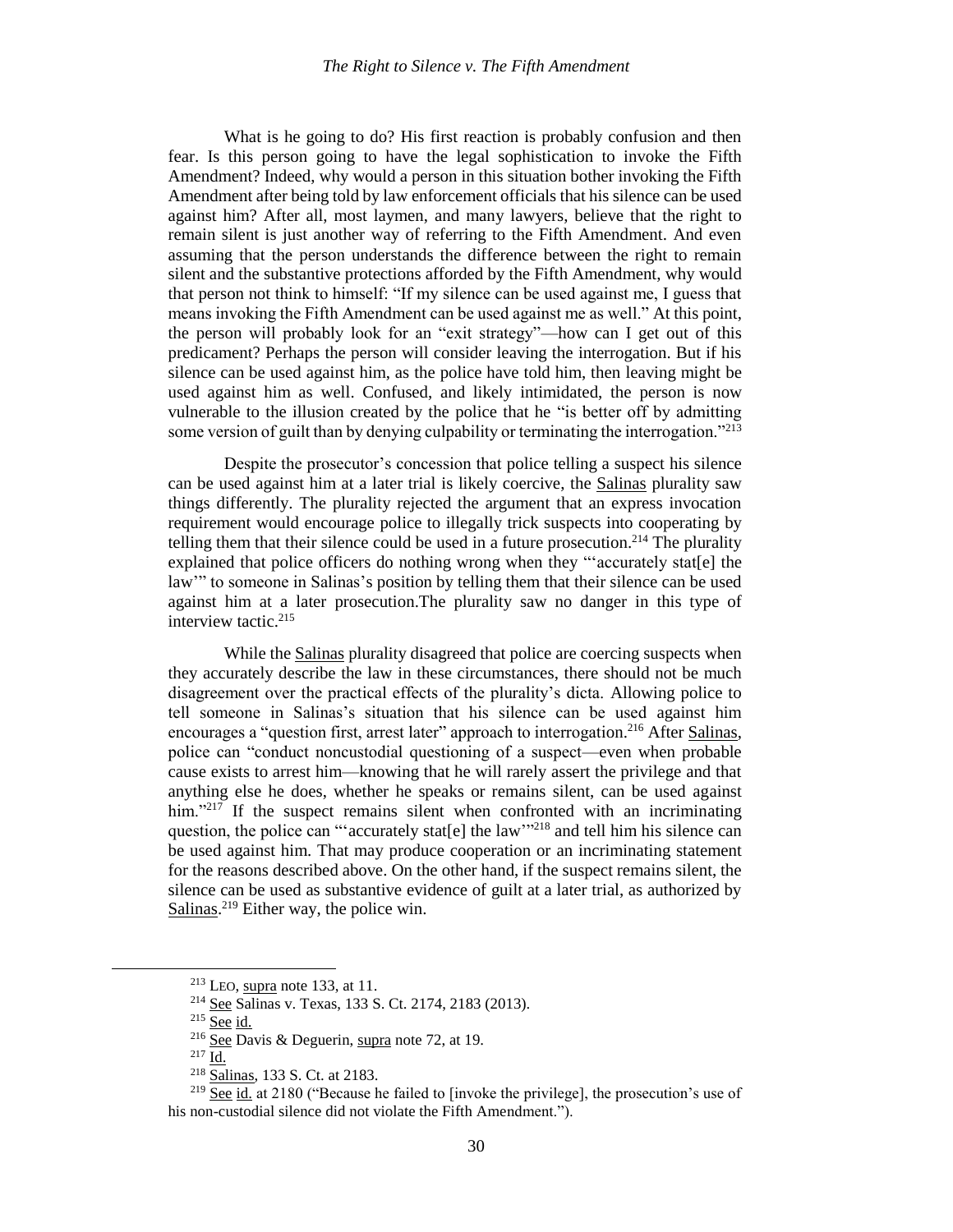#### III. CONCLUSION

Justice Thurgood Marshall once remarked: "The furnishing of the Miranda warnings does not create the right to remain silent; that right is conferred by the Constitution."<sup>220</sup> The result in Salinas, however, teaches that the right to silence and the Fifth Amendment are not the same. In fact, Salinas clarifies that the Fifth Amendment does not confer a right to silence.

There was a time when lawyers would advise their clients "to make no statement to police under any circumstances."<sup>221</sup> After Salinas, that guidance is no longer competent legal advice. Lawyers must now tell their clients to expressly invoke the Fifth Amendment.<sup>222</sup> The Salinas plurality concludes that someone who agrees to speak with police must "expressly invoke the privilege against selfincrimination" when confronted by police questioning in order to be protected by the Fifth Amendment.<sup>223</sup> Does this mean that the person must use the words "Fifth" Amendment"? How will most Americans, who are not lawyers, know which particular words are legally magic? What if the person says: "'Let's discuss something else,'" or "'I'm not sure I want to answer that [question,]'" or the person simply leaves the room? 224

Salinas was wrongly decided. I say this not because I want someone like Salinas, a convicted murderer, to be freed from prison. Nor do I romanticize noncooperation with the government. There is nothing wrong with law enforcement officials questioning a person about whether he has been involved with criminal conduct. But there are many legitimate reasons why a person, innocent or guilty, $^{225}$ 

<sup>223</sup> See Salinas, 133 S. Ct. at 2178.

 $\overline{\phantom{a}}$ 

<sup>225</sup> Not too long ago, the Court cautioned against viewing a person's silence as the equivalent of a confession. "The rule against adverse inferences is a vital instrument for teaching that the question in a criminal case is not whether the defendant committed the acts of which he is accused. The question is whether the Government has carried its burden to prove its allegations while respecting the defendant's individual rights." Mitchell v. United States, 526 U.S. 314, 330 (1999). See also Ullmann v. United States, 350 U.S. 422, 426 (1956) (quoted approvingly in Mitchell, 526 U.S. at 329) ("Too many, even those who should be better advised, view th[e] privilege as a shelter for wrongdoers. They too readily assume that those who invoke it are either guilty of crime or commit perjury in claiming the privilege."). It is an open question whether a majority of Justices on today's Court believes that an innocent person has a good reason for remaining silent or asserting the privilege when confronted with an incriminating question from a law enforcement official. Cf. Duane, supra note 99 at 6-7 (explaining that while Griffin "was based on the fact that the privilege protects the innocent as well as the guilty because even *innocent* people have 'many reasons' for asserting the privilege," the Court has also stated "in complete contradiction [of Griffin and its progeny] that a person's decision to assert the privilege logically and naturally supports

<sup>&</sup>lt;sup>220</sup> Jenkins v. Anderson, 447 U.S. 231, 247 n.1 (1980) (Marshall, J., dissenting).

 $221$  See Watts v. Indiana, 338 U.S. 49, 59 (1949) (Opinion of Jackson, J.) (noting that under our adversarial system, "any lawyer worth his salt will tell the suspect in no uncertain terms to make no statement to police under any circumstances").

<sup>&</sup>lt;sup>222</sup> Cf. Davis & Deguerin, supra note [72,](#page-11-1) at 19 ("It is no longer sufficient for defense attorneys to tell suspects to keep their mouths shut or ignore messages and letters from the police. The defense must tell suspects to expressly invoke their right against selfincrimination if governmental agents try to question them. Counsel should explain to the suspect that, even when the police or a prosecutor tells the suspect his silence can be used against him, he can—and should—invoke his right against self-incrimination.").

 $224 \overline{\text{See}}$  id. at 2190 (Breyer, J., dissenting) (citations omitted).